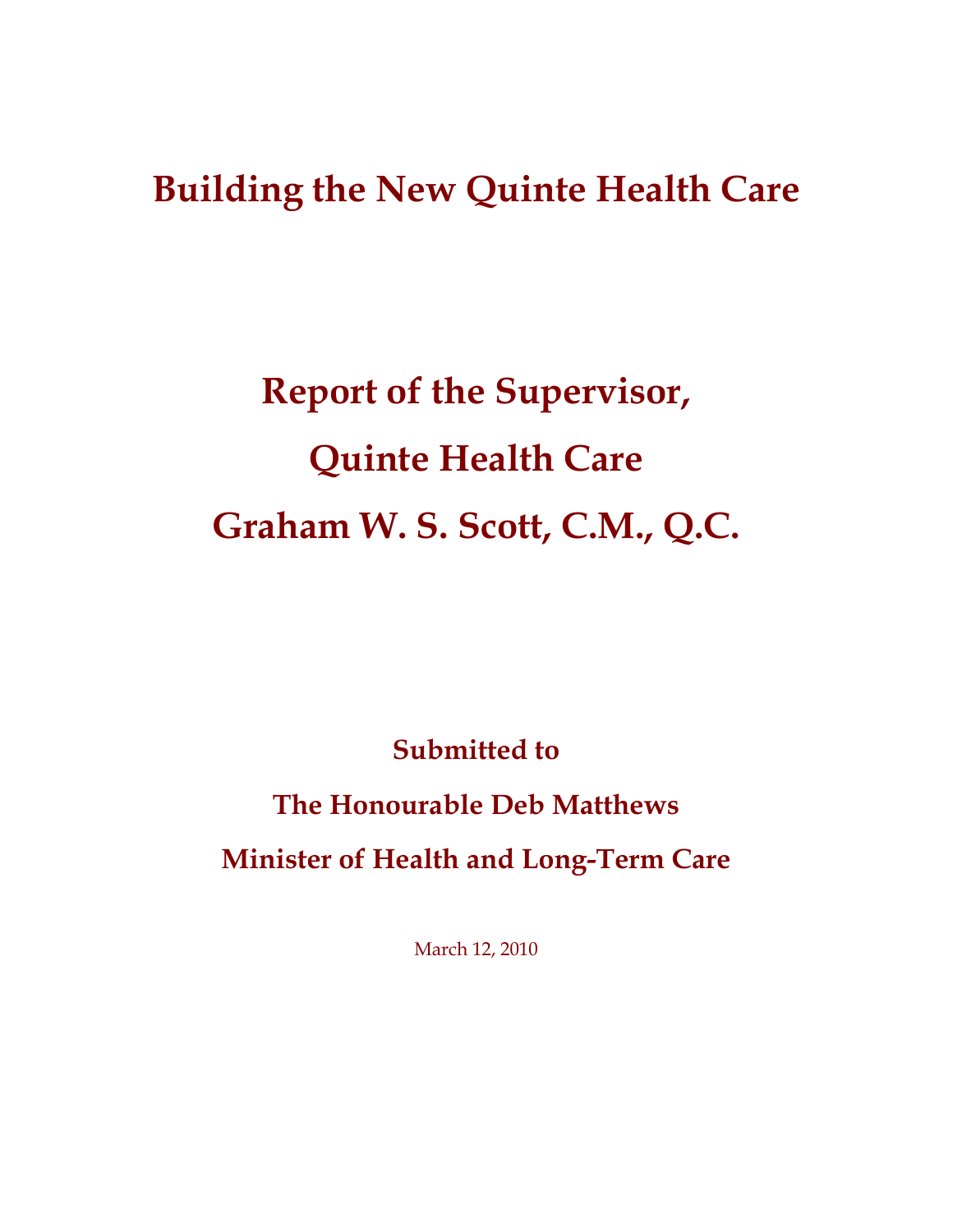## **Table of Contents**

| Appendix 1: Terms of Reference for Supervisor for the Board of Directors of Quinte Health Care                                                                                               |
|----------------------------------------------------------------------------------------------------------------------------------------------------------------------------------------------|
|                                                                                                                                                                                              |
|                                                                                                                                                                                              |
| Appendix 4: Notes for Remarks to the QHC Board Open Session (January 26, 2010) 45                                                                                                            |
| Appendix 5: Quinte Health Care - Reflecitons of the Supervisor on Past and Future: Notes for<br>Presentation by Graham W. S. Scott, C.M; Q.C. Scott to the Rotary Club of Brighton (November |
|                                                                                                                                                                                              |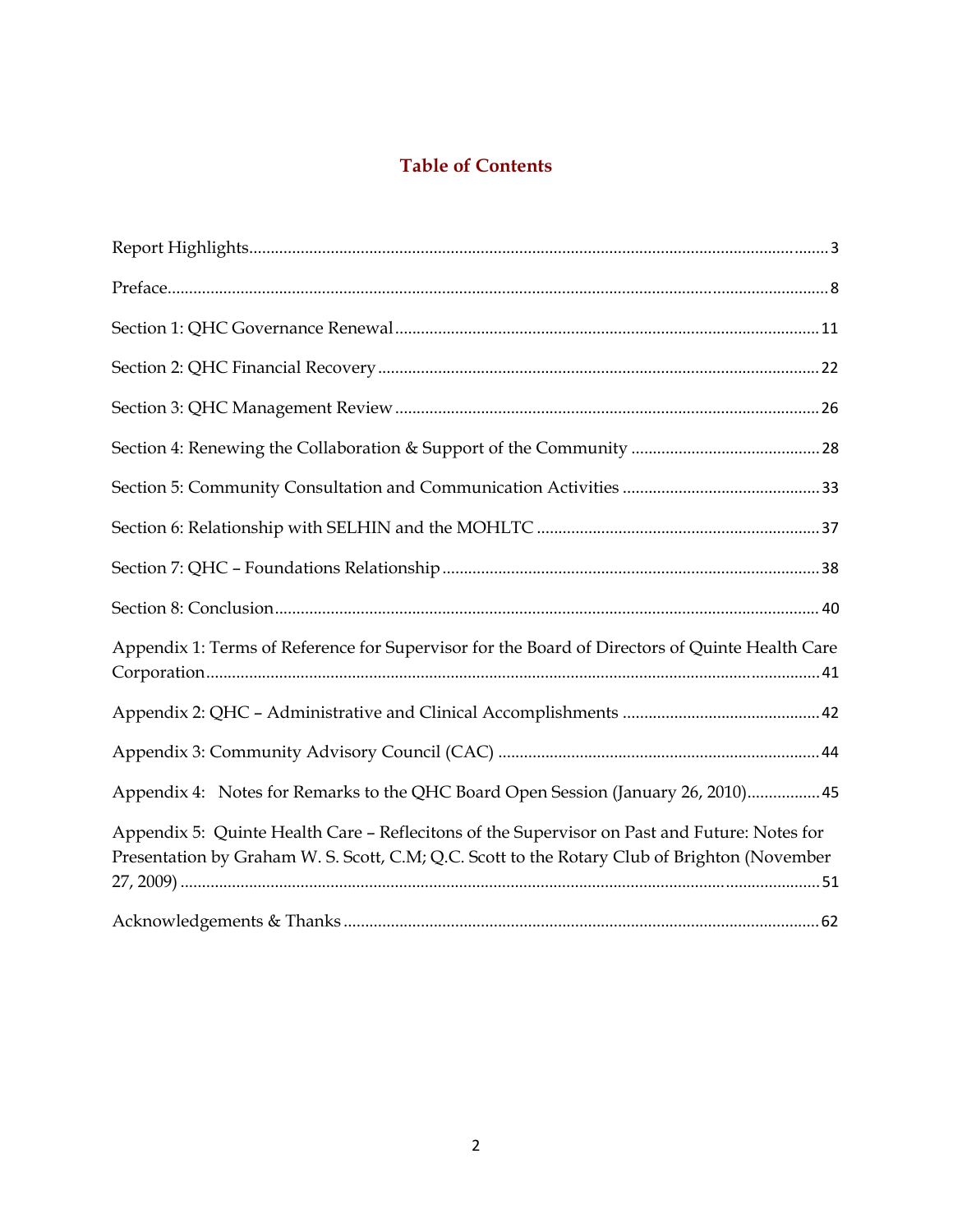## <span id="page-2-0"></span>**Report Highlights**

#### *Context & Supervisor Appointment*

The first Board of Quinte Health Care (QHC) was composed primarily of representatives of the amalgamating hospitals. At the time of the amalgamation, the Belleville General Hospital had been owned by the Municipality of Belleville and in the negotiations the municipality insisted on maintaining representation on the Board. This led to other municipalities insisting on equal representation so that the amalgamating hospitals had both representatives from their hospitals and local municipal Mayors or counsellors delegated by the Mayors on the Board. While the expectation was clear that Directors owed their first responsibility to QHC as a single corporation and should not act in a representative capacity, the concept of representation of the interests of different parts of the region became a major factor in decision making when realignment of services became an issue. This concept of representation of different parts of Quinte clashed with the dynamics of necessary realignment and reached a point that the government appointed an Investigator for QHC in 2005. The Investigator's subsequent report identified that the Board was focused more on representation than on the need to provide the best service to the whole region. The solutions provided in the Investigator's Report were never fully addressed. As a result, the Board continued to operate divided in its interests and over time became less able to provide clear direction and oversight to the management of the hospital. This situation culminated in my appointment as Supervisor for the Board of Directors of the Quinte Health Care Corporation in April 2009.

#### *QHC Governance Renewal*

My first priority as Supervisor was to commence the governance renewal process. Following dismissal of the Board of Directors, I appointed a Community Advisory Council (CAC) to provide me with advice on the size and composition of the Board of Directors and to lead the selection process for the new Board of Directors. As part of their work, the CAC developed the key elements of a new Governance Policy Framework including the new corporate membership structure, which was approved and incorporated in a new Administrative by-law.

As a result of the work of the CAC, twelve (12) new elected Directors were appointed and received extensive orientation (October 2009 - January 2010) in preparation for assuming responsibility on January 26, 2010. During this time, the Board of Directors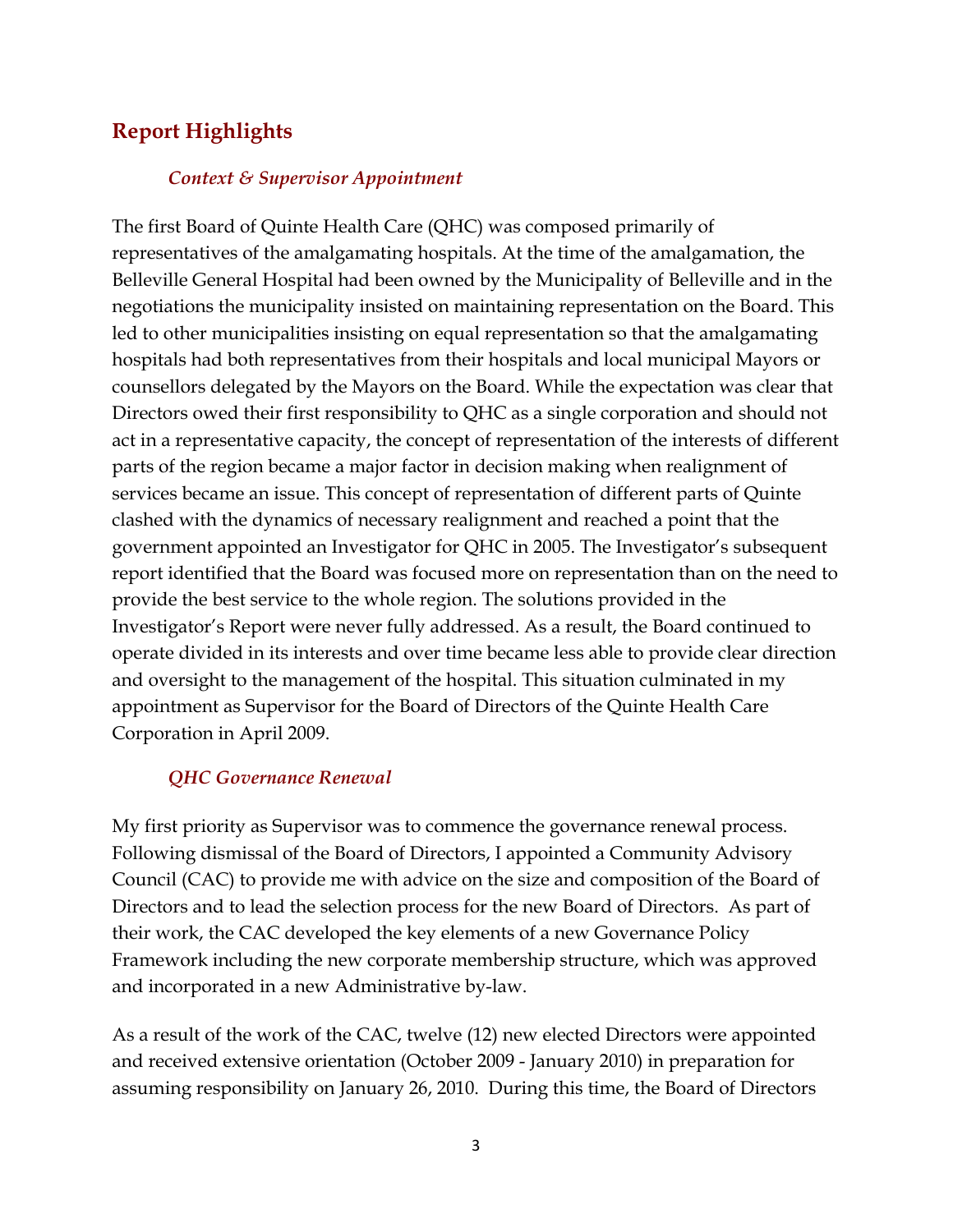was also provided with draft policies, work plans and processes to facilitate the effective governance of QHC aligned with best practices.

The final component of QHC governance renewal was the implementation of the new corporate membership structure. This model represents a variation of the corporate membership structure that was proposed by the QHC Governance Task Force in 2006. It establishes a two-tiered structure of 16 voting members (the Board of Directors) and 54 non-voting Advisory Members, which builds upon recent corporate membership structures that have been implemented in other hospitals under Supervision. In addition to the corporate membership structure, mechanisms have been established to ensure effective communication with the Municipalities and to fulfill the requirements for community engagement required under the Local Health Systems Integration Act.

## *QHC Financial Recovery*

In the 11 years since the creation of QHC, no operational reviews had been undertaken to determine the financial impact of the amalgamation on the corporation. Between 2003-04 and 2007-08 the hospital carried out a number of activities to address its growing deficit. These efforts resulted in the hospital achieving a total savings of \$ 16M during this period. Despite this success, management advised the Board in October 2008 that the hospital was still facing a deficit and without a recovery plan would accumulate a debt of approximately \$15M by the end of 2010-11. Several options were developed as part of the proposed recovery plan; however, the hospital experienced difficulties obtaining approval of the proposal plan from the Board and the LHIN.

Upon assuming my responsibilities as Supervisor, I supported the need for QHC's management team to proceed with the recovery plan as an interim step. At the same time, however, I decided to convene a small team to undertake a more thorough review of the proposed recovery plan to confirm whether or not additional efficiencies could be achieved. The team was led by Bonnie Adamson, CEO of North York General Hospital (Toronto). The findings arising from Ms. Adamson's review confirmed support for the proposed recovery process (which had identified potential deficit reduction initiatives of \$4.7M), and recommended that the LHIN and MOHLTC revisit the funding base of some of the provincial programs offered by QHC and proceed with the proposed expansion of the ICU (a priority initiative previously identified by the LHIN and QHC). Furthermore, it was also confirmed that the hospital was being impacted by 'inefficiencies' arising from funding formula definitions that were related to the large number of alternate level of care (ALC) patients. In brief, The Adamson review removed any doubt as to the need to proceed with the recovery plan. Consequently, the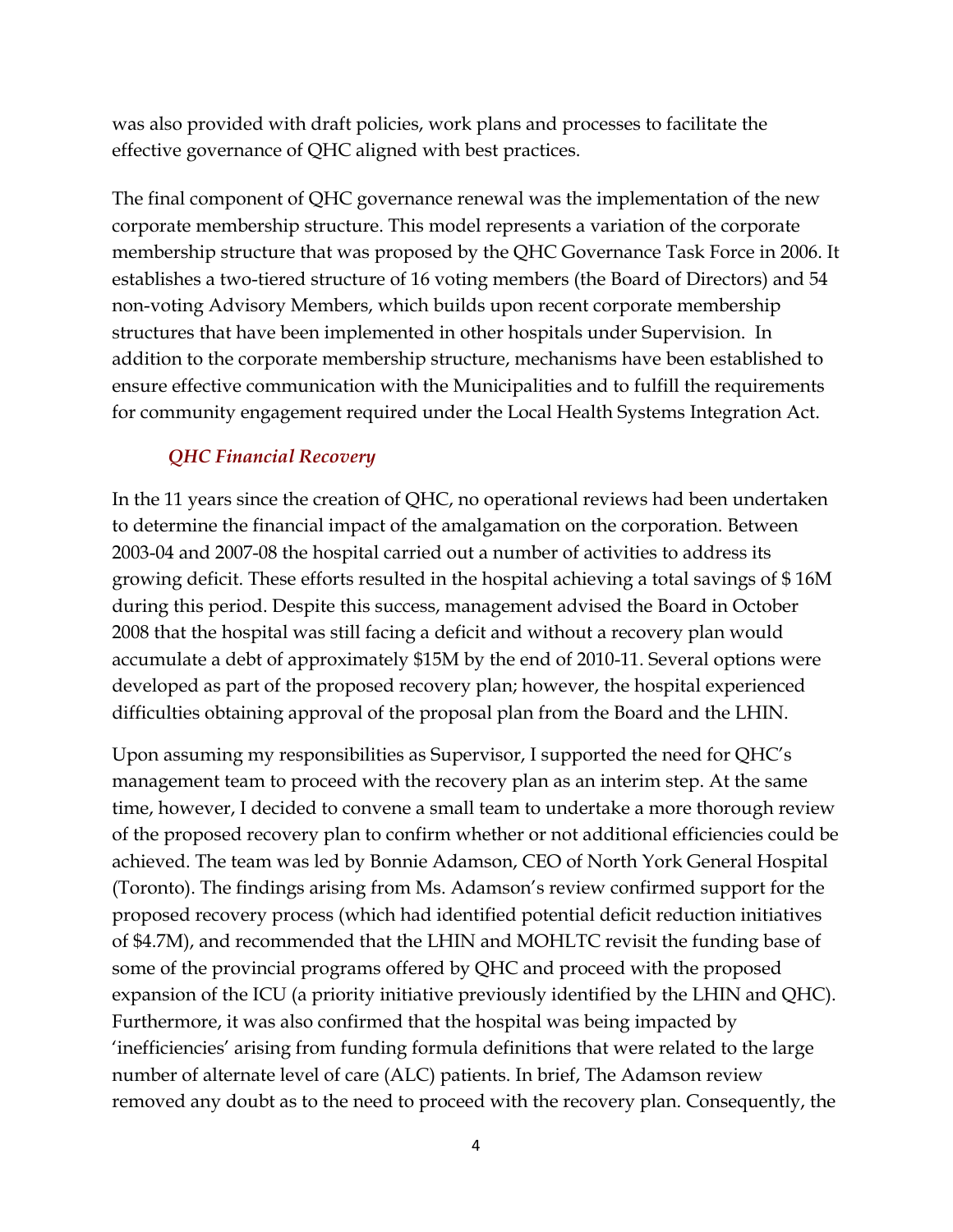review formed the basis for the QHC recovery process that was submitted to the LHIN. As a result, QHC was provided with a \$3.5M adjustment to its funding base. This adjustment included support for the \$1.7M expansion of the ICU program as well as an additional \$1.8M primarily to address corrections related to provincial priority programs funding. Further bridging funding was also requested to maintain the employment of hospital employees that could be subject to lay-off as part of the recovery plan but that would subsequently need to be rehired with the scheduled opening of new beds in the Sills wing at the beginning of fiscal 2010-11.

## *QHC Management Review*

The management team at QHC has been an effective steward of the hospital and has managed well in spite of challenging circumstances. External reviewers have confirmed the competence of the management of the hospital while noting that the senior team "appeared to be understaffed."

The principal weakness of the management team (and the Board) has been its failure to adequately communicate developments unfolding in the broader health care sector and the impact of these changes on the delivery of hospital services in Quinte. That being said, it is clear that efforts to communicate externally were continually hampered by Board division and negative political commentary that made it difficult for senior staff to speak out in a credible manner.

Going forward it is critical that the leadership of the hospital (including the Board, the CEO and clinical leaders) maintain strong and regular communication with the communities QHC serves not just through the media, but through planned community speaking engagements.

## *Renewing the Collaboration & Support of the Community*

Recognizing QHC as a single hospital with four interdependent sites serving all Quinte patients continues to be a challenge. Fears about the future have prohibited each of the four communities from supporting the absolute need for services to be reorganized among hospital sites to realize needed efficiencies and improve the delivery of patient care. There are many examples that demonstrate the benefits that amalgamation has had on the delivery of health care services within the region. On the administrative side virtually all of the back room services at QHC have been rationalized and efficiencies achieved. Significant achievements have also been made to improve clinical care.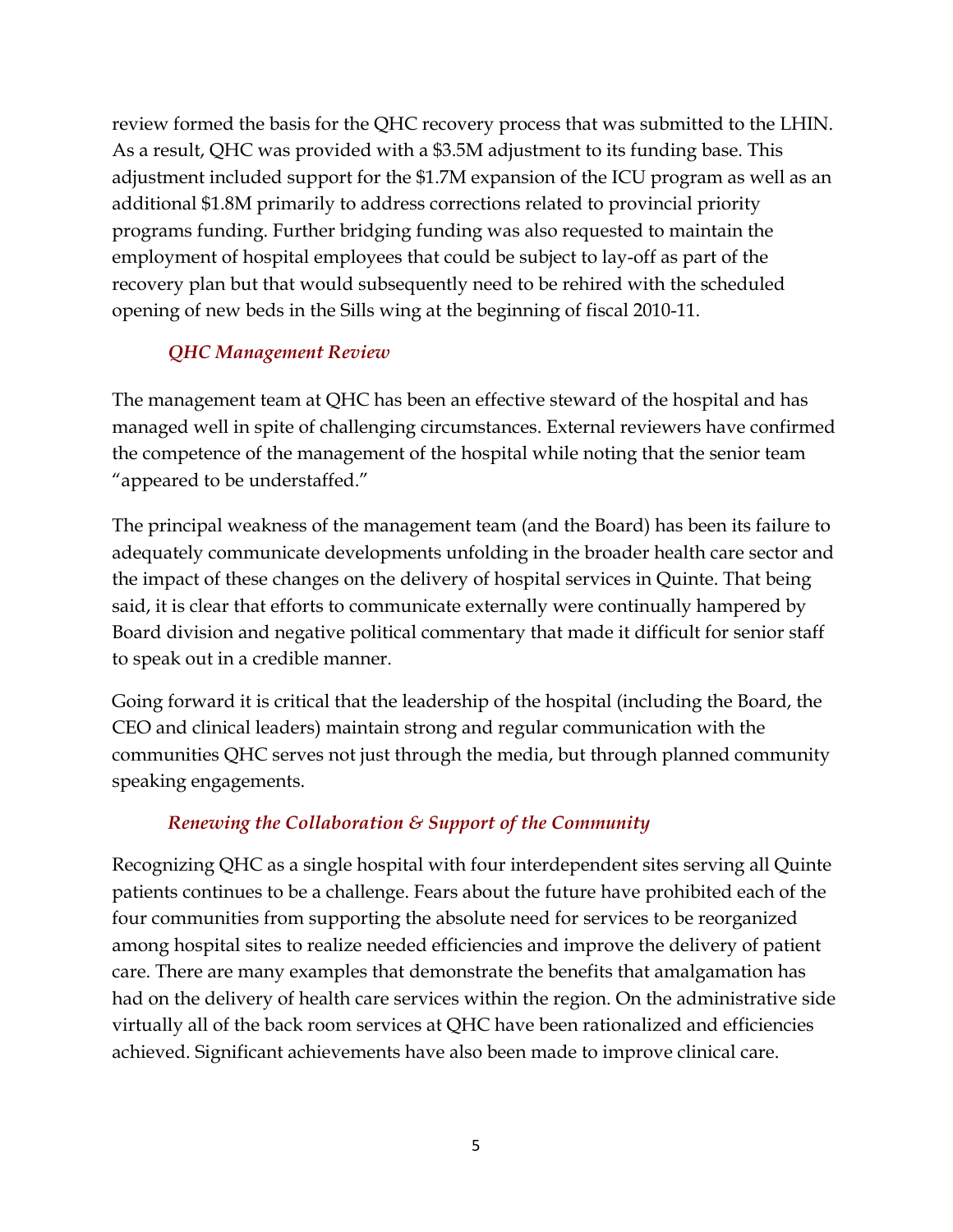During my Supervisory period I met with representatives in Quinte West and Prince Edward County to facilitate activities that I am hopeful will be successful in fostering greater coordination and integration among these sites in strengthening their programs and position them as critical components of the overall plan for building QHC as a single hospital operating on four sites.

## *Community Consultation & Communication Activities*

During the course of my supervision I engaged a broad group of individuals in a series of community consultation and communication activities. I also chose to deliver a series of speeches at local Rotary Clubs to address some of the misperceptions about QHC within the community. Having met with and spoken to six clubs in the region, I firmly believe that these meetings helped clarify the imperative for change in the Quinte region as well as across the hospital system more generally.

I believe hospital Boards would be able to govern more effectively with closed meetings and provide access to the media immediately after the meeting to report on all significant matters. The onus would still remain on the Board to keep its community informed of issues of public significance. In Quinte, this level of communication combined with the public meetings with the corporate membership and the municipal councils would ensure that the public was fully and accurately informed. As there is no government or OHA policy on open/closed meetings there is an opportunity to revisit this with the opening of the Public Hospitals Act and I have written the OHA governance council suggesting they review this issue.

## *Relationships between QHC and the Foundations*

It is important to be clear that the Supervisor has no authority with regard to the Foundations as they are independent entities. I have decided to comment on the Foundations as I believe that their role is of critical importance to the future success of QHC in meeting the needs of the residents of the Quinte region.

The continuation of the independent hospitals Foundations within the Quinte region and their reluctance to accept the vision of a single hospital working to enhance services on all of its sites is based largely on fears that there are ulterior motives to "strip and close" the Trenton and Picton sites. As programs continue to be strengthened at particular sites and the visions for those sites unfold, suspicions will hopefully disappear.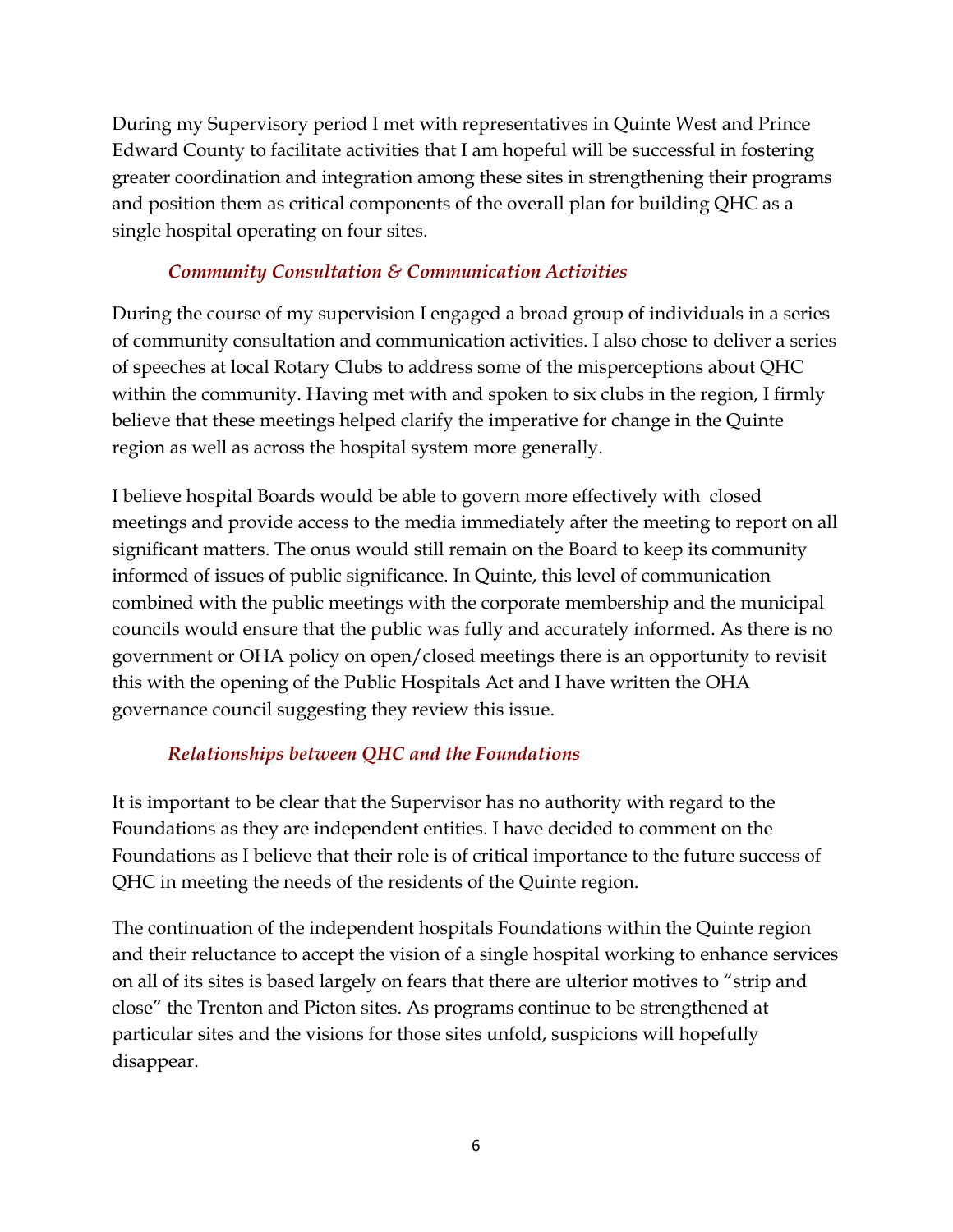One Foundation serving the whole QHC catchment area would be preferable both from the perspective of engaging in best fundraising practices and economies of scale. This is unlikely to happen until the respective leaderships accept the reality that QHC is one hospital with four interdependent sites serving all the patients in Quinte. In meantime it is in the interests of the patients in Quinte that the Foundations voluntarily work together to do their best to ensure all residents across the region have access to the best equipment and capital innovations.

## *Conclusion*

A major message emerging from my work as Supervisor for QHC has been the need to re-establish the confidence of the Quinte community and convince the residents of the region that:

- QHC is being governed according to best practices;
- QHC is well managed and in a financially secure position;
- QHC is a single corporation operating on four sites committed to providing quality care to the whole of the Quinte catchment area.

These assurances were necessary to rebuild public confidence that residents could rely on QHC to continue to provide them with quality health care.

QHC is well poised for the future with a new qualified and energetic Board, a new CEO, a full Accreditation award and a stable financial position. There is clear evidence that the amalgamation of the four hospital sites that are part of QHC has led to opportunities that would not have been possible had these predecessor organizations remained separate. QHC provides the region with opportunities to collaborate – rather than compete with one another – to recruit scarce human resources, attract physician specialists, and build the critical mass of programs needed to ensure the delivery of quality care.

It is time for all of the communities within the region to embrace the opportunities that lie ahead and replace fears with pride in the unique contributions that each can bring to building a successful high quality health service delivery system for the entire region. The most important aspect of a new beginning for QHC lies in the commitment of all the players to acknowledge issues and concerns and work cooperatively to find solutions to them.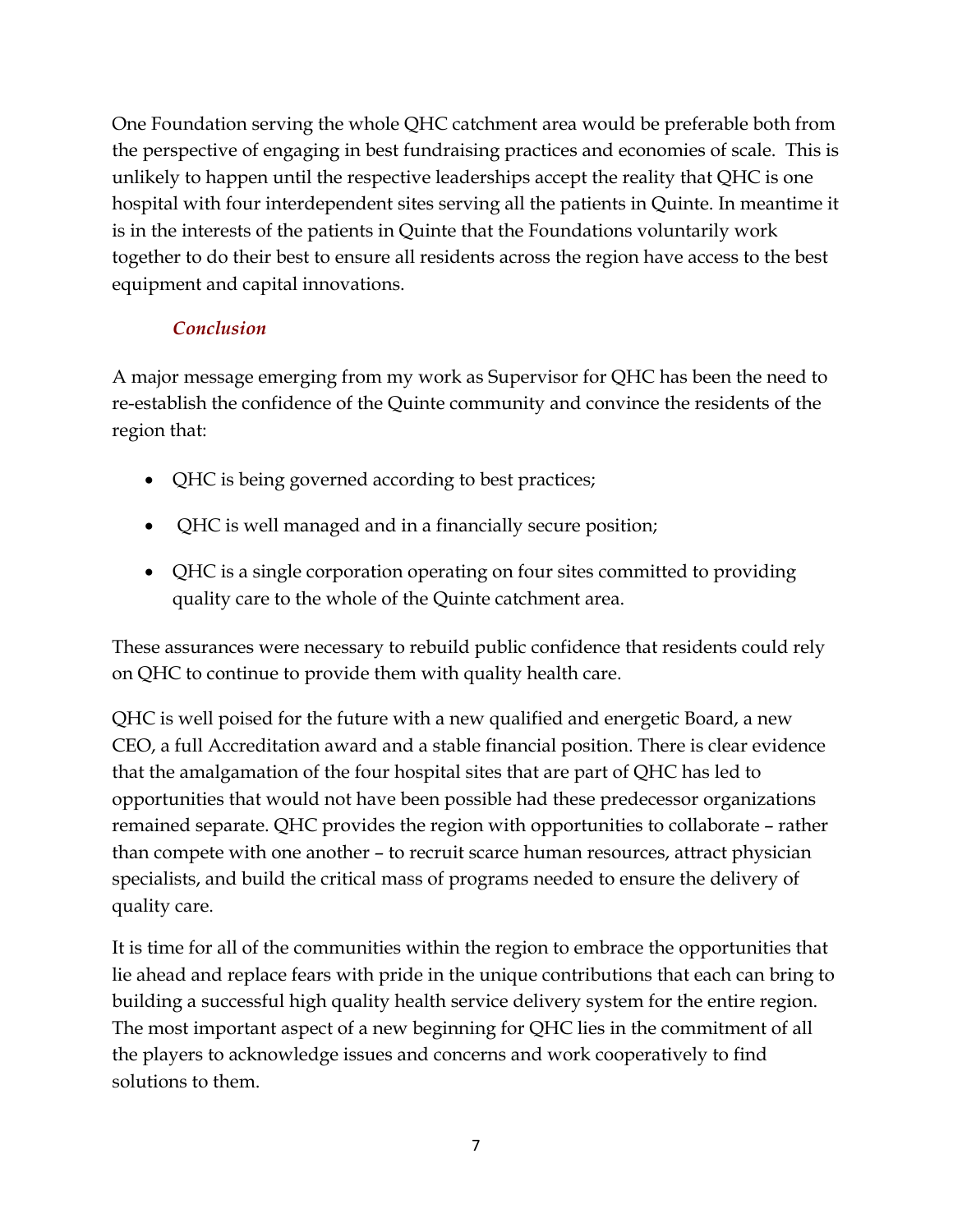## <span id="page-7-0"></span>**Preface**

On April 16th 2009 I was appointed Supervisor of QHC by Order in Council under subsection 8 (1) of the *Public Hospitals Act*. My appointment was made following a number of events that had unfolded within the Quinte region that raised concerns about the effectiveness of the governance of QHC. The most recent event related to the failure of the hospital to convince the South East Local Health Integration Network (SELHIN) that it was positioned to address a growing deficit situation.

My role as Supervisor was guided by Terms of Reference that included the task of addressing governance issues, and taking actions that are appropriate and necessary for the proper functioning of the hospital. This included re-establishing a Board with appropriate skills and competencies and an understanding of the diverse needs of the communities served by the hospital.[1](#page-7-1)

This report summarizes the key findings arising from my work as Supervisor undertaken during the period April 16, 2009 to March 12, 2010.

## *Background and Context*

Quinte Health Care Corporation (QHC) was created in 1998 by the amalgamation of Belleville General Hospital (which included the hospital in Bancroft), Prince Edward Memorial Hospital (Picton), and Trenton Memorial Hospital (Trenton) as directed by the Ontario Health Services Restructuring Commission (HSRC). At the time, the combination of traditional community rivalry and local support for each hospital sparked substantial opposition to the merger of the hospitals – a situation not unique to the Quinte region.

In 1998, Maureen Quigley, Maureen Quigley & Associates and I were retained by the hospitals to assist them in the amalgamation negotiations. During that time I became familiar with the history of each of the organizations that became part of the QHC. Upon my return to Quinte over a decade later, I was surprised by many of the negative attitudes and lack of support for the QHC that continued to exist across the region.

During my tenure as Supervisor, it became clear that much of the opposition that existed about QHC and the perceived "insensitivity of management and leadership" within the hospital were rooted in public misunderstandings about the rationale for change and the lack of appreciation of the need for change. The community at large

<span id="page-7-1"></span> $1$  See Appendix 1 for the full terms of reference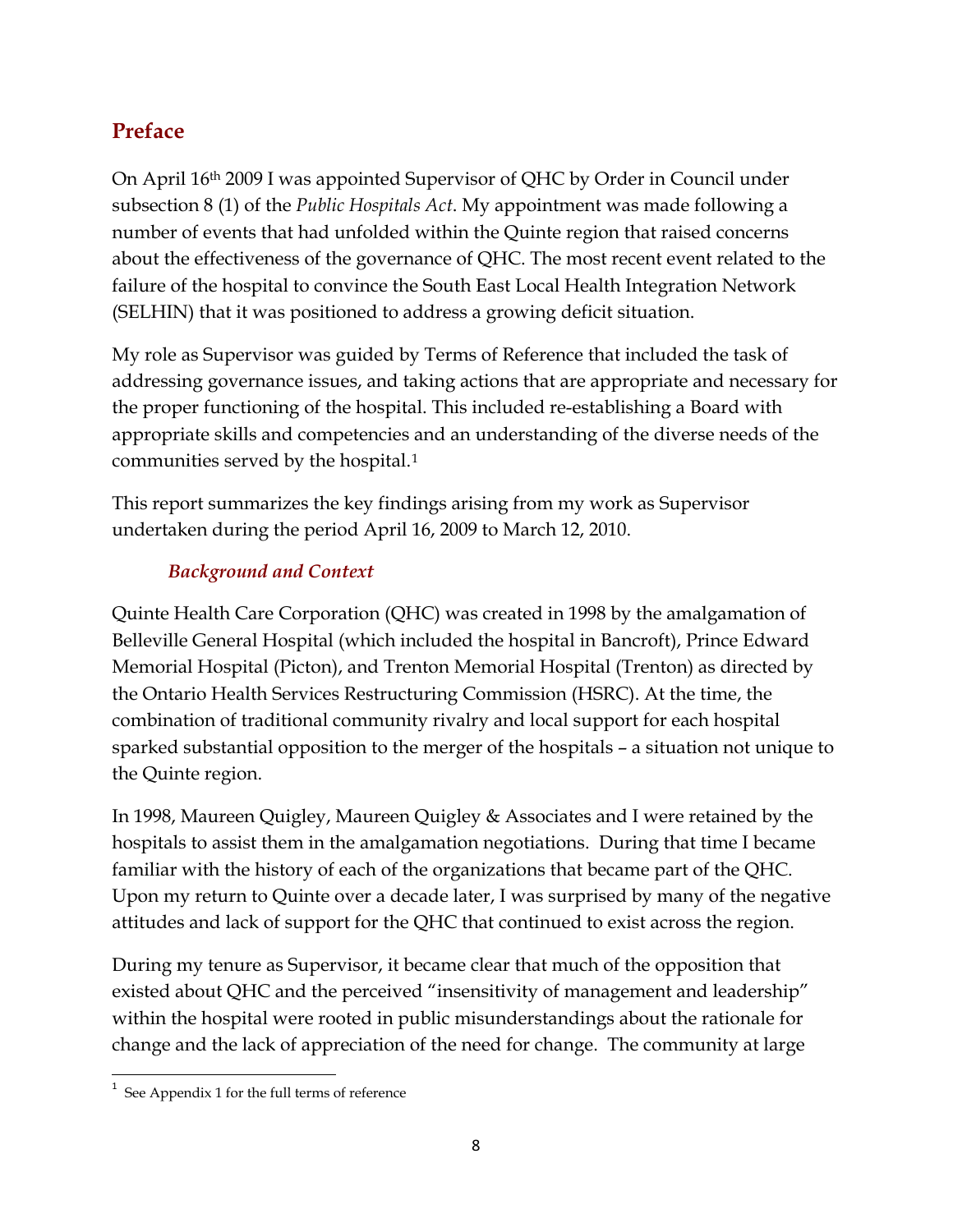viewed any changes that were made as an attempt to 'erode' services rather than considering the complex forces at work that necessitated changes in program delivery and design to respond to quality and access issues.

The misunderstanding that existed within the community related primarily to two issues:

1. *That changes occurring across QHC with respect to program realignment and consolidation were 'unique' to the region*. In fact, changes that were unfolding at QHC are consistent with those occurring at other hospitals across the province and country and are a response to economic challenges as well as new innovations in program delivery and design. There was, for example, little appreciation of such universal developments that are unfolding with respect to the changing and evolving roles of hospitals and LHINs in the planning and delivery of health services [see Figure below and Appendix 5].

### **Characteristics of the changing and evolving role of hospitals**

- Less invasive surgery with shorter hospital stays
- Growth of day surgery
- Decline in Inpatient surgery
- Development of PACS (Picture Archiving and communications systems)
- Evolution of hospital systems as opposed to stand alone entities.
- Professional human resource shortages requiring some consolidation of service
- Sufficient patient volume and professional staff to support new complex technology
- Critical mass of patients and professionals required to meet growing quality and safety standards
- Sufficient patient volumes to support physician income
- 2. *That QHC was not seen as one hospital with four interdependent sites, but rather as one hospital (centrally located in Belleville) with a hidden agenda to "erode and eliminate programs and people" at the Quinte West site (Trenton Memorial) and the Prince Edward site (Prince Edward Memorial*). The lack of trust, suspicion, and laying of blame was astounding. The fear of change in the delivery of services had not only translated into criticism of proposed changes but also more damaging strong perceptions within the community that management was driven solely by the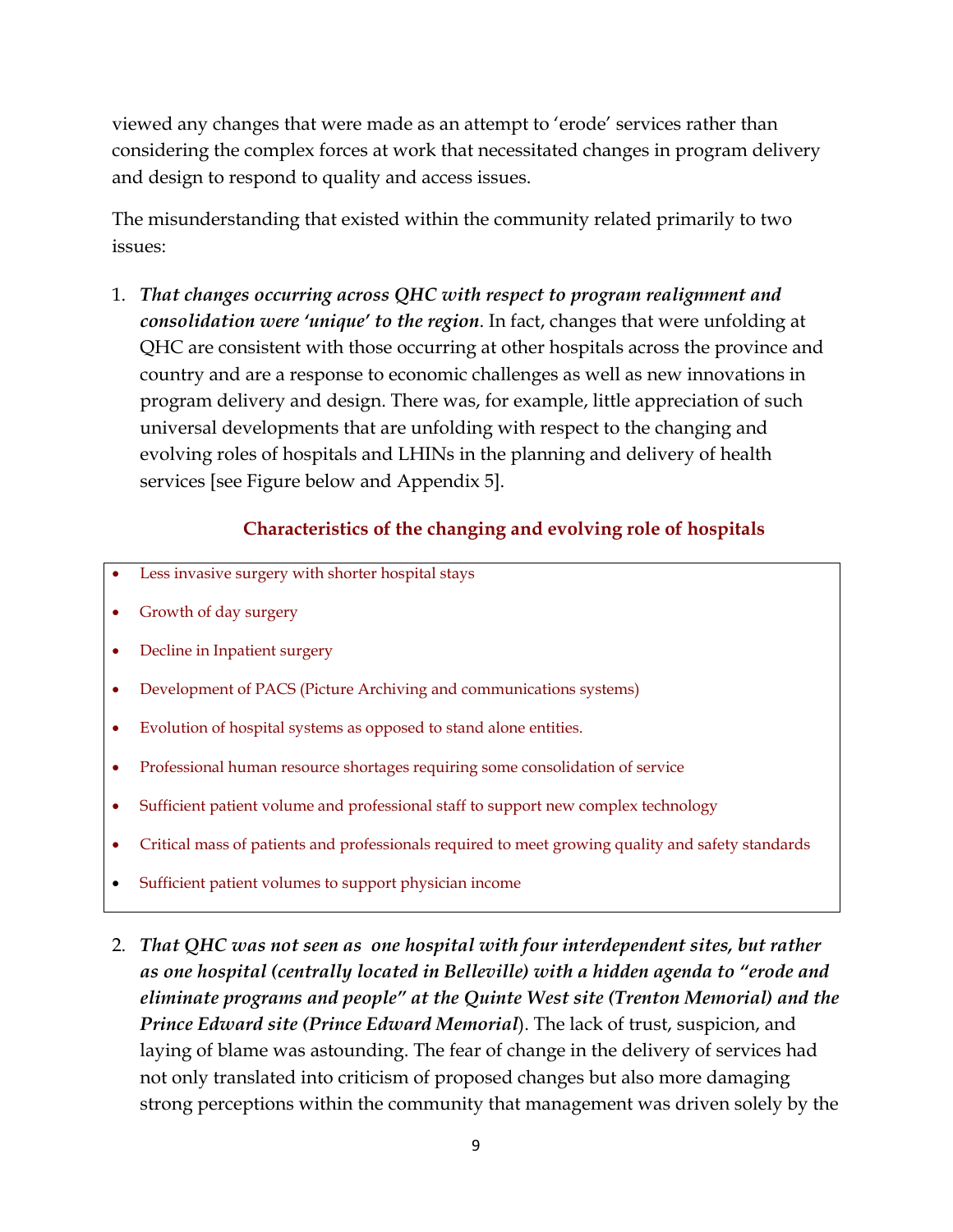The lack of awareness of the global trends and changes unfolding in hospital care combined with fears about the future of care delivery in certain parts of the region provided fertile ground for controversy and opposition to the actions of QHC. Fears were further stoked by colourful (but often uninformed) political commentary which over time damaged the reputation of this hospital. The realization of the extent of misunderstanding and the damage caused as a result of it prompted me to initiate a community consultation and communication strategy as part of my work as Supervisor (see below).

2

Against this background, I embarked on a number of actions during the course of my Supervision. A summary of the activities undertaken is summarized in the sections below.

<sup>&</sup>lt;sup>2</sup> See Appendix B Administrative and Clinical Accomplishments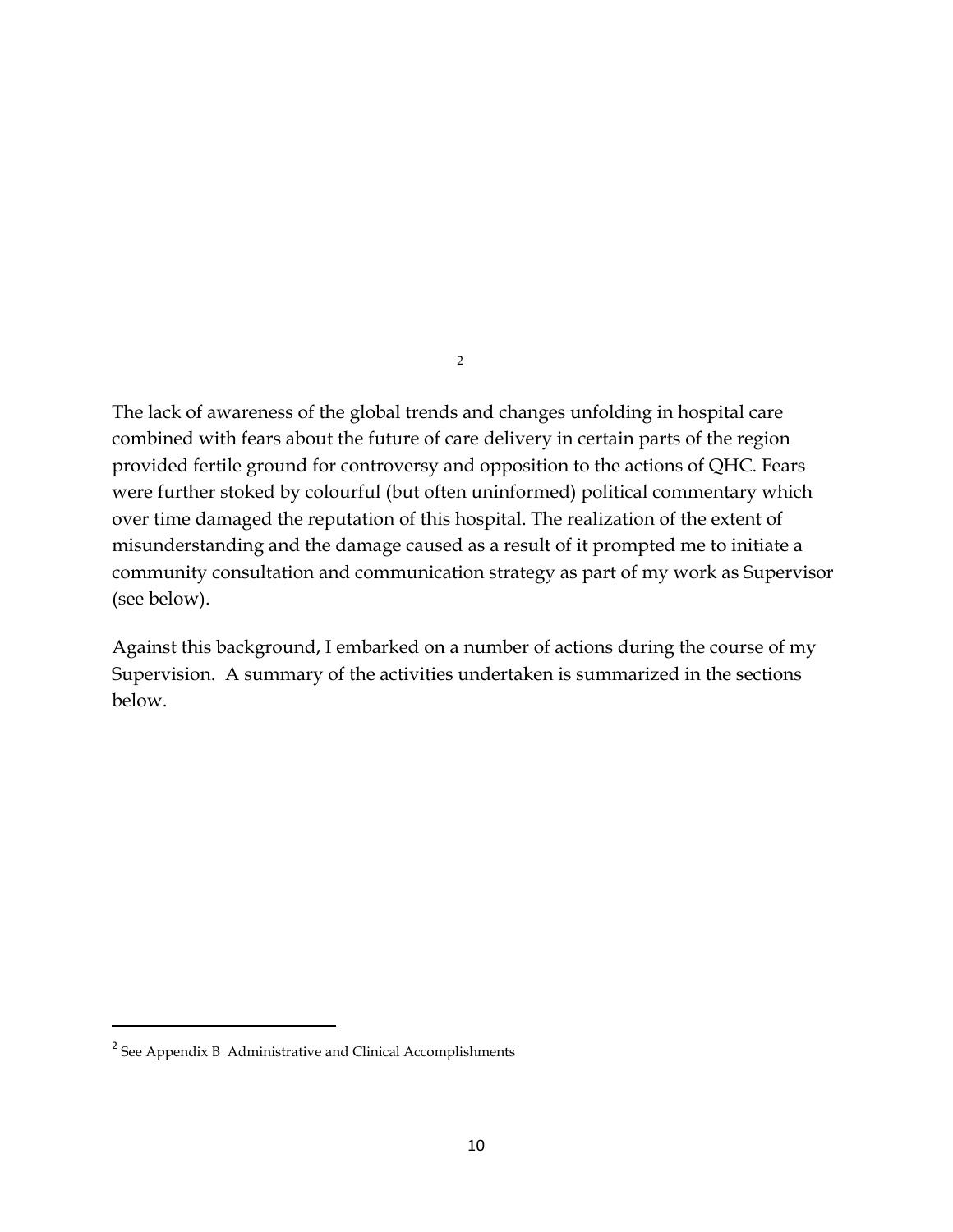## <span id="page-10-0"></span>**Section 1: QHC Governance Renewal**

#### *Context for Governance Renewal*

The role of the Mayors on the Board had been the focus of much of the concern around inappropriate representation of parochial interests within the Board. Unquestionably the Mayors were in a legal position of conflict of interest between their hospital and municipal responsibilities. If they placed their duty to the hospital corporation first, they could find themselves in certain circumstances approving something that disadvantaged their local site which would draw local criticism by their municipal electorate, even if the final result would have been better health care for the whole region. In contrast to their duty as hospital Directors, they also had a duty to their local communities as elected representatives. It is not surprising that given a choice they would put the perceived interest of their constituents first even though that would put them in a position of not meeting their other duty as a Director. It is, for example, not possible to be acting in the best interest of the hospital while providing support to any group wishing to break up the hospital. Rather than face this conflict it would have been appropriate to resign. However, once they found themselves on the Board the exit strategy became difficult as having established themselves as champions for their local interest they obviously had difficulty being seen to voluntarily walk away.

The rationale for establishing a new Board without Municipal representatives (while sound in law and in governance practice) unfortunately tended to single out the participation of the Mayors as the only problem. In fact, there were other Directors who also adopted a representational approach with the result that discussions about service realignment were frequently being converted into local "win/lose" decisions leading to negative attitudes toward QHC management and seriously impacting on their credibility to defend the need for necessary change.

#### *The Approach to Governance Renewal*

The first step in my appointment was to address Board governance. Simply put: the Board was not working and a quick solution was needed to remedy the situation. My choices were limited: I could dismiss the entire Board or I could attempt to "assess" which members should be retained to participate in a 'renewed' Board. The latter option would have been an almost impossible task. All Directors were dedicated to serving their community. There really was no reasonable way to "assess" contributions to the Board and/or single out particular directors as being responsible for the overall poor functioning of the Board.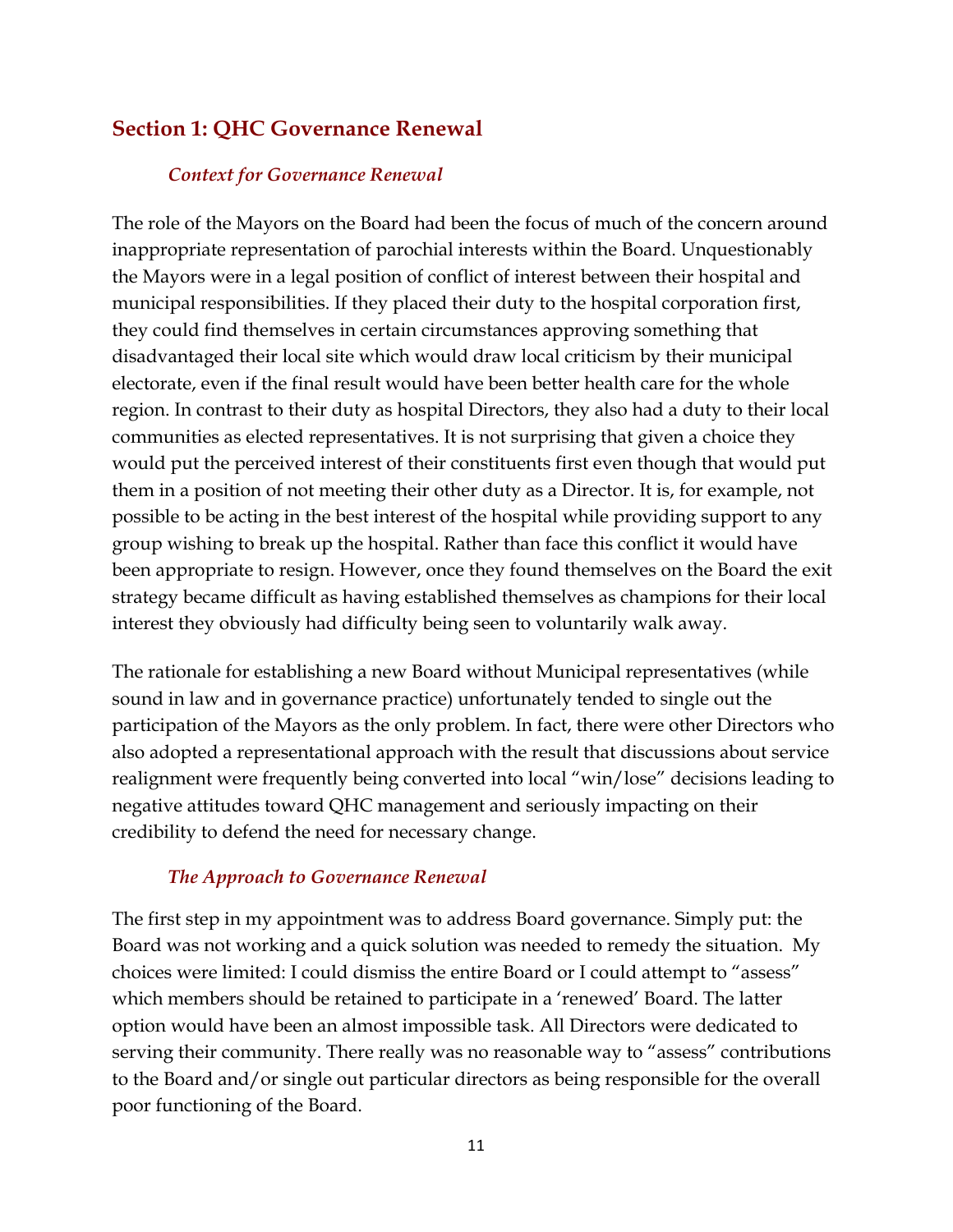My decision to remove the whole Board was really the only reasonable option. The removal of the entire Board limited the potential for individual finger pointing and provided an opportunity for the organization to put the past behind them and look ahead. The removal of all Directors did not prevent the ensuing focus of attention that was placed on the participation of the local Mayors. This issue had been the subject of tremendous debate and controversy and was addressed in the Report of Scott Rowand when he was appointed as Investigator of QHC in 2005. While it would be unfair to characterize all the problems of the Board as a result of the presence of the Mayors, there is no doubt that they became the focus of the debate between the concept of a Board based on "local representation" and a Board where all members owed their primary responsibility to the hospital corporation.

Governance renewal was achieved through a multi phased process:

Phase 1: Establishment of a Community Advisory Council to develop a Governance Policy Framework and recommend the new Board of Directors

Phase 2: Board Orientation

Phase 3: Implementation of Board and Committee Policies and Processes

Phase 4: Implementation of the Corporate Membership Structure

#### *Governance Renewal Phase 1: The Community Advisory Council (CAC)*

The process for the selection of a new Board to oversee management of a \$175M operation required individuals committed to both the best interests of QHC in serving the patients across the region and to the principles of good governance. The selection process was supported by the creation of a Community Advisory Council (CAC).[3](#page-11-0) As part of the debriefing process, members of the previous Board were asked to suggest individuals that they thought would make good appointees to the CAC. This plus other inquiries resulted in the appointment of the following as members of the CAC: Gord Allen retired businessman and former QHC Director and Treasurer; Ross McDougall, businessman and former Mayor of Belleville; Maureen Piercy, President of Loyalist College; Glenn Rainbird, O.C., businessman; Dr. Michael Shannon, former Deputy Surgeon General of the Armed Forces and health science consultant; and the Honourable Lyle Vanclief, businessman and former federal Minister of the Crown.

<span id="page-11-0"></span><sup>&</sup>lt;sup>3</sup> See Appendix 3 for Terms of Reference of the CAC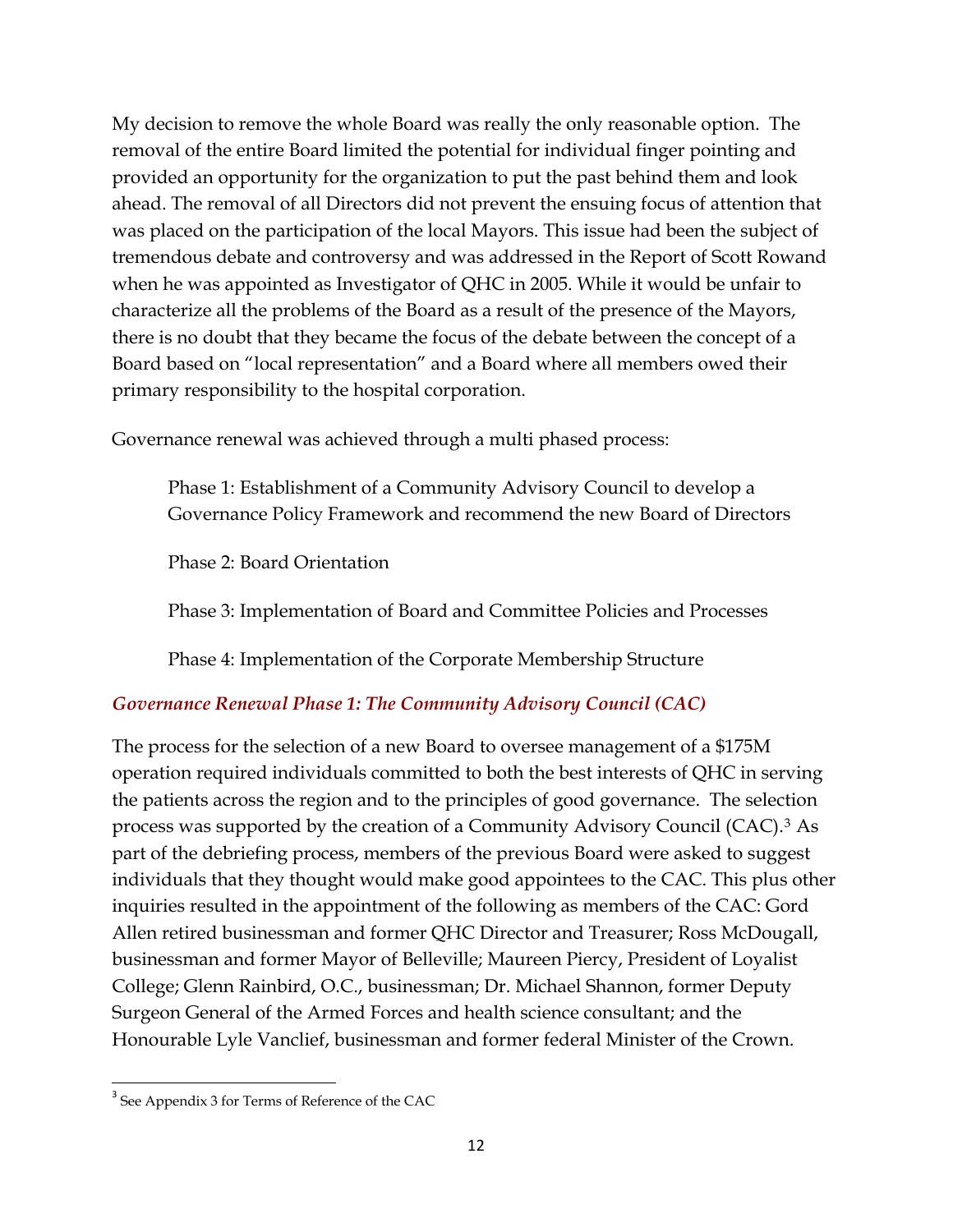In the first phase of their work, the CAC established the framework for the recruitment of the Board which involved extensive discussion of the following:

- Principles of Governance and Board accountabilities;
- *-* Roles and responsibilities of the Board as a whole and individual Directors,
- *-* Composition of the Board of Directors,
- *-* Guidelines and process for the selection of Directors and mechanisms for engagement of the broader community with QHC including the corporate membership structure and other advisory and communications mechanisms.

This work was informed by the 2006 governance renewal process arising from the Rowand Report on QHC governance, current approaches to governance in a wide range of multi-site hospitals in Ontario and external sources of governance best practice in the corporate and not-for-profit sectors. I was fortunate to have this process guided by Maureen Quigley. Her previous experience in advising the QHC Board Committee that was established following the release of the Rowand Report and her extensive governance work undertaken in support of the Supervisions of Stevenson Memorial Hospital (Alliston) and Kingston General Hospital (Kingston) was invaluable.

The Phase 1 report of the CAC was released on July 24, 2009 and included nine recommendations related to Board size and composition, guidelines and process for the selection of Directors and mechanisms to engage the broader community with QHC.

## **Board Size and Composition**

The CAC recommendations for the future size and composition of the QHC Board of Directors were grounded in two overarching principles:

- *-* QHC is one hospital corporation with four interdependent sites
- *-* The Board and its committees should have members who collectively possess a range of specific skills and expertise needed for the Board to fulfill its governance roles and responsibilities.

The CAC recommended that the overall size of the Board of Directors be reduced from 21 to 16 Directors including 12 elected (independent) Directors and 4 ex-officio Directors consisting of the positions required under the Public Hospitals Act and the President and CEO. The CAC also recommended that the elected members of the Board of Directors be selected based solely on possession of the personal attributes,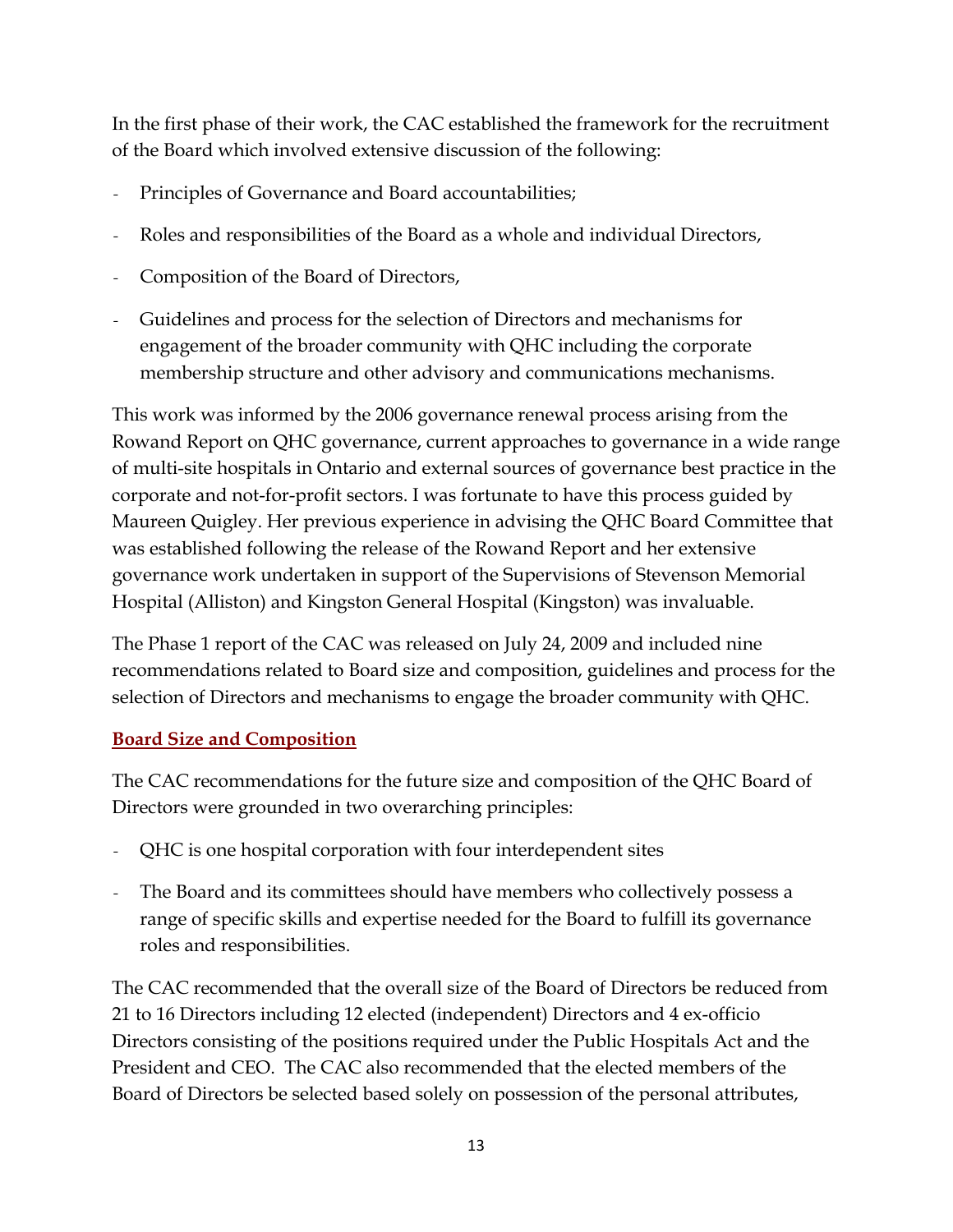professional skills and experience which were outlined in the Guidelines and Process for Selection of Directors included in their report. The recommended composition of the new Board of Directors was a significant change from the previous Board structure which had been representative of specific geographic communities through a formula for selecting elected Directors and through the participation of five Mayors as ex-officio Directors. The CAC's rationale for change was as follows:

- *-* it is essential to recruit a skills-based Board, recognizing the increasing complexity of hospital governance and significant challenges that are facing hospital Boards across Ontario;
- rather than individual Directors being expected to represent specific communities, all Directors must have an appreciation of the diverse needs of the community served by QHC;
- *-* in order to avoid any potential conflict between their obligation under the Municipal Act to advance the municipal causes or interest of their respective municipalities and those who elected them and their obligation under the Corporations Act to act in the best interest of the hospital corporation, municipal elected officials should not serve on the Board of Directors;
- *-* the reduction in the size of the Board of Directors is appropriate to align QHC with the best governance practice in both the corporate and not-for-profit sectors and to maximize the effective functioning of the Board;
- *-* a Board of sixteen (16) Directors will allow a diversity of perspectives and provide a practical size for effective dialogue and participation and a sufficient number of Directors to fulfill the responsibilities of the Board Committees;
- *-* all Directors must share responsibility for regular attendance and engagement in the work of the Board.

#### **Process for Selection of the Elected Directors**

Following release of their report on July 24, 2009 the CAC initiated the process for recruitment of elected Directors and recommendation of candidates to the Supervisor for approval. This included:

*-* posting a notice on the QHC website and advertisement in each of the local community newspapers inviting applications from interested individuals for the 12 elected Director positions;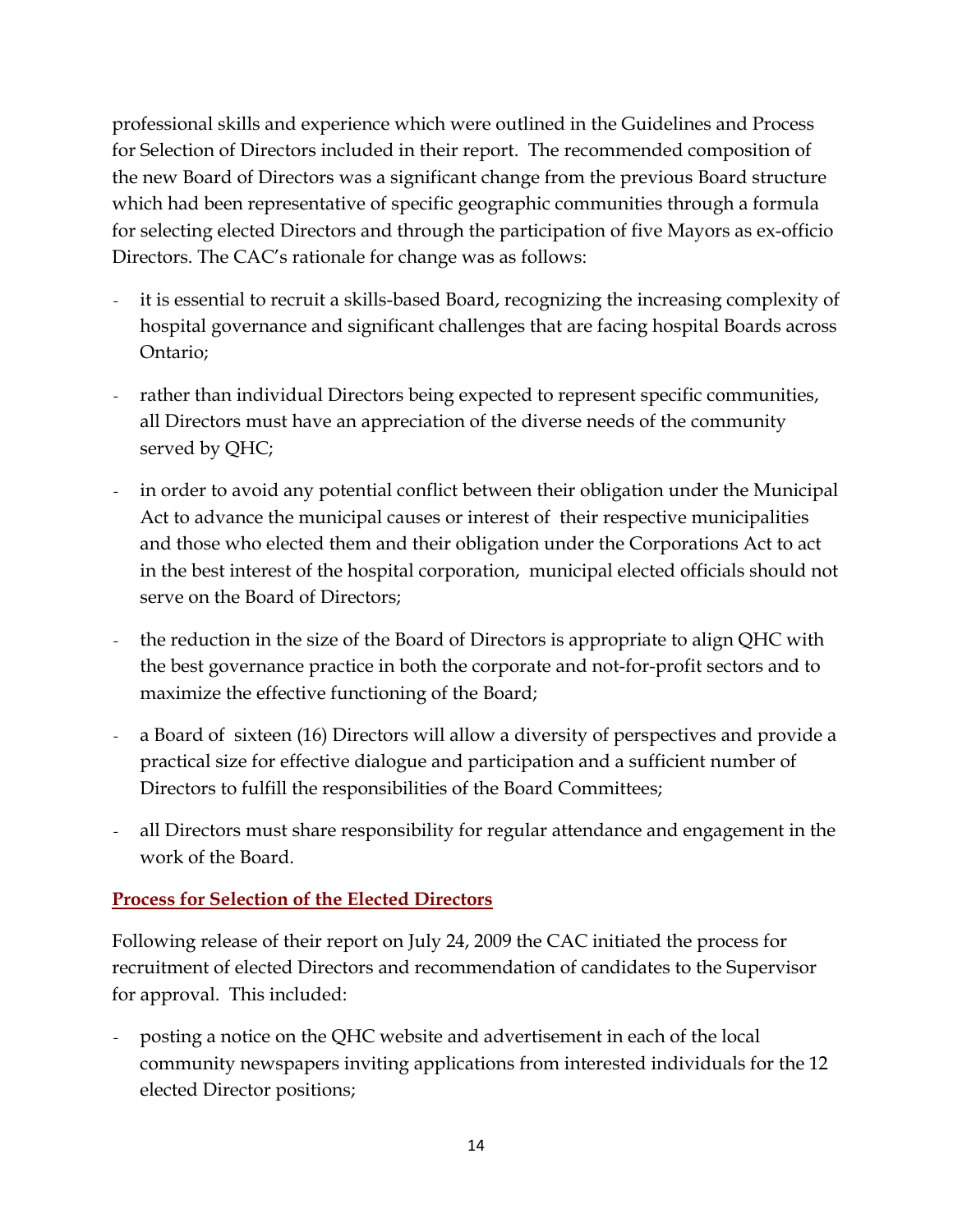- *-* provide supporting documents on the QHC website including Principles of Governance and Board Accountability, Board of Director Roles and Responsibilities, Responsibilities as an Elected and Ex-Officio Director and Guidelines for the Selection of Directors;
- *-* notifying former members of the Board of Directors and the individuals who were nominated by the former Governance Committee for election in June 2009 of the application process; and
- *-* CAC review of applications and structured interviews with a short list of candidates.

Following a six-week period of advertising and extensive outreach by the CAC members to build awareness of the recruitment process, the CAC received 43 applications. A short-list of 19 candidates was selected for interview with 12 final candidates being recommended for appointment. Appointments of these 12 candidates (four Directors of the previous Board and eight new Directors) were subsequently confirmed on October 1, 2010.

## **Appointment of Board Officers**

The final task of the CAC in relation to the selection of the Board of Directors was to advise me on the appointment of the first Board Chair, Vice-Chair and Treasurer. Following the Board orientation process (see discussion below), in early November, 2009, the elected Directors were invited to express interest in assuming leadership positions within the Board and to identify their preferences for assignment to Board Standing Committees. Based on this information and the previous interviews, I accepted the recommendation of the CAC and announced the appointment of the first Board officers on November 17, 2009. I then worked with the Board Chair to finalize the appointment of Standing Committee Chairs and members.

#### **Corporate Membership**

The second major issue addressed by the CAC in their Phase 1 report was corporate membership. In approaching this issue and in light of the Local Health System Integration Act requirements for community engagement in hospital planning and priority setting, the CAC positioned the issue of community engagement in the broader context of mechanisms for engaging the broader community with QHC.

Arising from its earlier position that the QHC Board of Directors is not the place for representation of any specific interests or communities served by QHC, the CAC was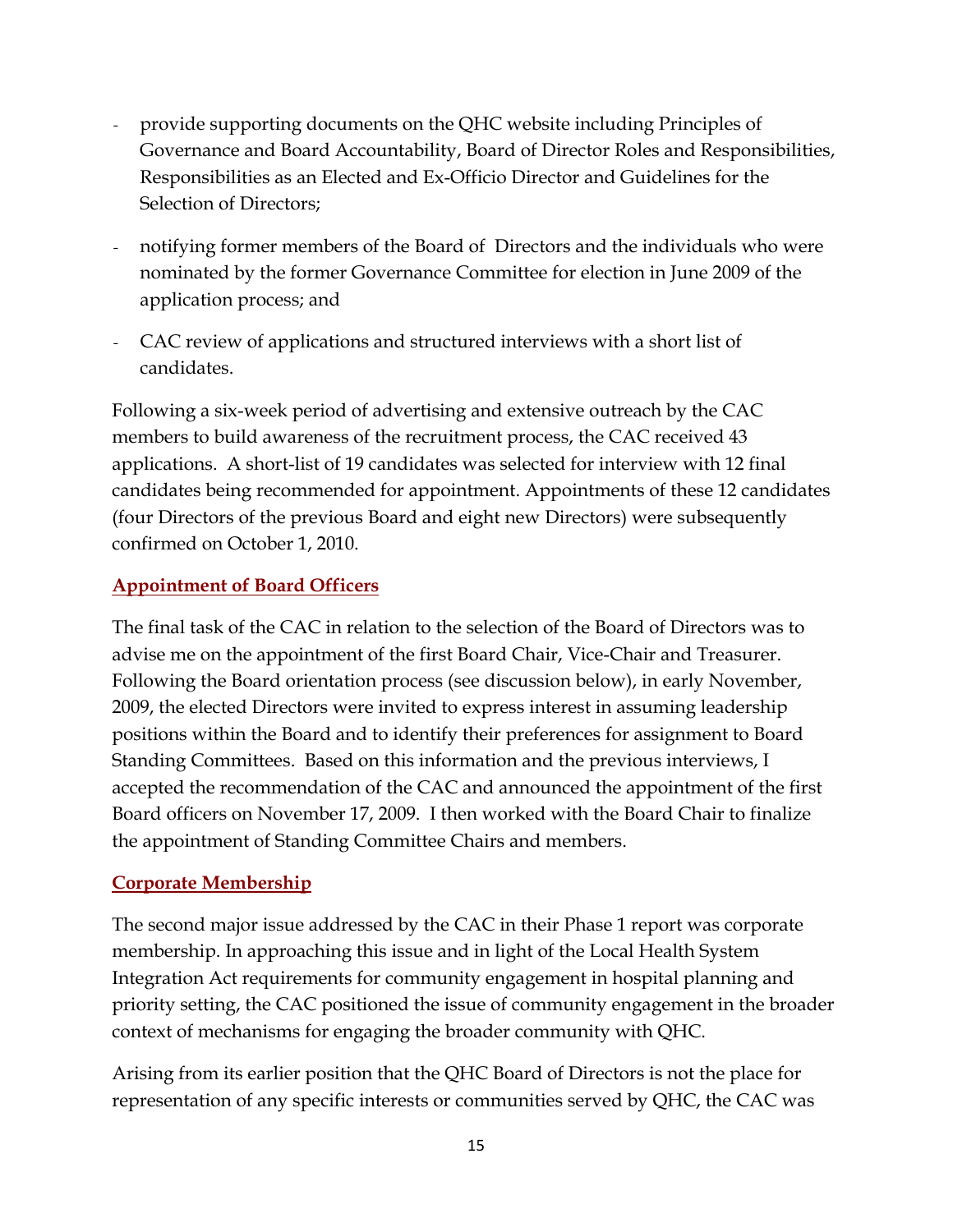acutely aware of the keen interest of the public in their health and health care and the need to ensure that mechanisms are available to the public to voice their perspectives and be informed about the services of QHC.

In order to respond appropriately to this legitimate community interest, the CAC recommended a three-pronged approach:

- First, to establish a model of corporate membership which provides for an appropriate balance between community engagement with the hospital and stability at the Board level, whereby the Board of Directors would be free to act in the best interest of the corporation and discharge its multiple accountabilities and responsibilities without the risk of destabilizing member action;
- *-* Second, to undertake an open and transparent process for Board of Directors recruitment and selection that aims to achieve a skills based Board;
- Finally, initiate new advisory mechanisms to enable QHC to meet its accountabilities for engaging the community served (as required by the Local Health System Integration Act) and to enable the broader community to be informed about and offer input on current activities and future directions of QHC on a timely and ongoing basis.

At the time of amalgamation, QHC established an open membership structure in which the Board of Directors annually approved corporate members on receipt of an application and payment of a nominal annual fee. At the time of my appointment as Supervisor, QHC had approximately 600 corporate members, primarily residents of Prince Edward County.

Following review of the "constituency model" of governance which was approved by the QHC Board of Directors in 2007 (but not implemented) and the two-tier model of voting and Advisory Members which has been recently implemented in several Ontario hospitals under Supervision, the CAC recommended that I establish a new corporate membership structure which was a hybrid between these models. The new QHC corporate membership model includes 16 voting members who are comprised of the elected and ex-officio members of the QHC Board of Directors and 54 non-voting Advisory Members appointed for a defined term including 18 nominated by the six municipalities within QHC, 18 nominated by the Foundations and Auxiliaries and 18 members at large.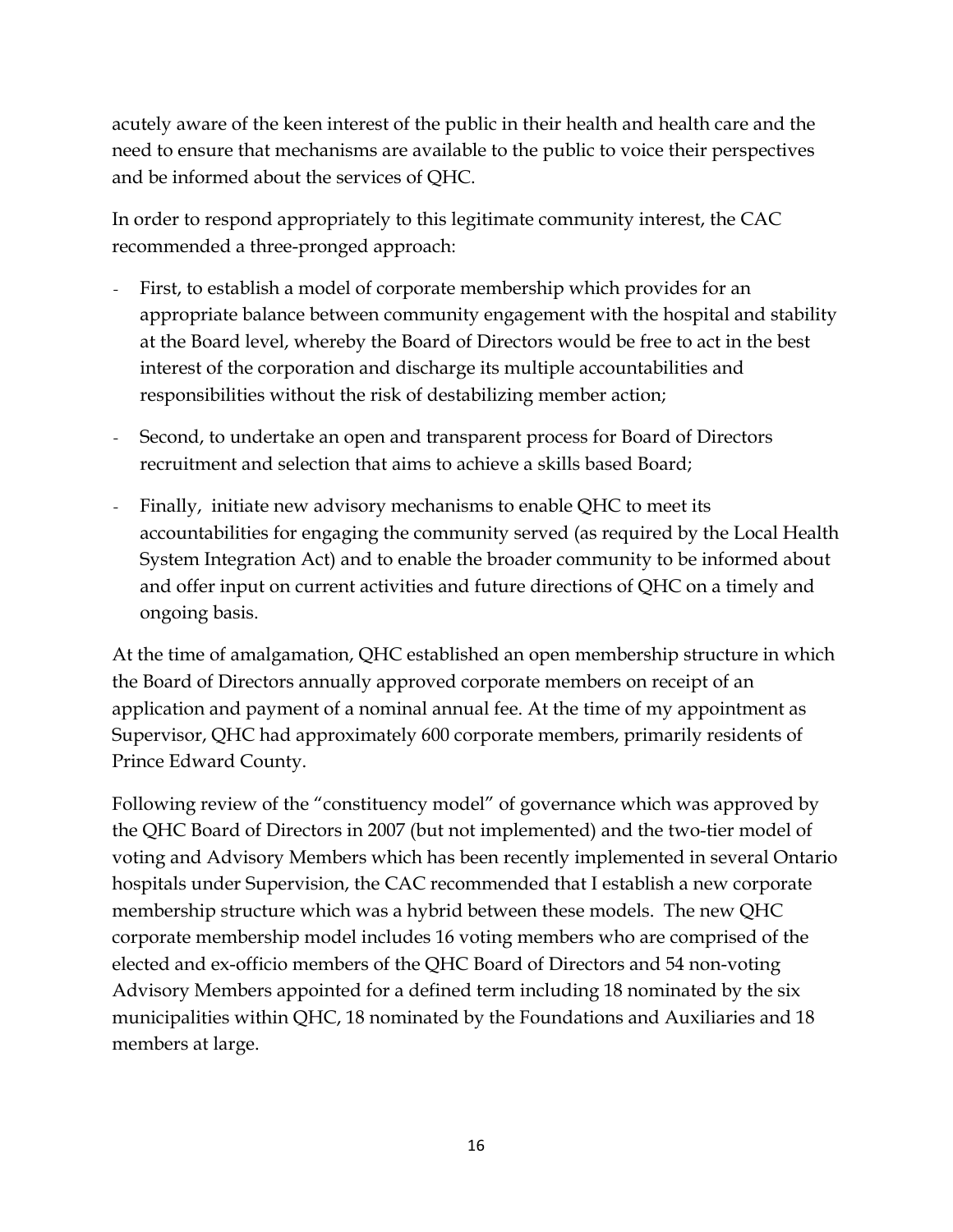The voting members are the only members eligible to vote for the election of Directors, approve by-law amendments, special resolutions and changes to the letters patent, appoint the auditor and request a special meeting of the membership.

The Advisory Members are entitled to receive notice and attend the Annual Meeting, receive annual financial statements, receive the annual report of the Auditor, nominate candidates and apply for appointment to the Board of Directors and non-Director members of the Board Standing Committees and serve as an advisory group for the Board of Directors and CEO to provide periodic advice (at a minimum semi-annually) in relation to QHC planning and priority setting and receive updates on hospital activities.

In addition to the new corporate membership structure, I approved the recommendation of the CAC to establish additional mechanisms to ensure ongoing engagement of the community with QHC. These included:

- *-* an ongoing transparent process for recruitment and selection of Directors by a Nominations and Communications sub-committee of the Board of Directors comprised of a majority of Advisory Members of the Corporation;
- *-* potential establishment of community advisory committees in addition to the corporate membership structure, following consultation by the Board of Directors with the Advisory Members of the Corporation
- *-* the establishment of a policy and process for ongoing dialogue with the Municipal/County Councils on the strategic directions, priorities and challenges of QHC and other matters of mutual interest.

## *Governance Renewal Phase 2: Board Orientation*

The objectives of the Board orientation program were to provide all Directors with a shared opportunity to become familiar with –

- *-* each other as individuals as a foundation for building an effective governance team;
- *-* the four interdependent sites of QHC;
- *-* the QHC Governance Policy Framework;
- *-* current expectations and issues related to each of the responsibilities of the Board of **Directors**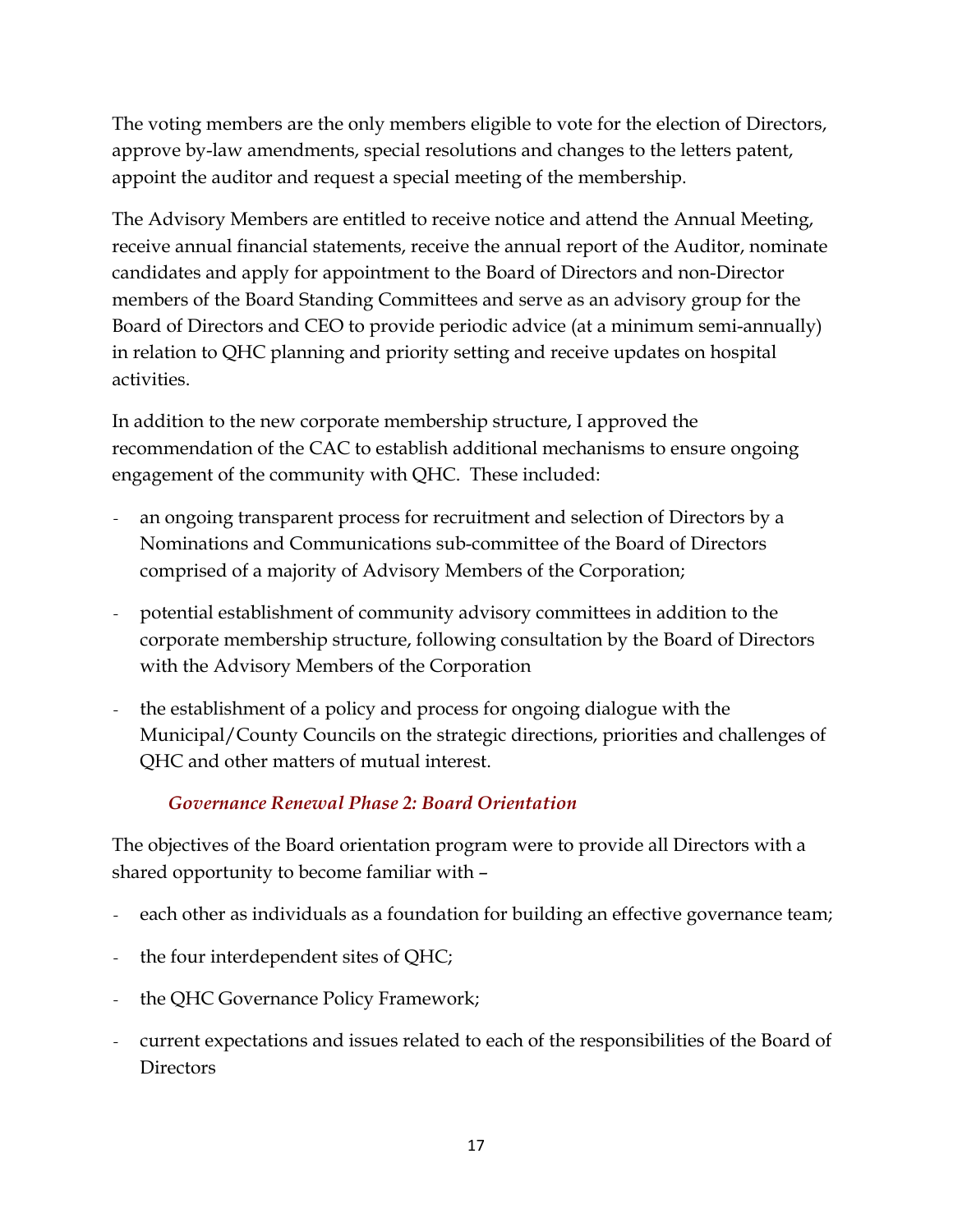The Board of Directors orientation program included two modules, which were provided over two weekends in October and November 2009. The first module (held October 17-18) included a full-day bus tour to each of the four sites of QHC and briefing by the Management team en route regarding the overall QHC structure and operations, the respective services at each site and priority issues. This was followed on the second day by a series of briefings including:

- *-* QHC in the context of the broader health system including the national, provincial, regional and multi-site hospital environments;
- *-* the QHC Governance Policy Framework by the members of the CAC;
- *-* Fiduciary Duty by Carol Hansell, a noted legal expert in corporate governance, Trustee, Toronto East General Hospital and Chair, OHA Governance Leadership Council.

The second module on November 13-14 included presentations related to each of the Board's responsibilities by an external faculty of Board and executive leaders from within the Southeast LHIN and from other multi-site hospitals in the province. This module was intended to share the governance challenges and experiences and best practices and to provide a network of peer support for the QHC Board of Directors in the future.

## *Governance Renewal Phase 3: Implementation of Board and Committee Policies and Processes*

In order to prepare the Board of Directors to assume its responsibilities, a series of four informal meetings of the Board of Directors were held on November 2, 2009, December 3, 2009, January 12 and January 26, 2010. While the Board of Directors remained in an advisory capacity to the Supervisor, these meetings provided an opportunity to implement a new Board agenda format aligned with the responsibilities of the Board of Directors. It also enabled the Board to become familiar with the types of issues that they would be expected to address during the course of the Board annual work plan and to begin to receive reports from the Board Standing Committees.

During this period, most of the new Board Standing Committees also began to meet to review their terms of reference, establish a work plan and receive initial briefings and recommendations from management related to their respective areas of responsibility.

Arising from the phase 1 Governance Policy Framework developed by CAC, I authorized the preparation of a draft Board of Directors Policy Manual and detailed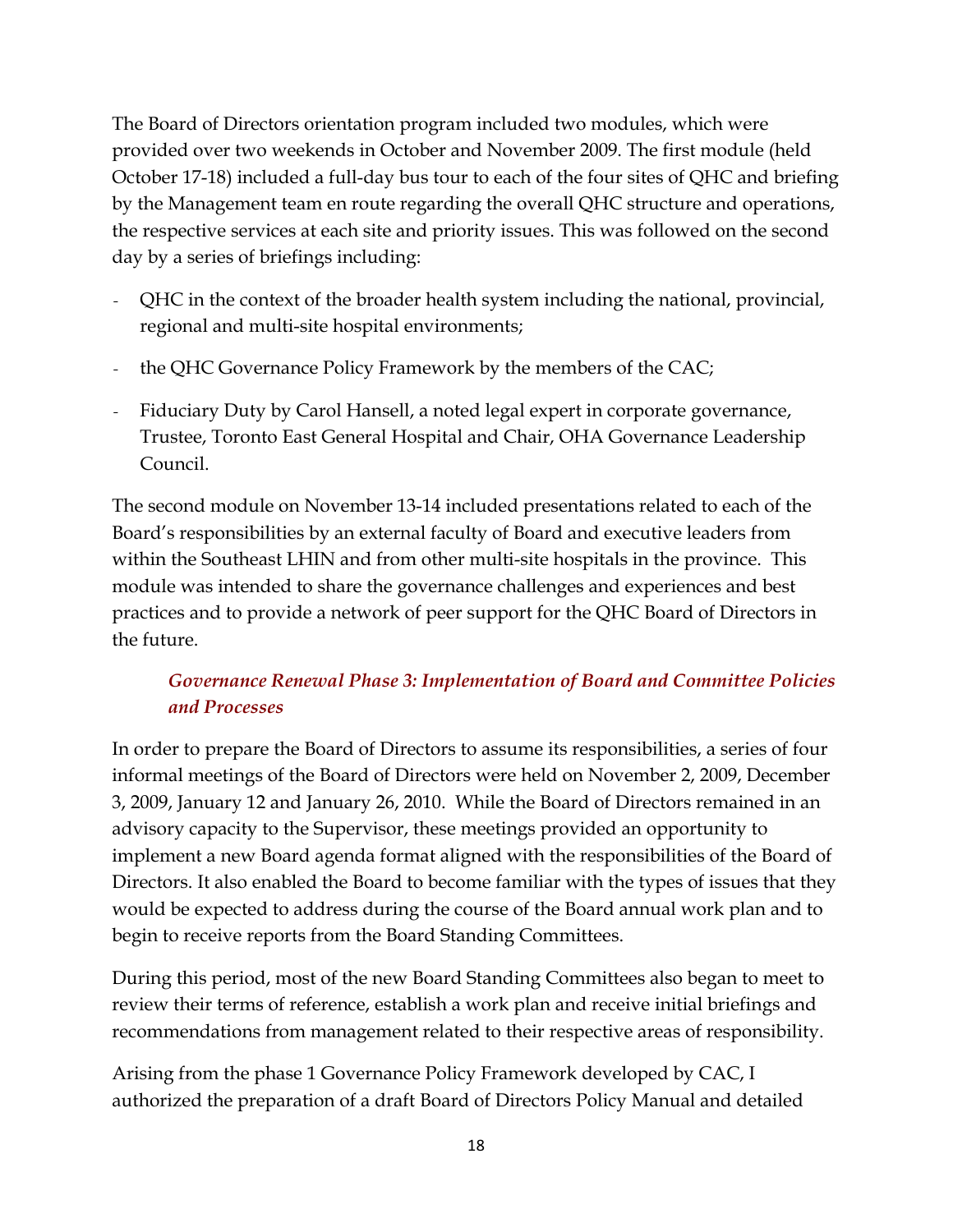work plans for the Board of Directors and each of the Board Standing Committees. I approved the Policy Manual as a starting point for ensuring that the Board had basic policies in place. I also made an explicit expectation that the Board would undertake a review of the policies and confirm and/or amend them later in the spring of 2010 following review and revision by the Board Standing Committees and management team.

Finally, I retained the QHC legal counsel to prepare a new administrative by-law to reflect the changes to Board of Directors and corporate membership structure which were made in the governance renewal process. I approved this by-law by resolution in December 2009 on the understanding that the Board of Directors may wish to introduce amendments for approval by the membership over time.

In addition to the need to amend the Administrative by-laws and develop new Board policies as part of the Governance Renewal process, it was appropriate to revisit the Professional Staff By-laws to ensure that they reflected the contemporary expectations of hospital governance and accountability in such areas as privileges and responsiveness to the Dupont-Daniel Inquiry recommendations.[4](#page-18-0)

The Professional Staff Association (PSA) established a team to work with the Chief of Staff, the CEO, the Supervisor and legal counsel of the hospital to examine and amend the by-laws. In addition to having the benefit of the opinion of hospital counsel, the PSA sought advice from counsel of the Ontario Medical Association. In general, the by-laws were deemed to be in good shape with the bulk of changes being made for purposes of simplification and clarification. The Professional By-laws were approved in early February, 2010

## *Governance Renewal Phase 4: Implementation of the Corporate Membership Structure (Advisory Members of the Corporation)*

The final phase of the governance renewal process was the implementation of the corporate membership structure that was recommended by the CAC in Phase 1. The approach to this process was to provide some initial parameters but leave the actual selection of the designated Advisory Members to the sponsoring organizations (i.e., the municipalities, Foundations and auxiliaries) and then actively engage the 36 designated Advisory Members in the selection of the 18 at large members.

<span id="page-18-0"></span><sup>4</sup> Dupont Inquest: Ontario Coroner's Jury Recommendations, released December 11, 2007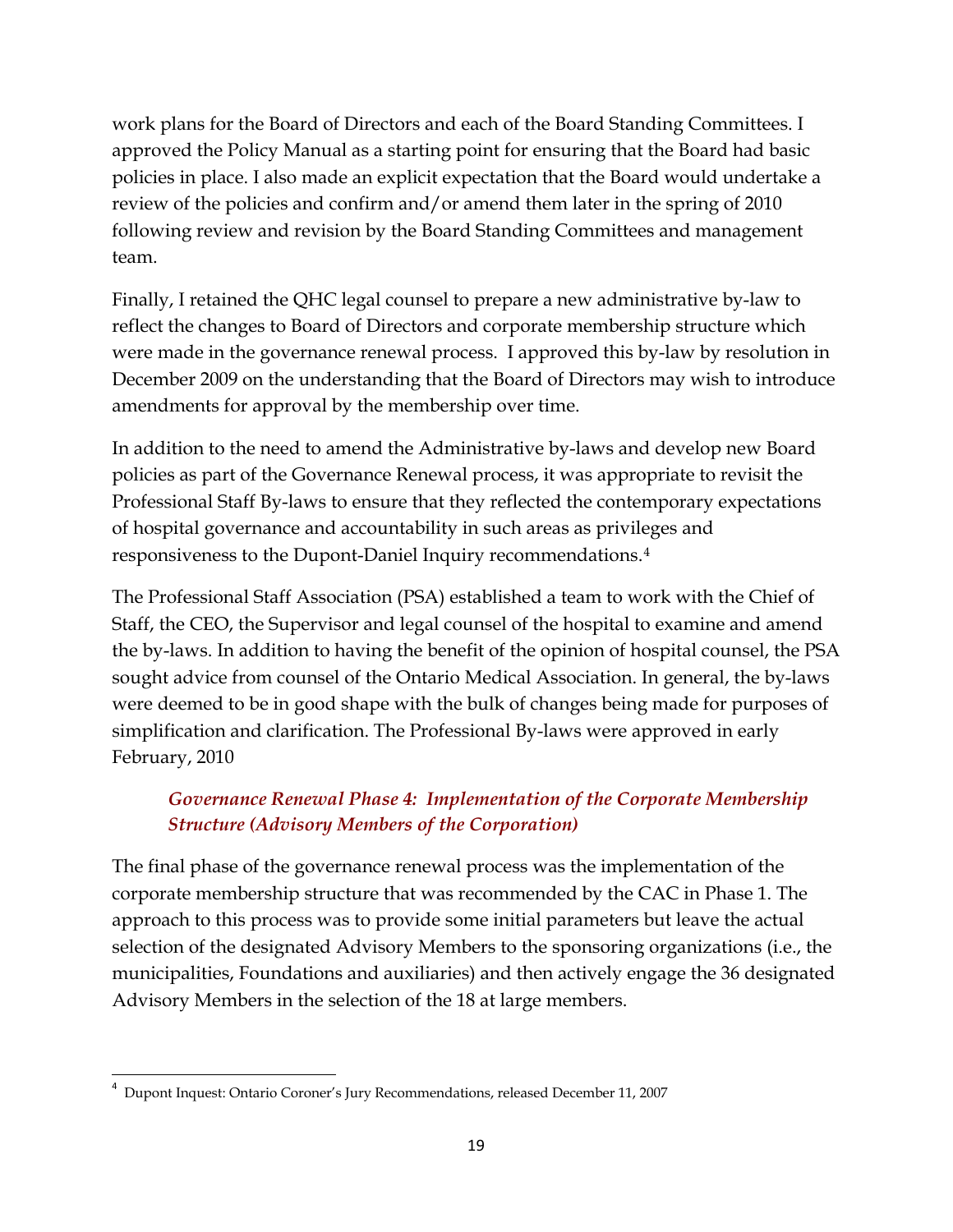Given that this was a new structure, the implementation process was phased over several months from October 2009 – April 2010 and included:

- Development of the Board of Directors policy on the terms and conditions for appointment of the initial and future Advisory Members of the corporation;
- Invitation to the six Municipalities, three Foundations and four auxiliaries to nominate individuals to fill the 36 designated positions within the Advisory Membership structure based on the terms and conditions outlined above;
- Appointment of the 36 designated Advisory Members by the Supervisor on the recommendation of the Board of Directors;
- Initial meeting of the 36 Advisory Members to receive an initial orientation and to select an Interim Nominations Committee from within their membership to implement a process for the selection of the remaining 18 at large Advisory Members;
- Appointment of the 18 at large Advisory Members by the Board of Directors;
- Invitation to the 54 Advisory Members for expressions of interest to serve in the Advisory member positions on Board Standing Committees;
- Meeting of the 54 Advisory Members with the Board of Directors to select the five Advisory Members to serve on the Nominations and Communications Sub-Committee;
- Recommendation by the Nominations and Communications sub-committee of the Advisory Members for appointment by the Board of Directors to serve on Board Standing Committees

#### *Lessons Learned*

The major learnings from the QHC governance renewal process that may be of benefit to others going forward are as follows:

 *Establishing the Community Advisory Council:* The establishment of an arms-length Community Advisory Council to undertake the initial phase of the governance renewal process was essential to the credibility of the recommendations. These individuals were highly regarded within the QHC catchment area and brought the appropriate balance of objectivity, insight and experience to their task, ensuring that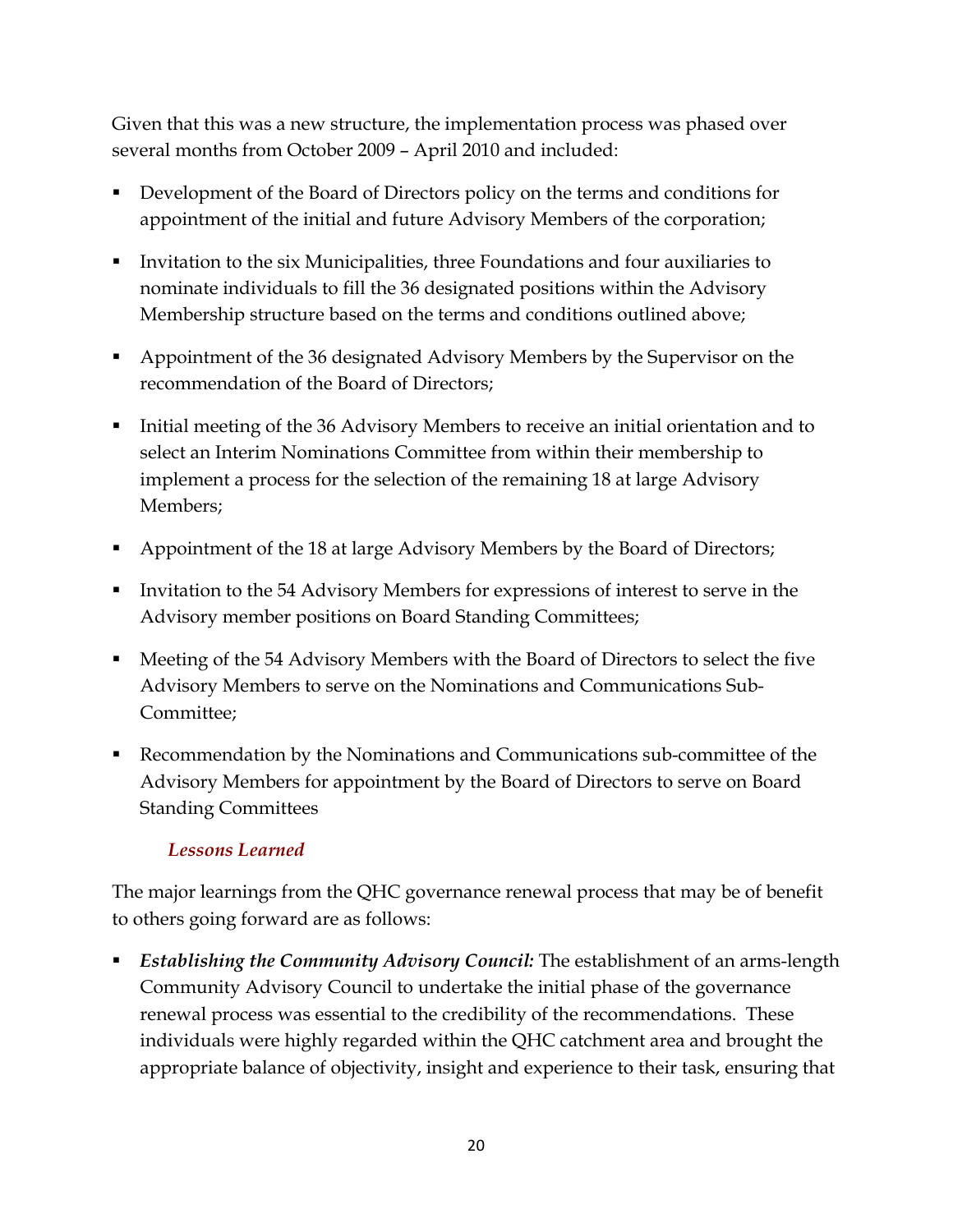*Board flexibility to address membership of the Board and membership of the corporation:* While the recent OHA Prototype By-law is helpful in that it provides guidance to the hospital sector on best practices arising from supervision and other recent governance renewal experiences, implementation of these measures is still at the discretion of the individual hospital and the practices are extremely variable across Ontario. The experience of the QHC supervision builds on that of previous supervisions and reinforces the need to update the Public Hospitals Act to restrict the appointment of ex-officio Directors and to provide for the Board of Directors as the only voting members of the corporation. The recent Speech From the Throne on March 8<sup>,</sup> 2010 indicating that the Public Hospitals Act will be opened provides an opportunity to consider amendments to address these issues and to align public policy on hospital governance structure and process with current expectations of good governance practices and the legislated accountability of hospital Boards in Ontario.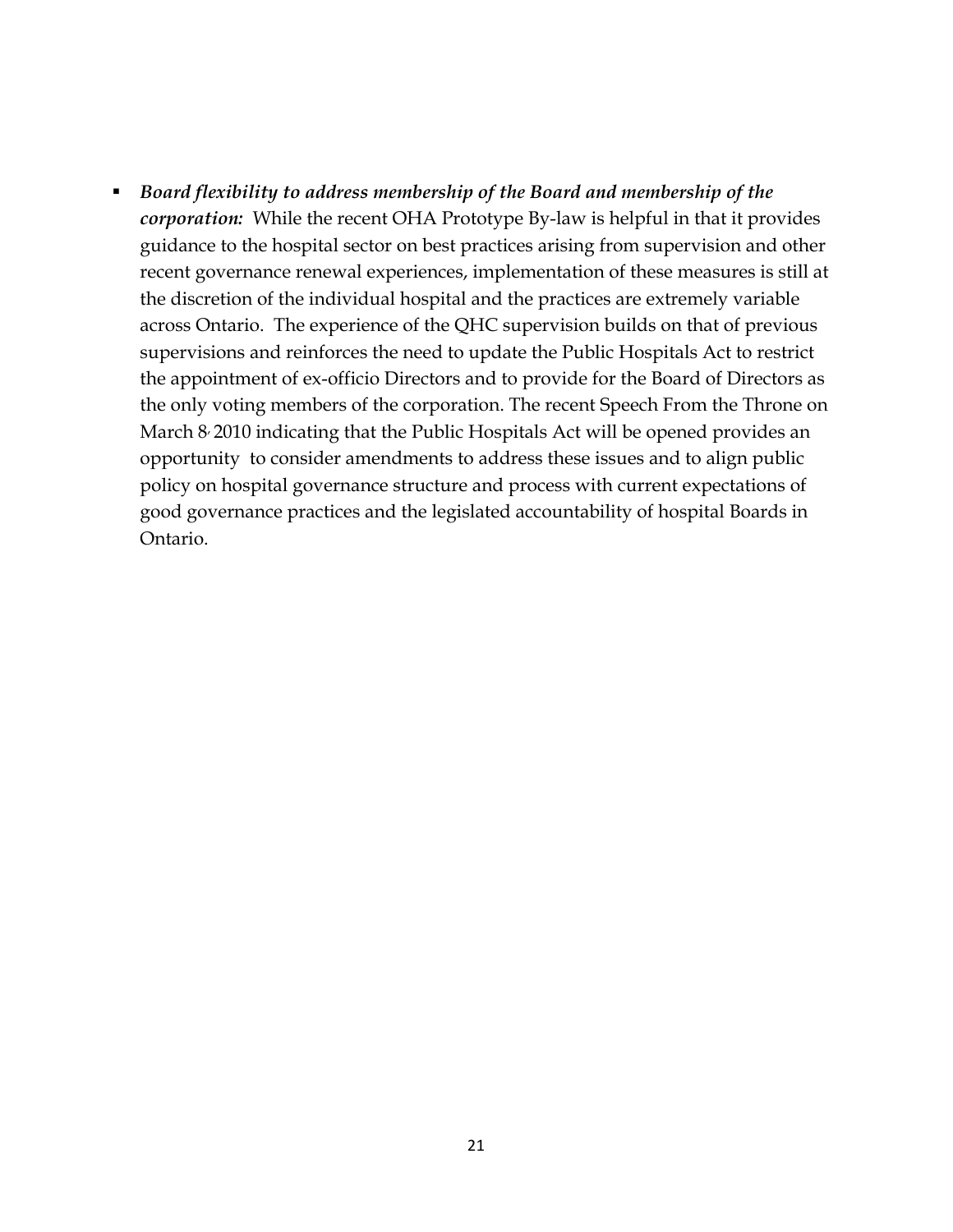## <span id="page-21-0"></span>**Section 2: QHC Financial Recovery**

#### *Context*

Over the past few years, QHC had been slowly moving toward a deficit situation. In 2007-08, the SE LHIN (MOHLTC) provided a one- time loan of \$ 2.5M to assist the hospital in reaching a balanced position for the year and strongly encouraged the hospital to retain the services of E. C. Murphy Walsh (ECMW) to assist in identifying opportunities to achieve major administrative efficiencies. While the loan 'balanced the books' for the year it did little more than buy a one-time reprieve for the hospital.

In the 11 years since the creation of QHC, there had been no operational reviews to determine the impact of the amalgamation. When the hospital began to feel pressures on its budget it carried out a number of steps during the period of 2003-04 to 2007-08 to enhance both its revenues and efficiencies. These efforts resulted in total saving of \$16M during this period. The ECMW proposal had identified the potential for additional savings in a number of areas; however, upon further reflection many of these were deemed to be theoretical and therefore not feasible. Subsequently, a team (including representation from ECMW) was established to estimate the realistic potential savings flowing from the report. During this time (October 2008), management advised the Board that without a recovery plan to address the growing deficit, QHC could have accumulated a debt of roughly \$15M by the end of fiscal 2010-11. This meant that QHC had to develop a recovery plan to enable it to return to a balanced budget position and avoid building up a serious debt.

The Local Health Services Integration Act requires hospitals to undertake public consultation when contemplating major changes in service delivery. Although there was no LHIN-wide accepted definition of the type and level of consultation required, the LHIN advised QHC that they must (as part of the public consultation process) provide the community with a number of options to reach a balanced budget. The Board subsequently decided that these options should be advanced through a number of large town hall meetings.

The combination of developing options and tabling them for discussion at large town hall meetings proved to be destructive. The options created a situation that had the effect of inviting each community within the region to oppose any options which appeared might negatively impact their local site. This put QHC in the impossible position of being seen as threatening services in one community to the detriment and/or benefit of another. The strong representative approach imbedded within the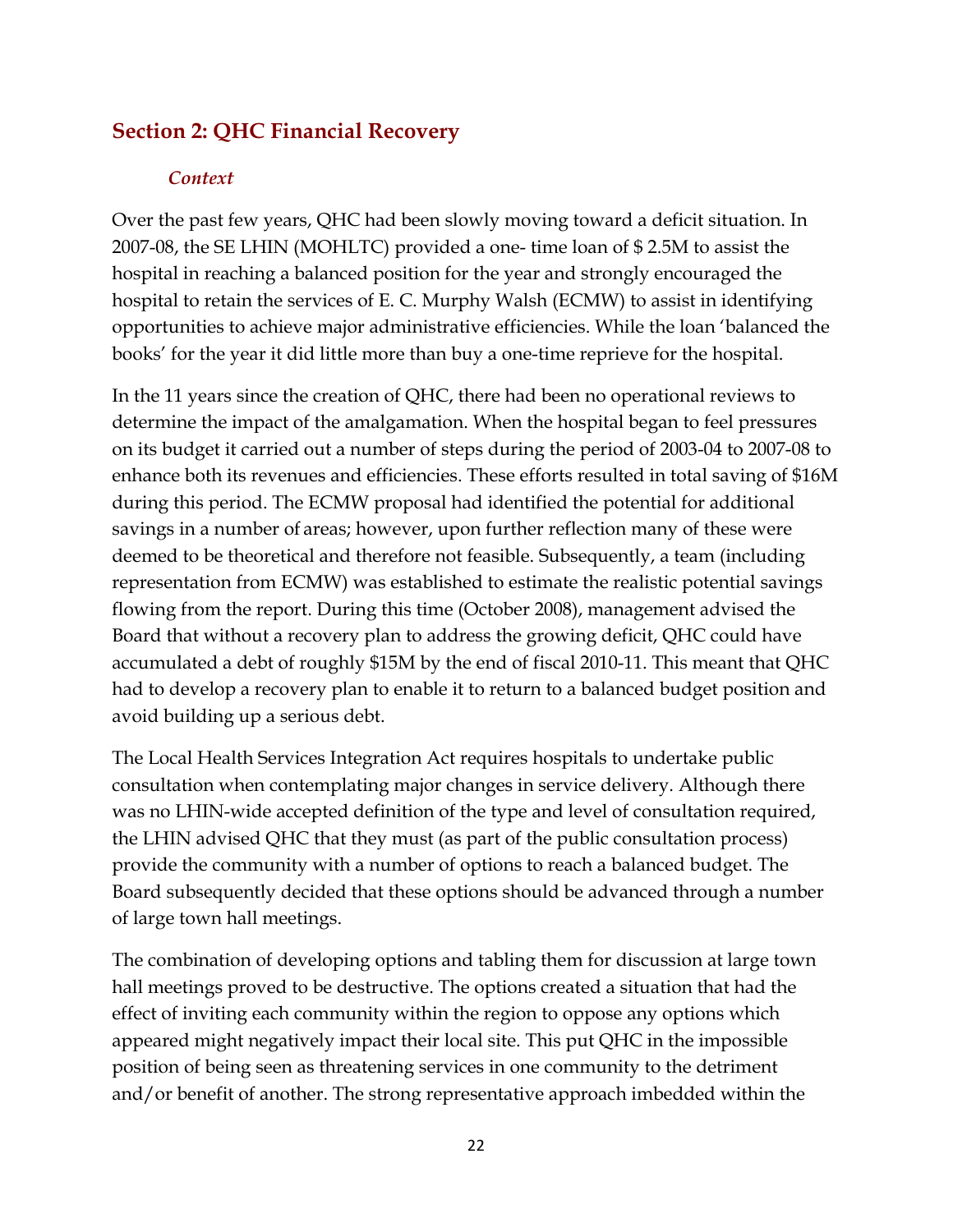membership of the Board and the differential impact of the proposed options on the sites made Board consensus difficult if not impossible in light of the different community reactions to the various proposals. In retrospect, QHC would have better met the requirements of the legislation by establishing a preferred plan and taking it to the public for advice and comment. Throughout this period of community engagement the deficit continued to grow.

Following the unsuccessful and divisive consultation process, management prepared a fourth recovery option which was approved by the Board albeit with significant opposition. The recovery plan was presented to the LHIN which subsequently rejected it and advised the Minister that an appointment of a Supervisor was necessary to address the overall concerns related to both governance and the recovery plan.

## *Assessing the Financial Situation*

Prior to my appointment as Supervisor, the LHIN and QHC agreed to invite Ken Tremblay, the CEO of the Chatham Kent Health Alliance, to undertake a quick review of the operations of QHC. This request was made in January 2009. One of Mr. Tremblay's observations was that QHC appeared to be generally well managed but was compromised in its work by the division among members of the Board.

The Tremblay Report was helpful. However, I concluded that it would be advisable to bring in a team to undertake a more thorough review of the proposed recovery plan and identify additional efficiencies that might be achieved. In the interim I agreed with QHC's management of the need to proceed with the recovery plan as an interim step and, at the same time, imposed some additional actions including an immediate hiring restraint.

The team, established in May 2009, consisted of Bonnie Adamson, CEO of North York General Hospital (Toronto) , Corrine Wong, former CFO of North York General Hospital and Nan Brooks of Consulting Cadre. The findings arising from Ms. Adamson's review confirmed support for the proposed recovery process (which had identified potential deficit reduction initiatives of \$4.7M), and recommended that the LHIN and MOHLTC revisit the funding base of some of the provincial programs offered by QHC and proceed with the proposed expansion of the ICU (a priority initiative previously identified by the LHIN and QHC).

The review also identified a key 'inefficiency' related to the funding formula definitions arising primarily from the large number of alternate level of care (ALC) patients which increased the number of conservable days and lowered the overall level of acuity of care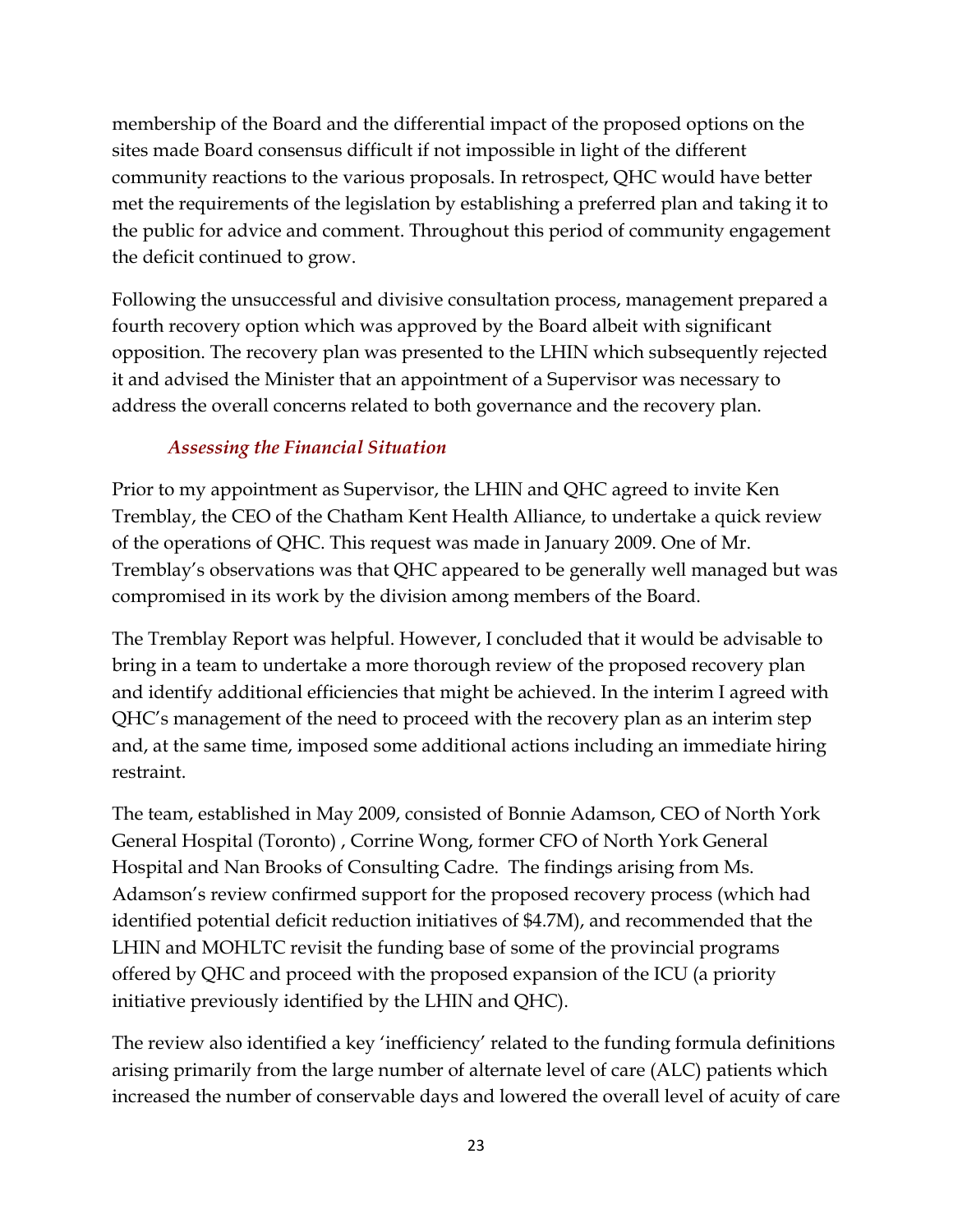in the hospital. This inefficiency was not a reflection of the failure of management but rather on the large number of occupied ALC beds. This situation was viewed largely as being beyond the ability of the hospital to manage given the lack of opportunities to move patients to more appropriate care settings in light of the shortage in the availability of long term care beds within the region.

The Adamson review removed any doubt as to the need to proceed with the recovery plan. In order to ensure that implementation of the plan moved ahead expeditiously, I instructed QHC to appoint Corinne Wong as Interim VP, Financial Recovery Plan. She undertook this assignment until December 2009.

The findings in the Adamson review formed the basis for the QHC recovery process that was submitted to the LHIN. The LHIN Board made a submission to the Ministry. Subsequently, QHC was provided with a \$3.5M adjustment to its funding base. This adjustment included support for the \$1.7M expansion of the ICU program as well as an additional \$ 1.8M primarily to address corrections related to provincial priority programs funding. Further bridging funding was requested to maintain the employment of nurses that would be laid off as part of the recovery plan but that would subsequently need to be rehired with the scheduled opening of new beds in the Sills wing.

## *Balancing the Budget*

In late summer 2008, management estimated that failure to take significant action to address the increasing costs at QHC would result in an accumulated debt of approximately \$15M by the end of fiscal 2010-11. This estimate assumed a QHC budgeted deficit of \$ 6.5M in 2008-09 and 8.1 for 2009-10.

QHC finished 2008-09 with an actual deficit of \$6.4M. The projected deficit for 2009-10 was lowered to \$ 4.1M in anticipation of the results arising from the implementation of the recovery plan.

The recovery plan was implemented faster than anticipated as a result of two key events:

- i. the early opening of a number of new long term care beds in the region during July and August 2009; and
- ii. the unexpected resignation of privileges by some of the Trenton area physicians in June 2009 that prompted the earlier than planned closure of acute care beds in this community.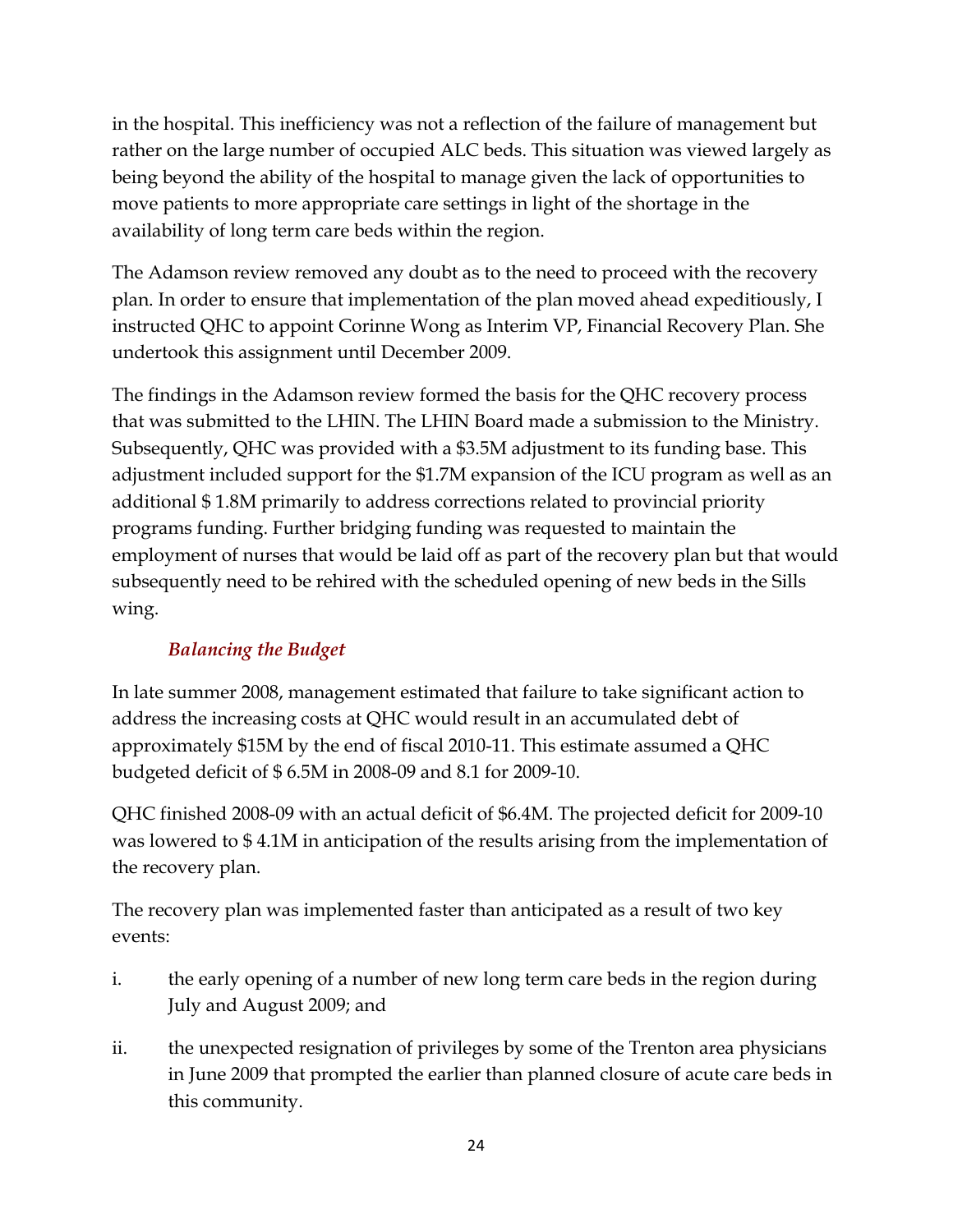These two events – accompanied by early success on other initiatives – resulted in the projected 2009-10 deficit to once again be lowered (from \$4.1 to \$3.6M).

In summary, the combination of the earlier than expected implementation of the recovery plan and the \$3.[5](#page-24-0)M base adjustment<sup>5</sup> provided by the LHIN resulted in QHC ending the year with a positive financial position and with base funding that should provide future financial stability. QHC was also provided with \$1.3 M in funding to bridge employees that would have been laid off in the recovery plan process in order to retain their services in the opening of the beds in the new Sills wing.

<span id="page-24-0"></span> <sup>5</sup> The MOHLTC and the SELHIN announced other funding for the QHC during the supervision period. This funding was linked to the operation of the new Sills wing, not issues directly related to the supervision.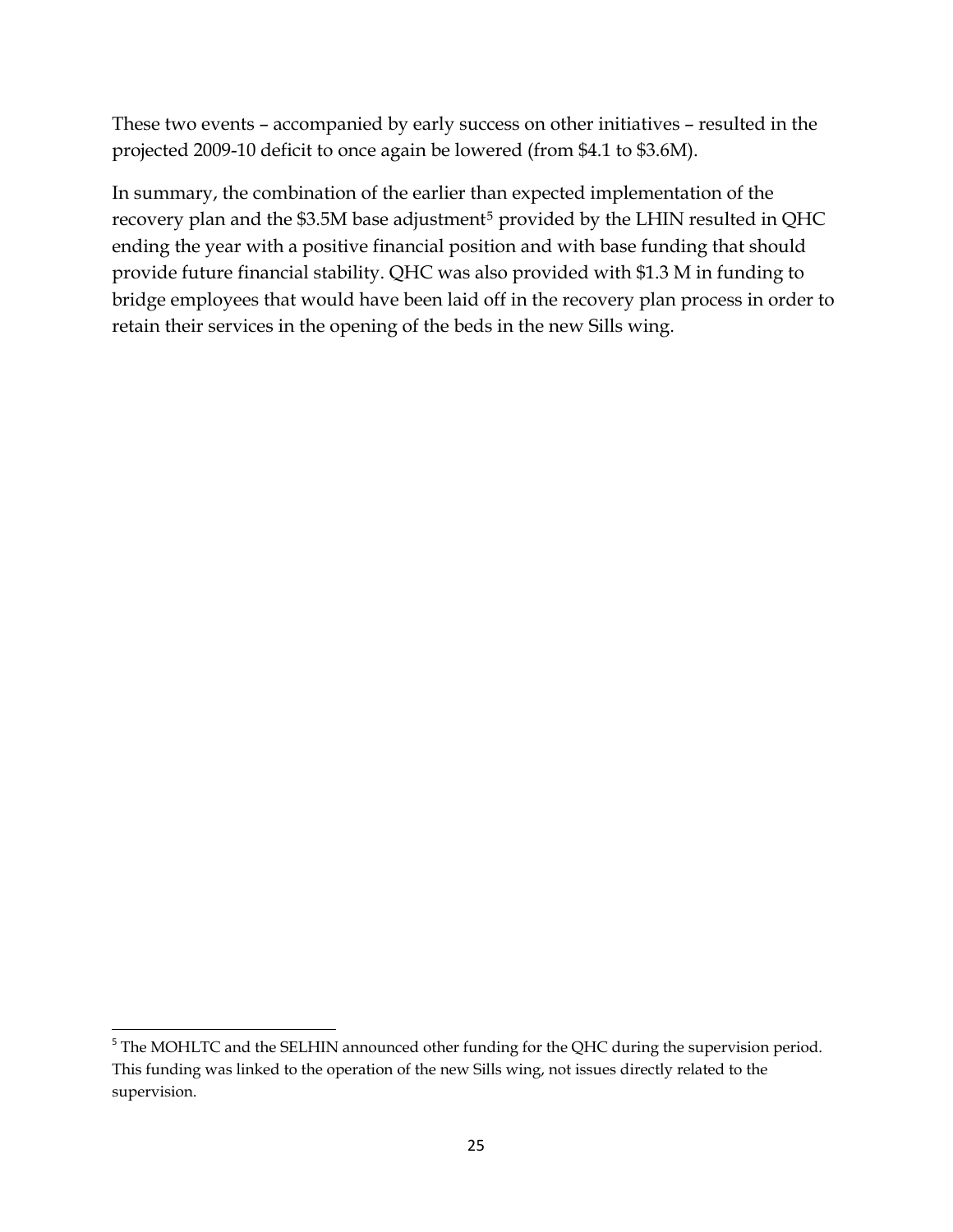## <span id="page-25-0"></span>**Section 3: QHC Management Review**

In the controversy surrounding governance and the financial issues at QHC prior to the appointment of a Supervisor it is hardly surprising that the management of QHC was exposed to considerable criticism. For more than a decade, management had been caught between the tugs and pulls of the duelling areas within Quinte and at times found itself having to defend routine business decisions publicly. Ongoing conflict and tensions within the region caused decisions that normally would not have fallen within the purview of the Board to become public issues and the subject of debate at the governance level.

Notwithstanding the criticism aimed at the CEO and his Senior Management Team, there is considerable evidence that the management team operated QHC with a high level of competence and managed to maintain a positive atmosphere within the hospital throughout a number of controversial periods.

It is notable that almost all of the multi-site hospitals that were created by directions issued by the Health Services Restructuring Commission have struggled with issues arising from the merger of different cultures and the traditional rivalries that accompanied the transition. This has taken a toll on the many of the first CEOs charged with leading these hospitals. It is notable that the CEO of QHC has successfully led the management team for 11 years and during this time has managed ongoing 'conflict' across the region while simultaneously working to maintain financial stability, realign and grow the services available to residents across the Quinte region.

The results of a positive three-year accreditation of the hospital from Accreditation Canada, the Tremblay Report and the work of the Adamson team confirmed that QHC has a competent management team which is well led and, if anything, maybe understaffed at the senior management level. Compared with organizations of similar size, QHC is lean in terms of its senior management structure and has had to grapple with considerable work pressures arising from the demands of a multi-site hospital. It is my belief that the management team have served the residents of Quinte well – a perception that is reflected in the high level of satisfaction expressed by patients of the hospital. In fact, it is noteworthy that there is a disconnect between the general public perception about the hospital and the actual high level of satisfaction reported by those that have made use of the hospitals services.

While high patient satisfaction ratings are the result of the combined work of the whole QHC team of doctors, nurses, other professional staff, support staff, and front line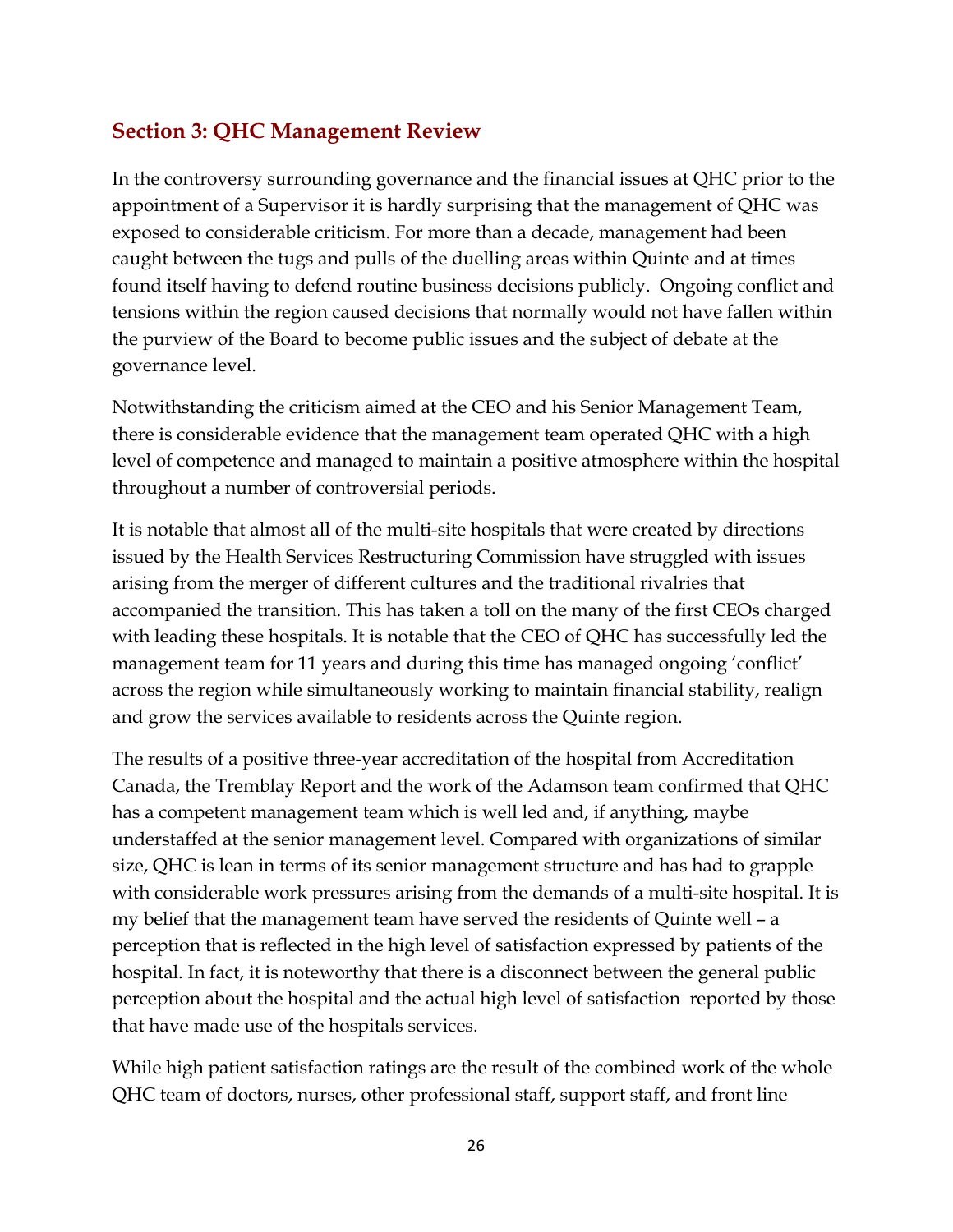managers, the simple reality is that these individuals work in and are strongly impacted by a positive environment established by the leadership of the hospital.

While I believe that the hospital has been well managed internally, I also believe that the lack of effective ongoing external communication has contributed to some of the problems. The responsibility for external communication rests primarily with the CEO and the Board Chair. Going forward it is critical that the leadership of the hospital (including the Board, the CEO and clinical leaders) maintain strong and regular communication with the communities QHC serves not just through the media, but through planned community speaking engagements. A key objective of communication should be to raise understanding of the importance of each of the sites, their different roles and the collective interplay among them required to make QHC a better and stronger organization.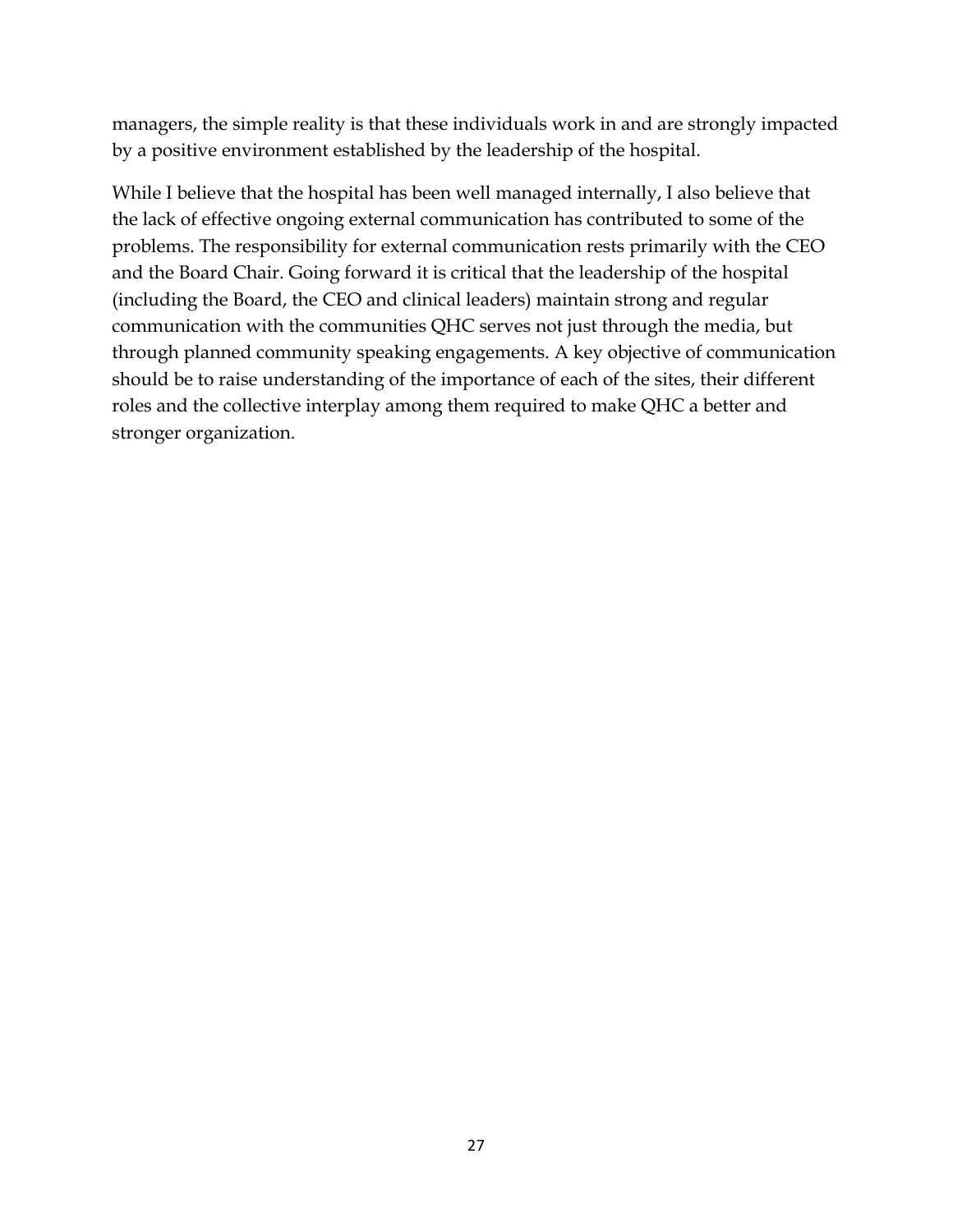## <span id="page-27-0"></span>**Section 4: Renewing the Collaboration & Support of the Community**

Recognizing QHC as a single hospital with four interdependent sites serving all of Quinte patients continues to be a challenge. Fears about the future have prohibited each of the four communities from supporting the absolute need for services to be reorganized among hospital sites to improve the delivery of patient care. There are many examples that demonstrate the benefits that amalgamation has had on the delivery of health care services within the region.

On the administrative side virtually all of the back room services at QHC have been rationalized and efficiencies achieved. Significant achievements have also been made to improve clinical care. Examples include:

- *-* **The redevelopment of an improved ICU at the QHC- Belleville General site:** As a merged entity QHC used to operate two Special Care Units and an ICU. In particular the Trenton Memorial SCU was constantly challenged with providing comprehensive and reliable critical care given human resource shortages and the lack of 24/7 oncall coverage at that site. The hospital and the LHIN aspired to address this issue and at the same time position QHC as a key player in the critical care arena in the Southeast by building an improved ICU at the Belleville General site. As a merged entity the hospital was able to realize this goal by consolidating critical care patient volumes at a single site. This has allowed for the critical mass needed to offer a significantly improved ICU model available to residents of all of the communities served by QHC.
- *-* **The development of a state of the art diagnostic imaging program**: Only a few years ago the hospital was in crisis with outdated equipment, a film environment and a serious shortage of radiologists. The success of a joint fundraising campaign raised money for a complete PACS environment and a complete replacement of all of the imaging equipment with state-of-the-art digital technology. The equipment was configured to support the array of services at the four sites. This was coupled with the province's approval of a new CT scanner at the Trenton Memorial site and funding for a MRI in Belleville. By creating a four site "workplace of choice" environment QHC has been able to successfully recruit the professionals needed to work in what is now a leading edge imaging environment. Subsequently, in February 2010, the hospital announced that all of its previous radiologist vacancies had been filled.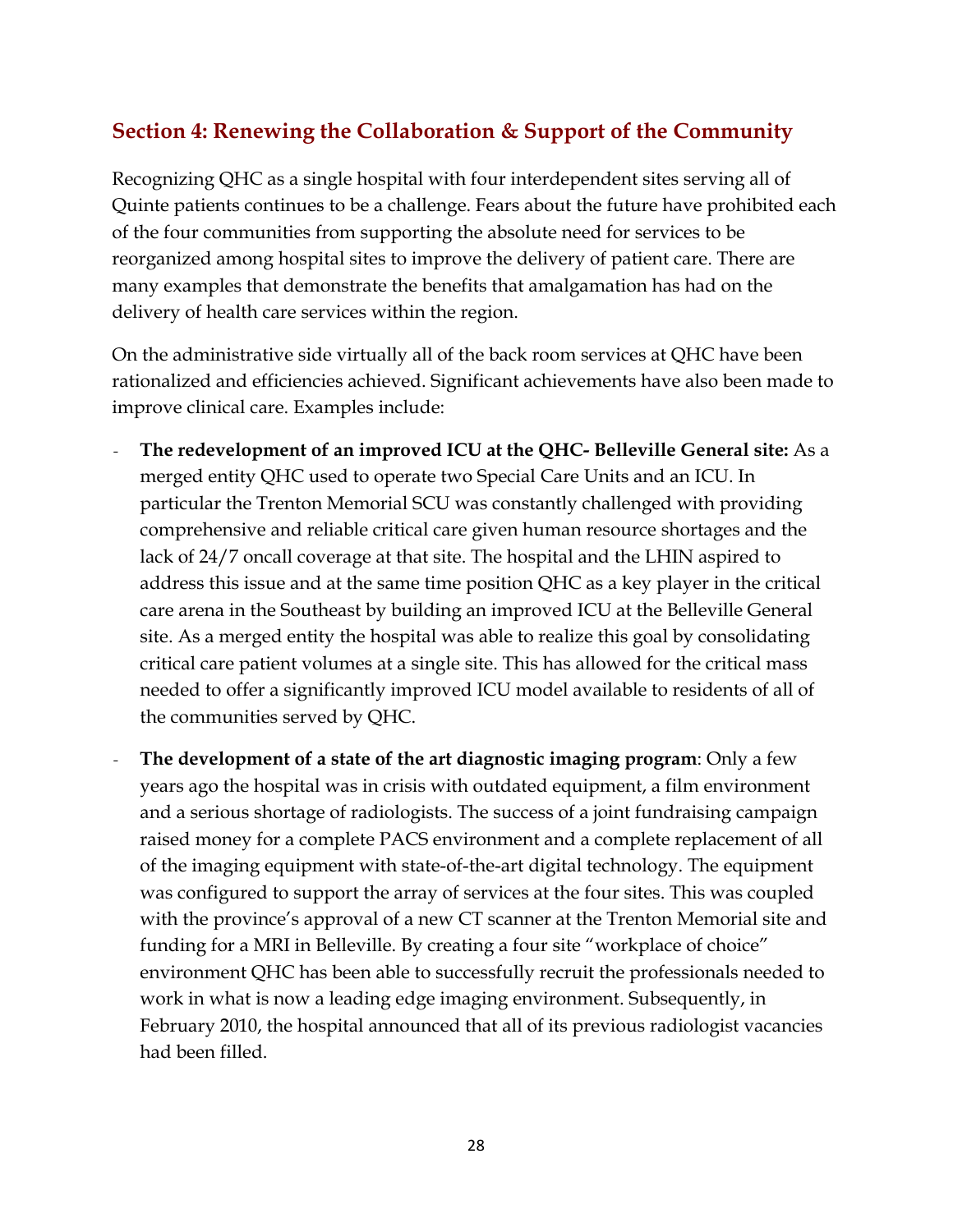#### *Quinte West/Brighton*

In May 2009 I attended a public meeting of the Quinte West/Brighton Health Integration Committee (a standing committee of the Quinte West Council) held at the Quinte West City Hall. This meeting provided me with an early introduction to the depth of misunderstanding that existed in the community with respect to the role of QHC and, in particular, the failure of those in the community to understand the importance of the Trenton Memorial site within QHC. The tendency to dwell on the loss of services that had taken place in the past resulted in very little recognition of the substantial investment that had been made to 'upgrade' the hospital in terms of the new emergency department, the development of a highly-regarded day surgery program and the ongoing planning to further develop growth in ambulatory care at the TMH site as part of QHC's overall vision for the future. The crucial role of all of these realities in servicing the needs of all the residents of the Quinte area should have effectively eliminated any concerns that the site was at risk of possible closure.

Those in the community that advocated for de-amalgamation of the site from QHC did not appreciate that returning to a 'stand alone' site would jeopardize the hospital in being able to provide its residents with the broad range of hospital services that are currently available within the region. Shortages of physicians (Internists and others) have made it impossible for the site to safely sustain even limited ICU (Special Care Unit) capacity. The lack of consistent, sustainable physician coverage at the Trenton site has placed pressures on the remaining family doctors working at the site. It is interesting that one of the most common arguments I heard to support the belief that "QHC was stripping services from the Trenton community" related to the transfer of paediatrics, obstetrics and orthopaedics from the Trenton to Belleville site. In fact, these decisions were not made by QHC but were transferred to the Belleville General by the Board of the Trenton Memorial prior to the creation of QHC.

My discussions in the community quickly confirmed that one of the biggest problems in Quinte West that needed to be addressed was the need to improve the provision of family medicine and primary care. In response to this – and in cooperation with Quinte West, the Town of Brighton, CFB Trenton, and the Brighton Family Health Team (BFHT) – we agreed to establish the Quinte West/Brighton Health Integration Committee. The role of this Committee was to participate in planning the future expansion of ambulatory services at the Trenton site and strengthen the provision of primary care at that site. I served as the temporary Chair of this Committee. Our initial efforts were focused on the expansion of the ambulatory care program which will result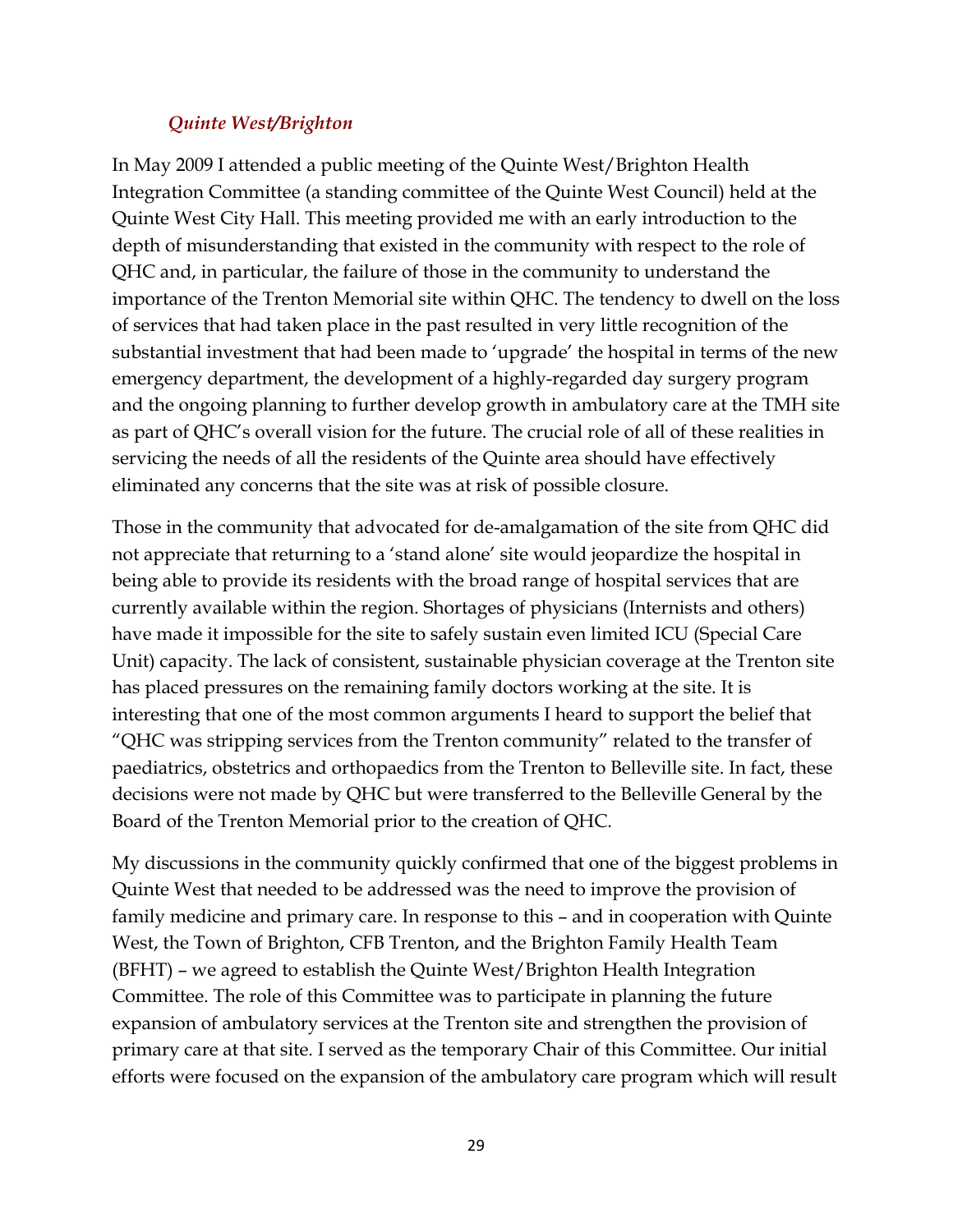in the transfer and/or establishment of a number of QHC programs at the TMH site [see Figure below].

#### **Phase 1: Ambulatory Program Development at QHC (Trenton site)**

- Surgical Preadmission Clinic: Assessment; Teaching; Discharge Planning/Screening
- Urodynamics Clinic (part of pre-admission program): Assessment; Teaching; Discharge Planning; **Screening**
- Domestic Violence and Sexual Assault Response Program (DVSARP)
- Comprehensive Breast Assessment (CBA) Program
- Minor Surgery

Following these discussions, the committee quickly turned its attention to the problems in the delivery of family and primary care and following an assessment of the needs for the community decided to support the building of a larger team on the already established BFHT that would work with the hospital similar to the more advanced planning model in Prince Edward County. The committee proposed a plan to strengthen the growth of family medical care by providing space for the Brighton Family Health Team (BFHT) on the third floor of the TMH site. This latter move while approved by QHC still requires funding approval from the Foundation as well as support from the Ministry and the SELHIN to carry out necessary renovations. The establishment of the family health team at the QHC-TM site would considerably enhance the access of the residents of Brighton, CFB Trenton and Quinte West to family practice as well as reinforcing the vision of QHCTM as an ambulatory care centre of excellence.

In January 19, 2010 Councillor Sally Freeman undertook the role of Chair of the Committee. The cooperation of Mayor Williams of Quinte West and Mayor Herrington of Brighton, Councillor Freeman, the BFHT, QHC physicians, and CFB Trenton on the committee provided an excellent example of what progress can be made in an environment of collaboration.

#### *Prince Edward County (The Prince Edward Health Alliance)*

On May 7th 2009 I attended the Prince Edward County Health Care Advisory Committee public meeting at Shire Hall in Picton. The purpose of the meeting was to introduce the establishment of the Prince Edward Health Alliance (PEHA) – a not-forprofit corporation whose purpose is to coordinate community involvement in the future design of health care delivery in the region. PEHA's work is focused on utilizing the Prince Edward Memorial Hospital (PEMH) site of the QHC as the base for building an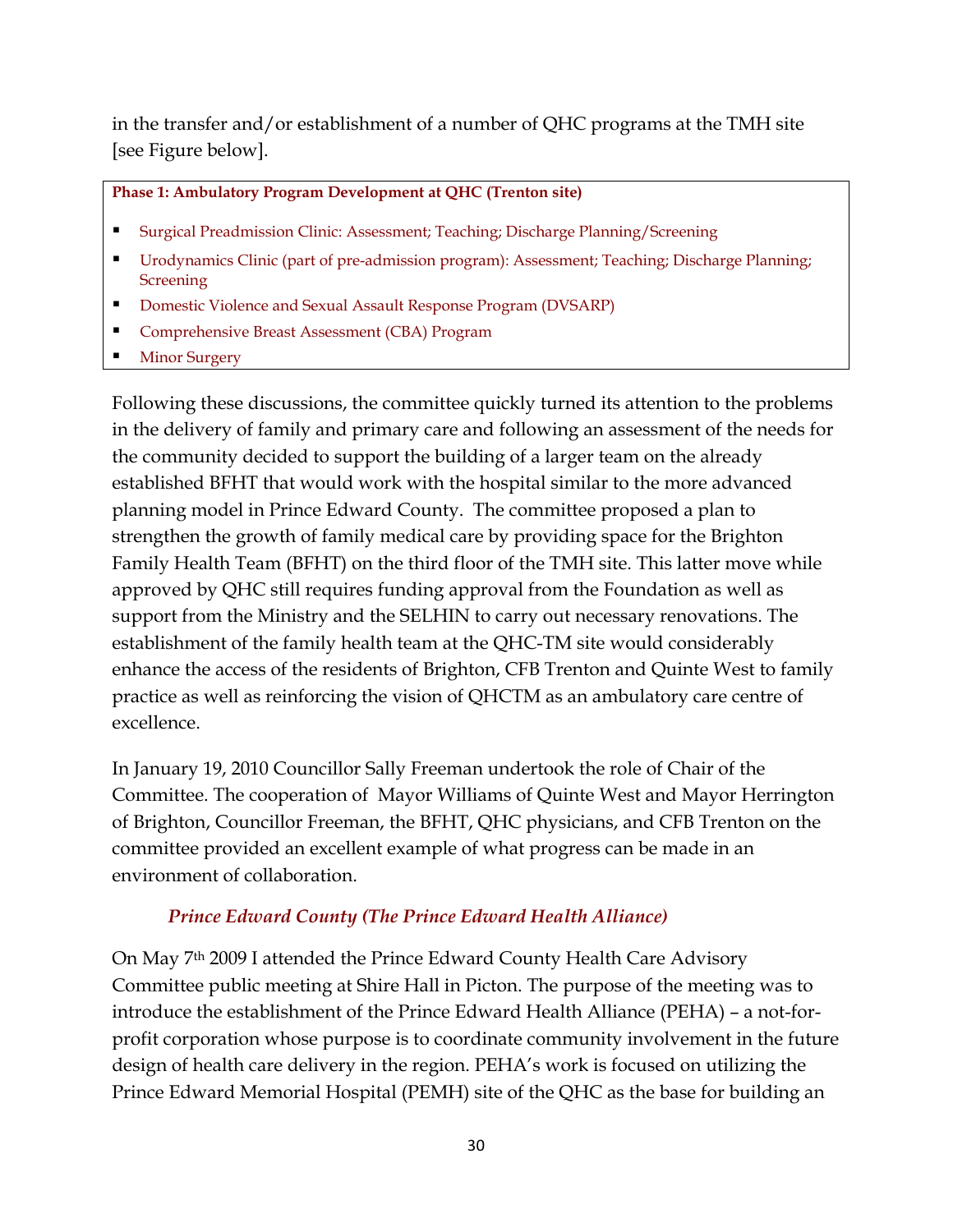integrated health care delivery system for residents of the county. Central to the concept is the vision of co-locating the Prince Edward Family Health Team (PEFHT) and other community based health services on the land occupied by the QHC- PEMH site. Obtaining the of support QHC and engaging the PEFHT and other service providers in the county in planning for the redevelopment of the site were seen as critical success factors for pursuing this endeavour.

At the meeting, I confirmed that QHC would support the establishment of PEHA as a coordinating body responsible for engaging partners in planning for the redevelopment of the PEMH site and also agreed that QHC would participate as one of the partners in PEHA. Shortly thereafter, we began the process of working with the PEHA to develop a submission to the Minister of Health and Long Term Care to outline how QHC and PEHA intended to work on a redevelopment plan for the site. While QHC would remain accountable for the expenditure of the monies, the other members of PEHA would work in full collaboration with QHC in the planning process. The principle reason for the submission to the Minister was to seek assurance that the Minister saw merit in the proposed organizational integration being sought between QHC, the PEFHT and other community based health partners. Minister Matthews has indicated her support for the potential merit of forging a more integrated partnership between the PEFHT and the QHC-PEMH site and has confirmed the importance of completing the redevelopment plan prior to making any further commitments with respect to redevelopment of the site.

A key aspect of the concept is related to the desirability of building the PEFHT offices on the same property to advance patient accessibility to health services. Consequently the plan has to consider the feasibility of location on the same site and the impact on service delivery systems of having the PEFHT collocated on the hospital site. The PEFHT requires office space to be established very quickly as they are currently without sufficient office space. One of the early key questions was, assuming that their offices could share the site with the hospital, would they be able to build on hospital owned land independently from timing for approval for the hospital's redevelopment construction?

I confirmed with the Ministry that acquisition of additional land for the PEFHT, if necessary, and construction of PEFHT offices need not be tied to the timing of reconstruction of the hospital building. Any space utilized on the hospital site would be made available to the PEFHT at market rents.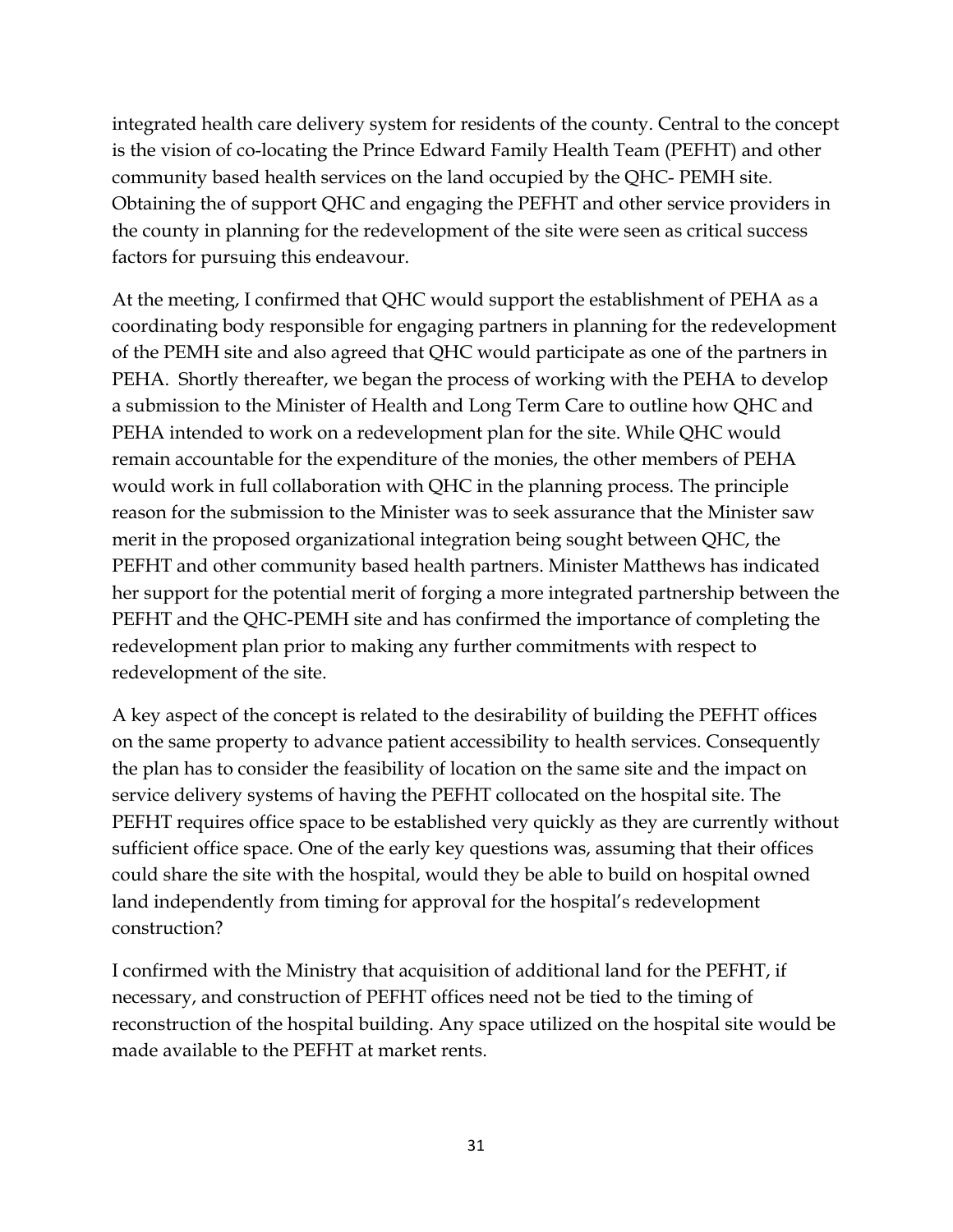The concept of cooperation through the PEHA is a welcome form of collaboration and the commitment of all parties to work together provides important opportunities for QHC, the PEFHT and the community agencies to deliver to the community greater access to health services. The support of Mayor Finnegan and Councillor Sandy Latchford in working with the PEHA has been of considerable importance.

The business case which includes the master plan and the functional program should be complete by spring 2010.

### *Lessons Learned*

The major learnings that may be of benefit to others going forward are as follows:

- *-* **Commitment and close collaboration between a hospital, Municipality and family health team have the potential to substantially improve patient care**: Community multi- site hospitals will generally have sites that rely on family physicians to provide some or all of inpatient services. In Prince Edward County the cooperation between the FHT and the hospital has resulted in an enhancement of the quality of care. Although the hospital has no direct accountability for the local provision of family medicine, close cooperation and coordination between the hospital and FHTs provides opportunities to enhance patient care and is of mutual benefit. This success stands in stark contrast to the longstanding situation of uncoordinated delivery of family medicine in Quinte West (Trenton) that has worked to the significant disadvantage of residents in that community.
- *-* **Development of strong partnerships between FHTs and multi site hospital corporation can result in significant improvements to patient care and improved access to care:** Prince Edward County is an example of a community where partnerships between the local hospital and the PEFHT have helped to facilitate and support discussions regarding the inevitable integration processes needed to improve access to quality patient care.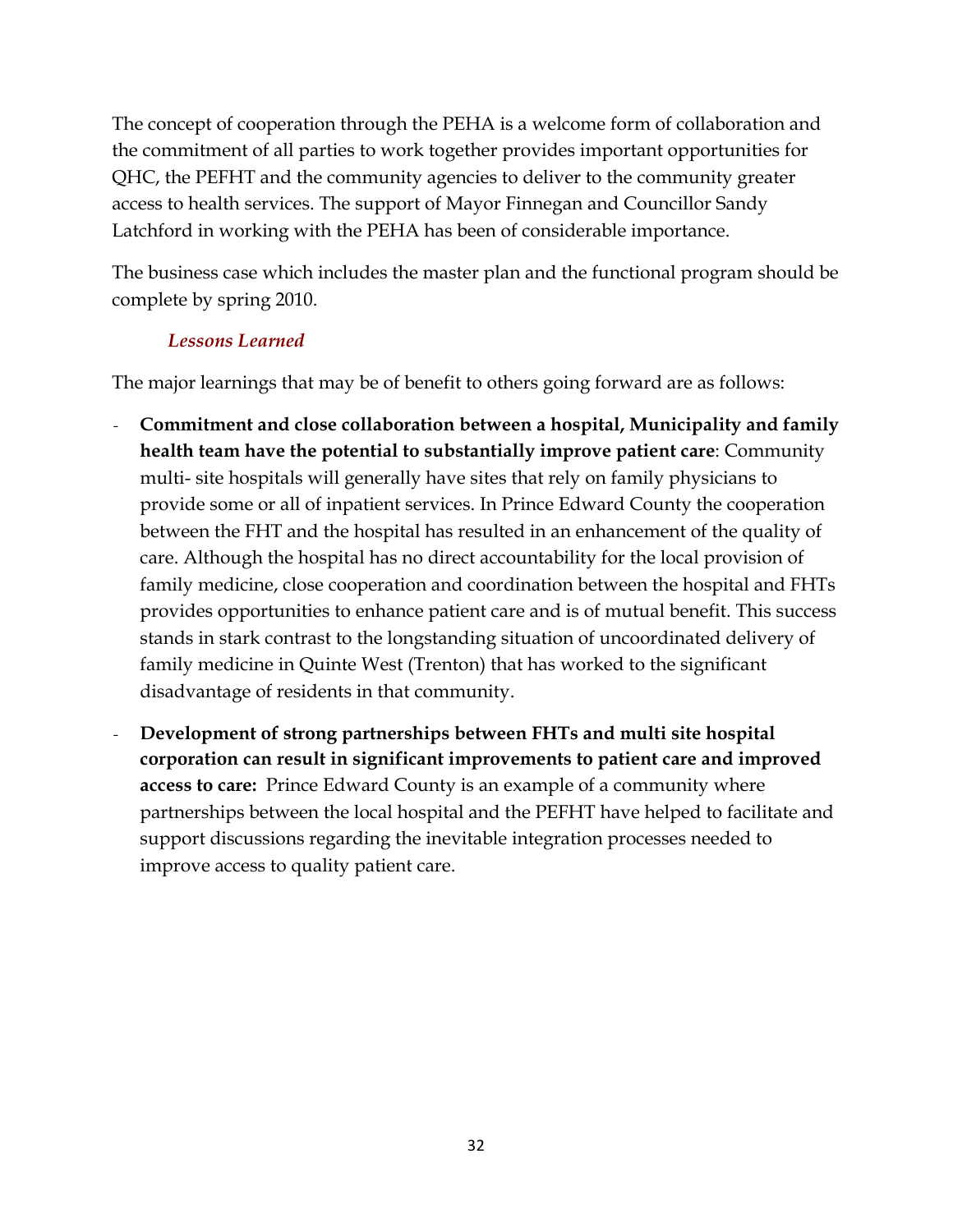## <span id="page-32-0"></span>**Section 5: Community Consultation and Communication Activities**

#### *Community Education*

During the course of my supervision I engaged a broad group of individuals in a series of community consultation and communication activities. For internal stakeholders, I held two series of meetings for staff and physicians: the first during the second week of my supervision and the second in January 2010. I also provided regular written updates to internal groups throughout the process.

Two news conferences were arranged with members of local media to keep the community apprised of the status of activities.<sup>[6](#page-32-1)</sup> Between April 2009 and January 2010 a total of eight news releases were distributed to local media providing updates on the governance review process and the appointment of the Board and the Advisory Members. In addition, I participated in dozens of media interviews by phone and in person.

I also chose to deliver a series of speeches at local Rotary Clubs to address some of the misperceptions about QHC within the community. The speeches provided an overview of the intent of the supervisory process as well as an overview of the rationale for changes in the delivery of hospital services provincially, nationally and internationally to help provide a context for changes in the local hospital system. Having met with and spoken to six clubs in the region, I firmly believe that these meetings helped clarify the imperative for change in the Quinte region as well as across the hospital system more generally.[7](#page-32-2) All of the communication information including the internal updates, news releases, the Rotary Club speeches, etc. was made available to members of the general public through the QHC website.[8](#page-32-3)

As previously mentioned, one of QHC's major weaknesses has been its failure to adequately communicate developments unfolding in the broader health care sector and

<span id="page-32-1"></span> $6$  The first of these was held immediately following my arrival at QHC and the second in July 2009 in conjunction with the members of the hospital's Community Advisory Council (CAC)

<span id="page-32-2"></span><sup>&</sup>lt;sup>7</sup> Rotary speeches were given on the following dates: Quinte Sunrise Rotary - September 17, 2009; Belleville Rotary -September 21, 2009; Trenton Rotary –October 19, 2009; Picton Rotary – October 20, 2009; Brighton Rotary –November 27, 2009.Appendix 2 includes a copy of the speech given to the Brighton Rotary Club

<span id="page-32-3"></span><sup>8</sup> [www.qhc.on.ca](http://www.qhc.on.ca/)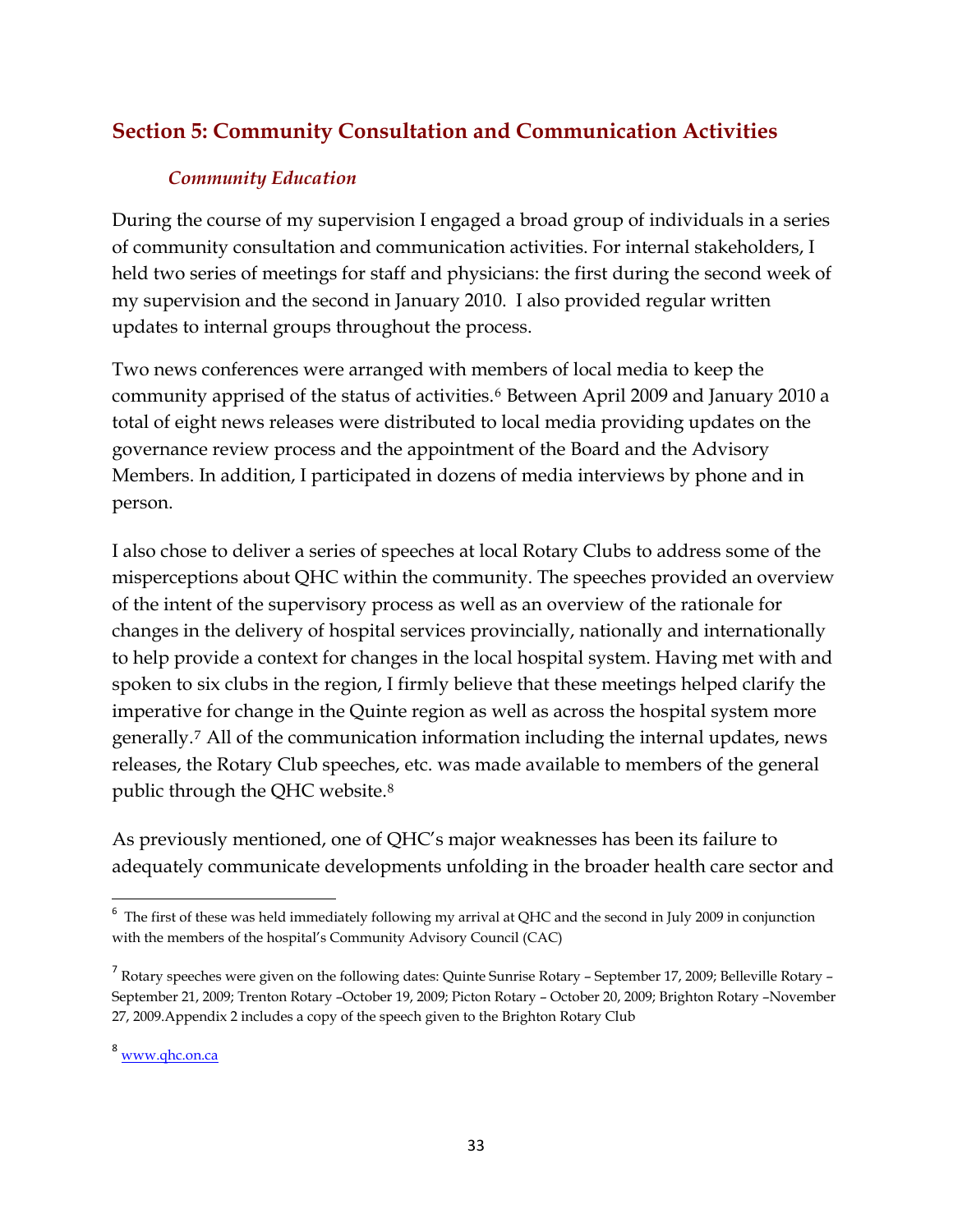their impact on the delivery of hospital services in Quinte. Effective communication does not eliminate contentious issues but it does result in better informed debate and decision making. It is with this in mind that the CAC established clear expectations for communication activities to be undertaken by the new Board. Regular communication with the corporate membership, meetings with municipal councils, greater clarity related to processes for consultation with Foundations, and stronger communication with external stakeholders (e.g., service clubs and other community groups) will improve understanding of needed changes and engage the community in constructive dialogue.

## *Open Board Meetings*

The Board has a duty to provide quality oversight of hospital operations which involves both diligence and care in carrying out their duties. The complex environment of a hospital places great demands on Directors and they need to be free to address difficult and delicate issues without prematurely triggering controversies before establishing the facts that can give rise to intelligent debate. The Board should be free to explore all issues and pursue difficult questions without unintentionally creating external debate prematurely.

The QHC Board of Directors has had a longstanding practice of encouraging and attracting media and public attendance at its meetings through public advertisement and other means. I have serious reservations about the effectiveness of these open meetings and addressed some changes during my extensive remarks in open session to the board On January 26, 2010. I have appended those remarks (Appendix 4).

While the positive result of the QHC approach to open meetings is the effect of demonstrating openness and transparency, it does result in the Board operating in a "fishbowl" for most of its deliberations and can significantly impede the full and frank discussion and debate on issues, which is afforded to those hospitals which do not open their board meetings to the media or the public.

The media should be provided with the opportunity to keep the public informed. However, it is not constructive if the Board is constrained from full discussion and exploration of any issue during a Board meeting due to the fear that it that may be misinterpreted or misunderstood thus creating unnecessary and premature public debate before there is factual information available to facilitate meaningful external communication.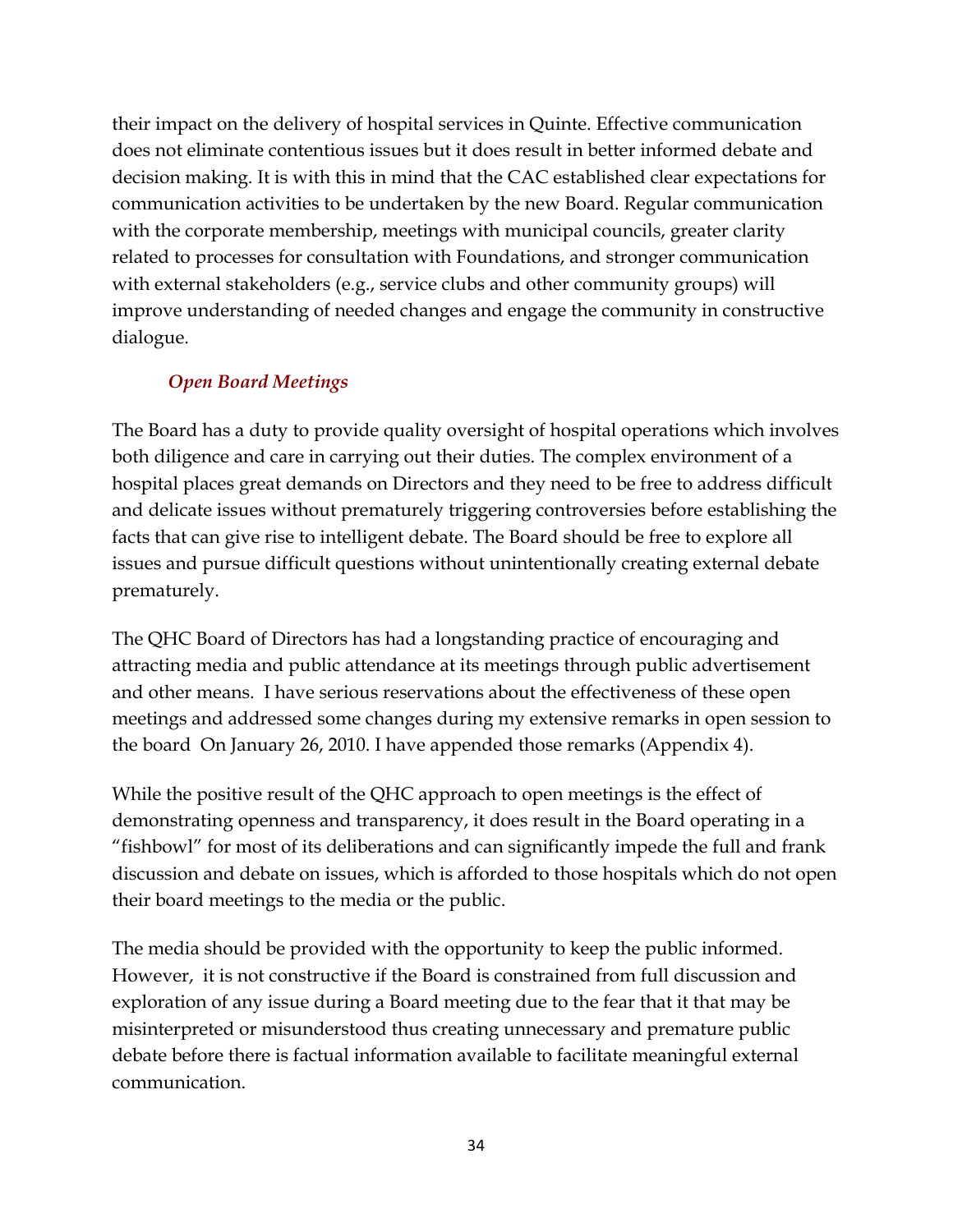Recognition of this problem has led many Boards that retain open meetings to extend their closed meetings to address all the difficult issues leaving open meetings that provide little information. This is not the right answer either as it creates a fictitious environment of openness with resultant credibility issues. I believe hospitals should hold closed meetings and provide access to the media immediately after the meeting to report on all significant matters. The onus would still remain on the Board to keep its community informed of issues of public significance. In Quinte, this level of communication combined with the public meetings with the corporate membership and the municipal councils would ensure that the public was fully and accurately informed.

There is no official government or OHA policy on this issue. It is interesting to note that most of the external faculty who participated in the Board of Directors orientation program were surprised to learn of the QHC experience of high media and public attendance at its open Board meetings as it is a substantial departure from the norm of officially closed or effectively closed (because no one ever attends) meetings in many Ontario hospitals.

In reviewing the QHC experience, while supporting the continuation of open Board meetings, I have worked with the Board and management team to implement measures which provide more discipline in this process. Also based on this experience, I have requested the OHA Governance Leadership Council to review the practices related to open Board meetings to ensure that these enable hospital Boards to meet their accountabilities and responsibilities. A review of open/closed meeting policy is timely given the announced review of the Public Hospitals Act.

#### *Lessons Learned*

The major learnings from the community consultation and communication activities that may be of benefit to others going forward are as follows:

- *-* **An annual communication plan is important and essential**: Communication is not just about controversy, it is also about continuing education and keeping the community informed about changes and developments unfolding in the hospital and broader health care sector.
- *-* **Hospital Board Chairs and CEOs need to give greater attention to the importance of communication and engaging their communities in discussions about change:** All multi-site hospitals as part of their strategic plans should place importance on regularly communicating the broader environment impacting on health delivery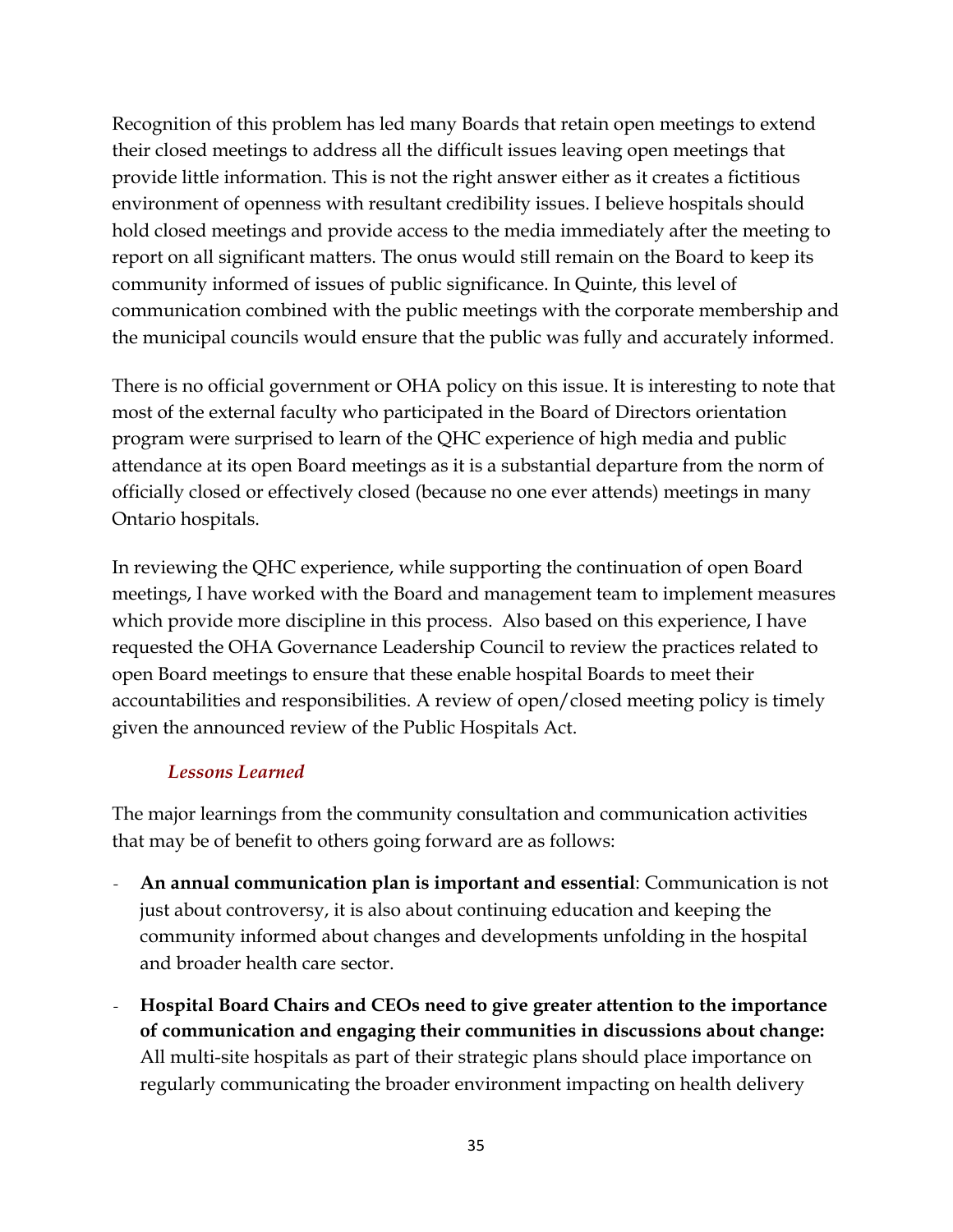*-* **Open public meetings of hospital Board business are of little real value.** Few of the public attend and media attendance could be better organized to provide the media with value added without them attending the whole meeting. While I firmly believe in the need for transparency and accountability at the Board level, I am convinced that open QHC Board meetings have contributed to perpetuating (and indeed fuelling) the lack of trust that exists between the QHC and the communities it serves by too often exposing issues prematurely before there were adequate facts to sustain a constructive debate. Inaccurate, incomplete information while perhaps 'colourful' does not contribute to constructive communication of issues. This does not relieve the Board from its responsibility to ensure full and complete communication to the public and work toward clear and transparent forms of communication.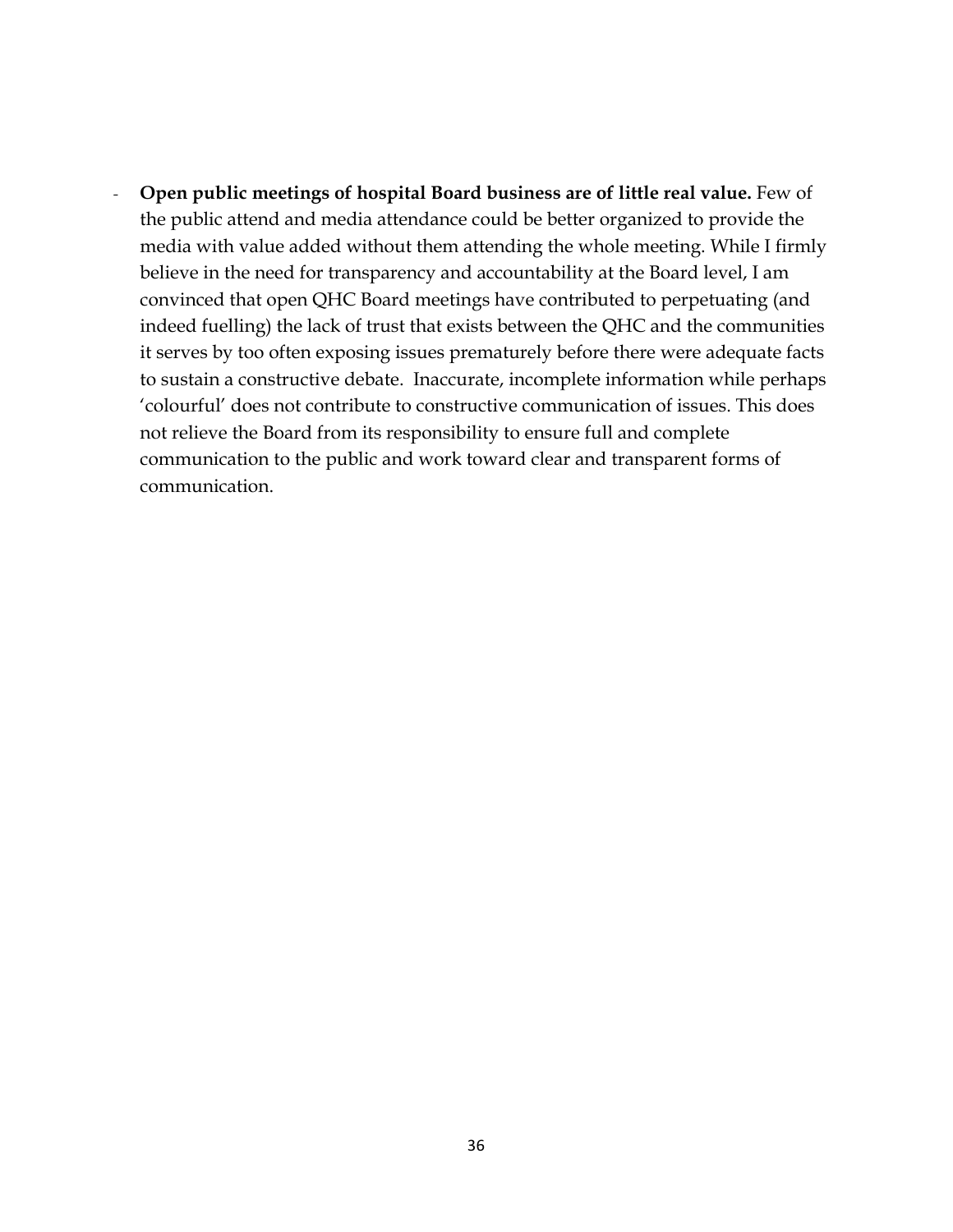## <span id="page-36-0"></span>**Section 6: Relationship with SELHIN and the MOHLTC**

Large hospitals are very complex in their operations and no two hospitals are the same. Given the corporate independence of hospitals, it is not a simple task for the LHIN to assess the impact on patient care when considering hospital performance and what potential improvement may be realized through reforms to bring about efficiencies.

My first meeting with the SE LHIN following my appointment included a review of the LHIN's concerns about QHC's governance and finances. The combination of these concerns, created uncertainty at the LHIN and Ministry level about the ongoing performance of the hospital as well as the will and ability of the leadership within the hospital to undertake the necessary changes. As the supervision progressed, I was able to validate some of the concerns identified by the LHIN and challenge the validity of others.

As the facts became clearer as the supervision process progressed, both the Ministry and LHIN responded constructively and quickly to the findings. While there were 'hicups' in obtaining various approvals the core issues that needed to be addressed were resolved to the satisfaction of all parties. I would like to express my appreciation to the Ministry, the Chair and CEO of the SE LHIN for being available to consult and work through the issues as they arose.

## *Lessons Learned*

*- Clarify the most effective method of intervention to address operational and governance concerns that arise at the hospital level*: By the time most supervisors are appointed one or more of a number of interventions have been exercised: peer reviews, operational reviews, appointment of an Investigator. There is little clarity in the field as to when, how and in what order these interventions can or should be applied. Given the importance of both the MoHLTC and LHINs in assessing and taking action to address concerns about the financial, management, or governance health of hospitals it would be appropriate to provide greater clarity on the application of the various methods of intervention.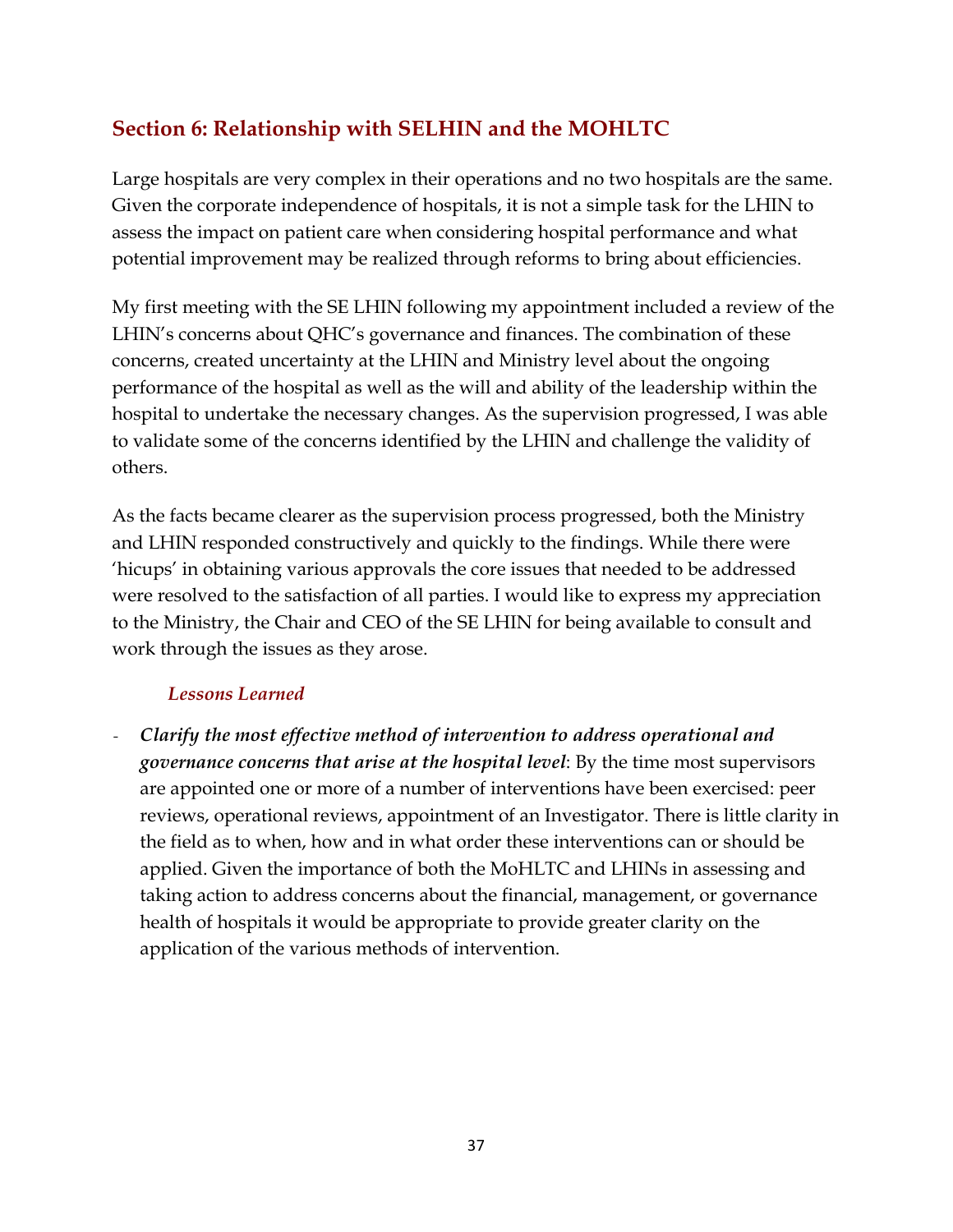## <span id="page-37-0"></span>**Section 7: QHC – Foundations Relationship**

It is important to be clear that the supervisor has no authority with regard to the Foundations as they are independent entities. I have decided to comment on the Foundations as I believe that their role is of critical importance to the future success of QHC in meeting the needs of the residents of the Quinte region.

QHC has three Foundations: Prince Edward County Memorial, Belleville General Hospital, and Trenton Memorial Hospital and a fund development committee (North Hastings as a part of the Belleville General Foundation) representing all of the sites. There is also an overarching *Imagine Foundation* which has the sole responsibility of dispersing funds successfully raised for the purpose of upgrading the diagnostic imaging equipment at QHC. The latter Foundation is germane to this discussion only because it was created as necessary to advance the health needs of the community as a whole in the absence of a cooperative joint initiative among the existing Foundations.

The Foundations are a product of the previous hospitals which they served prior to amalgamation 11 years ago and have tended to remain focused on support of their local sites regardless of where the patients in their immediate area require services. Over a decade after the merger QHC is still treated by the Foundations as if it was four different hospitals, rather than one hospital serving the whole of Quinte on four interdependent sites.

With the exception of the Belleville General Hospital Foundation which supports the Belleville site and the regional programs it operates, the other two Foundations are very much focussed on traditional turf protection and raising funds for the sole use of their local site. The restriction of funding to purely local uses is clearly at odds with the mission of QHC as it has to focus on the health needs of the whole community. The hardest sell is in trying to convince the Trenton and Prince Edward County groups to also provide support for clinical activities at the Belleville General site which serve all QHC communities.

The reluctance to accept the vision of a single hospital with a vision to enhance services on all of its sites is based largely on fears that there are ulterior motives to "strip and close" sites. As programs are strengthened on particular sites and the visions for those sites unfold, suspicions will hopefully disappear.

Supporting changes across QHC will require greater coordination between the Foundations if donated funds are to be effectively and efficiently used to meet patient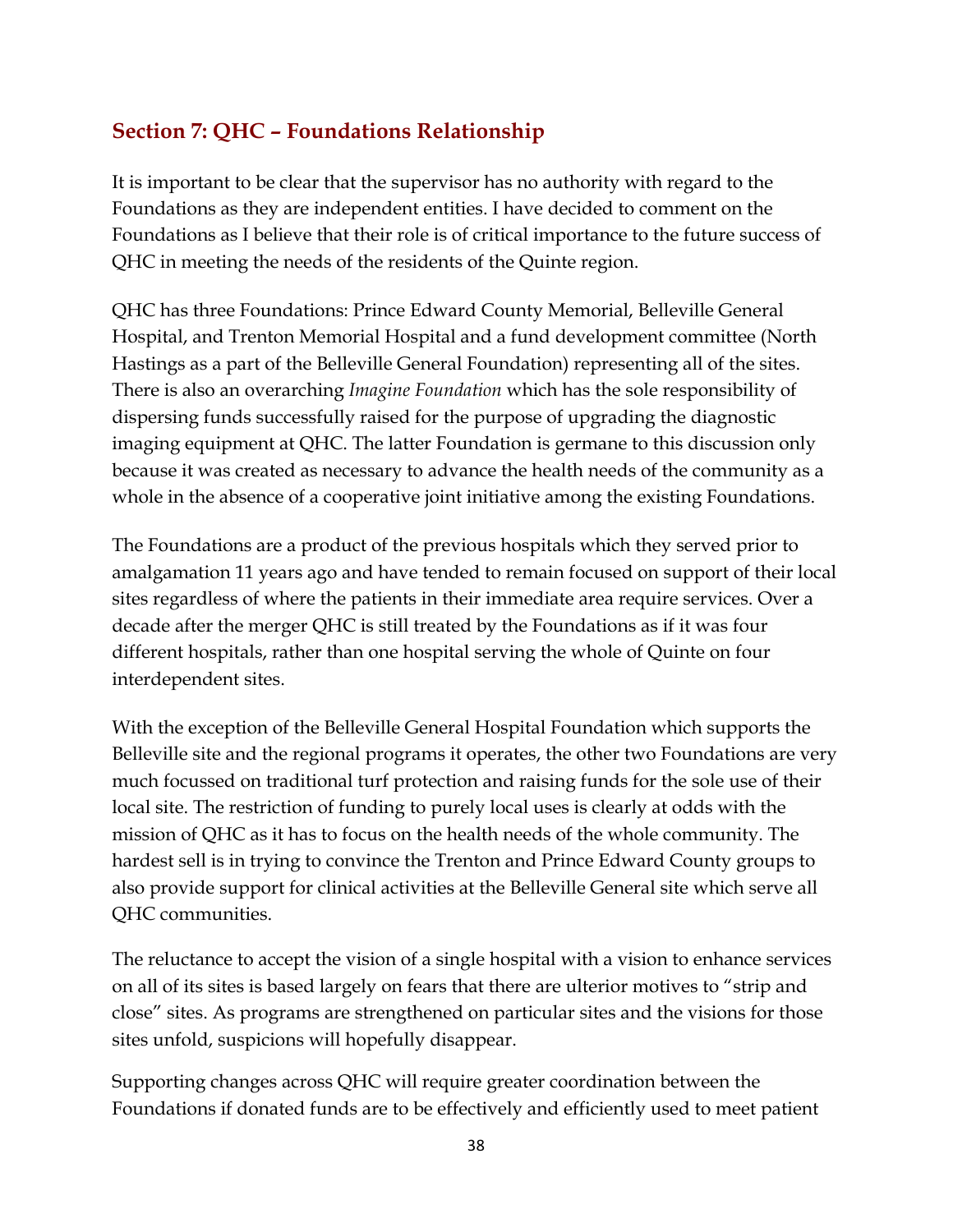needs across the region. The ultimate goal should be to have a single Foundation serving the whole QHC catchment area both from the perspective of engaging in best fundraising practices and economies of scale. There are, for example, huge opportunities to achieve significant efficiencies if the three Foundations were to simply agree to operate with a single administration. Consolidated administration would permit the individual Foundations to retain independent governance while advancing cooperation among them to better serve residents of Quinte.

I have urged the Foundations to meet together with QHC to plan for future capital requirements with the hope of the Foundations being able to resolve any differences and work together to advance their collective efforts to meet the needs of all patients relying on QHC. I firmly believe that many of the past issues can be easily and adequately addressed with good will and direct communication on both sides. This should result in initiatives that more effectively serve the community. An optimal relationship is unlikely to exist until the respective leaderships accept the reality that QHC is one hospital with four interdependent sites serving all the patients in Quinte. It is essential, in the interests of the patients in Quinte, that the Foundations find a way to voluntarily work together to ensure that patients have access to the best equipment and facilities affordable.

#### *Lessons Learned*

- *-* **Close collaboration among Foundations and the hospital**: Where there is more than one Foundation supporting a multi-site hospital it is in the interest of the residents of the communities served that there be close cooperation among the Foundations and between the Foundations and the hospital in establishing capital priorities. Anything less will result in less than acceptable support for patient care. Stated another way it is essential that the hospital and the Foundation share a common vision.
- *-* **Regular communication between the Foundations and the hospital**: There is too much room for misunderstanding if communication is not maintained. While the Foundations are legally independent of each other, in the interests of the communities served, it is hoped that the Foundations will work as a team to advance patient care opportunities with the hospital.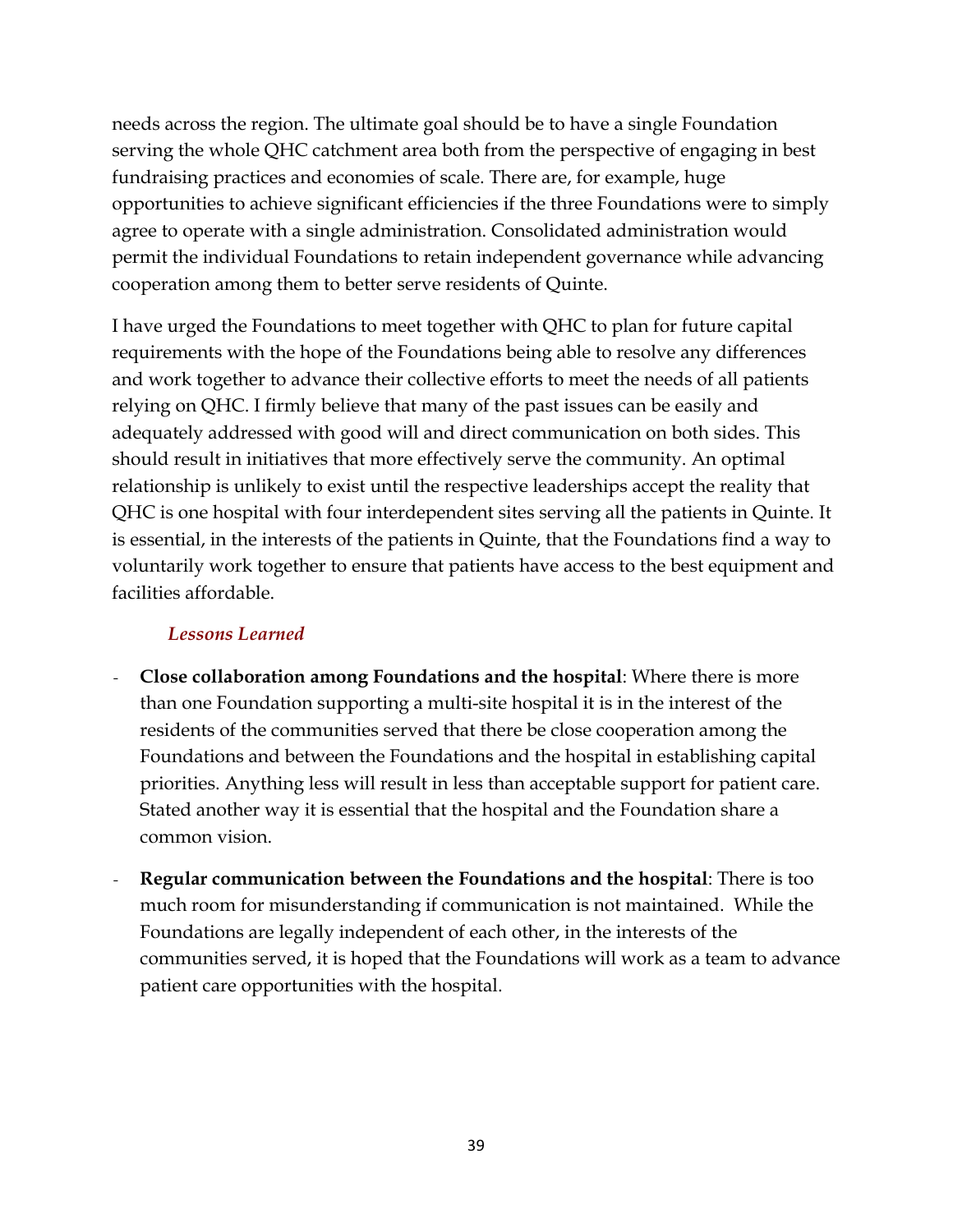## <span id="page-39-0"></span>**Section 8: Conclusion**

A major message emerging from my work as Supervisor for QHC has been the need to re-establish the confidence of the Quinte community and convince the residents of the region that:

- QHC is being governed according to best practices;
- QHC is well managed and in a financially secure position;
- QHC is a single corporation operating on four sites committed to providing quality care to the whole of the Quinte catchment area.

These assurances were necessary to rebuild public confidence that residents could rely on QHC to continue to provide them with quality health care.

QHC is well poised for the future with a new qualified and energetic Board, a new CEO, a full Accreditation award and a stable financial position. There is clear evidence that the amalgamation of the four hospital sites that are part of QHC has led to opportunities that would not have been possible had these predecessor organizations remained separate. QHC provides the region with opportunities to collaborate – rather than compete with one another – to recruit scarce human resources, attract physician specialists, and build the critical mass of programs needed to ensure the delivery of quality care.

It is time for all of the communities within the region to embrace the opportunities that lie ahead and replace fears with pride in the unique contributions that each can bring to building a successful high quality health service delivery system for the entire region. The most important aspect of a new beginning for QHC lies in the commitment of all the players to acknowledge issues and concerns and work cooperatively to find solutions to them.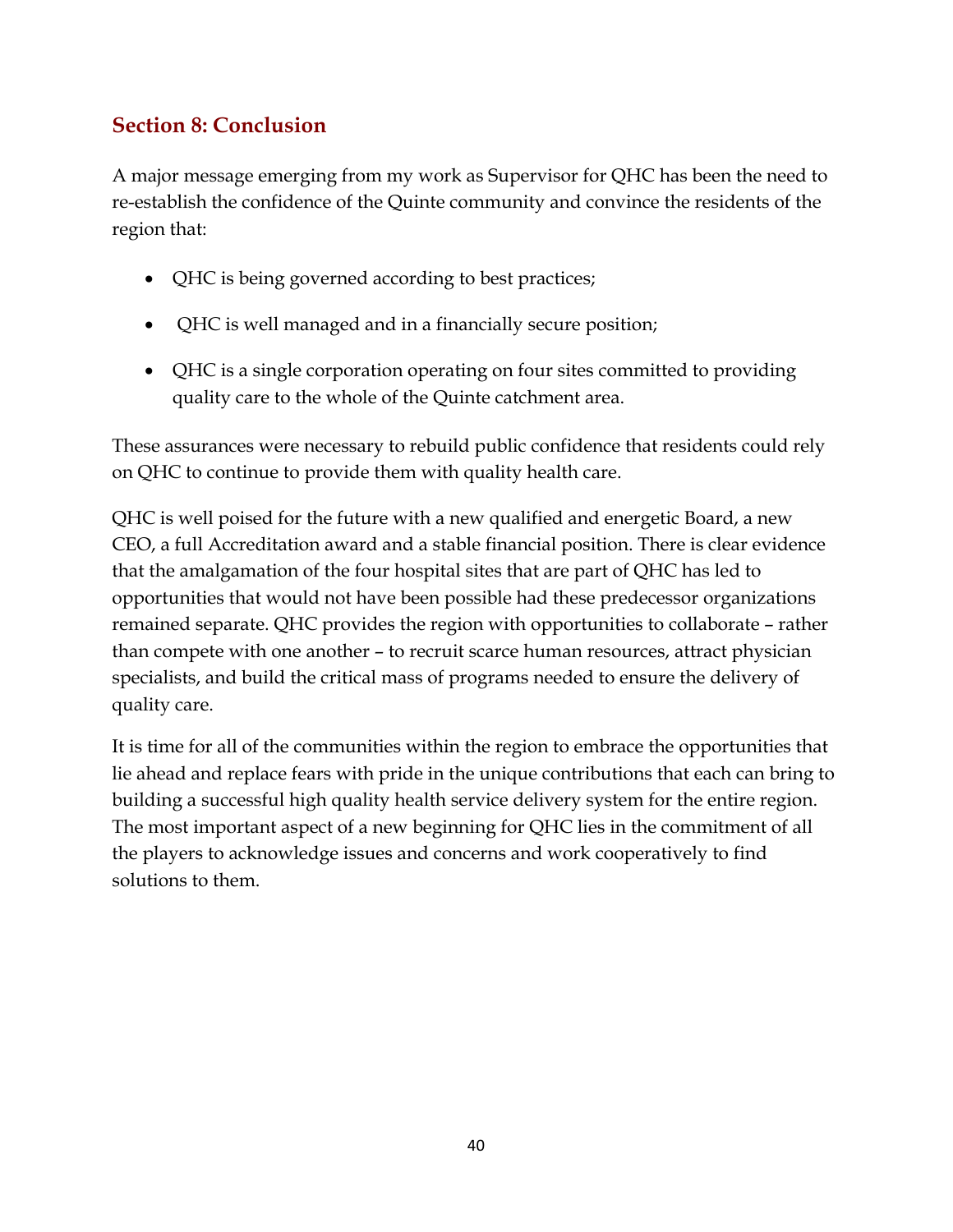## <span id="page-40-0"></span>**Appendix 1: Terms of Reference for Supervisor for the Board of Directors of Quinte Health Care Corporation**

#### TERMS OF REFERENCE FOR SUPERVISOR FOR TERMS OF REFERENCE FOR SUPERVISOR FOR<br>THE BOARD OF DIRECTORS OF THE QUINTE HEALTHCARE<br>CORPORATION ("QUINTE ")

- 1. The supervisor will fulfill all the responsibilities of the Quinte Healthcare Corporation board, the corporation, its officers and members in governing the hospital in accordance with the Public Hospitals Act, its regulations and all other applicable legislation.
- 2. The supervisor will address governance issues, and take actions that are The superpriate and necessary for the proper functioning of the hospital, including re-<br>establishing a Board with appropriate skills and competencies that is reflective of<br>the communities served by the hospital.
- 3. The supervisor will create a community advisory group to assist in establishing the Board of Directors.
- 4. The supervisor will ensure development and implementation of a best practices education plan for Board members, specifically including a review of their fiduciary and legal responsibilities as members of the Board.
- 5. The supervisor will develop a clinical service and operating plan that balances the fiscal position of the hospital, and that is acceptable to the South East Local Health Integration Network (SE LHIN). Such a plan shall include local and regional considerations in its development.
- 6. The supervisor will develop and oversee the implementation of policies and the order is the master hospital operations provide safe, high quality care within<br>the existing resource allocation and are sustainable in future years.
- 7. The supervisor will retain external resources as appropriate.
- 8. The supervisor will provide direction to the senior management team as appropriate during the term of the involvement of the supervisor and to ensure<br>the management structure facilitates program and service integration, patient safety and program continuity, and performance management across sites.
- 9. The supervisor will provide regular updates to the Deputy Minister of Health and Long-Term Care or his delegate and the Chief Executive Officer of the SE LHIN.
- 10. The supervisor will report to the Minister of Health and Long-Term Care as required by the Minister. The supervisor will provide a written report to the Minister of Health and Long-Term Care upon completion of duties.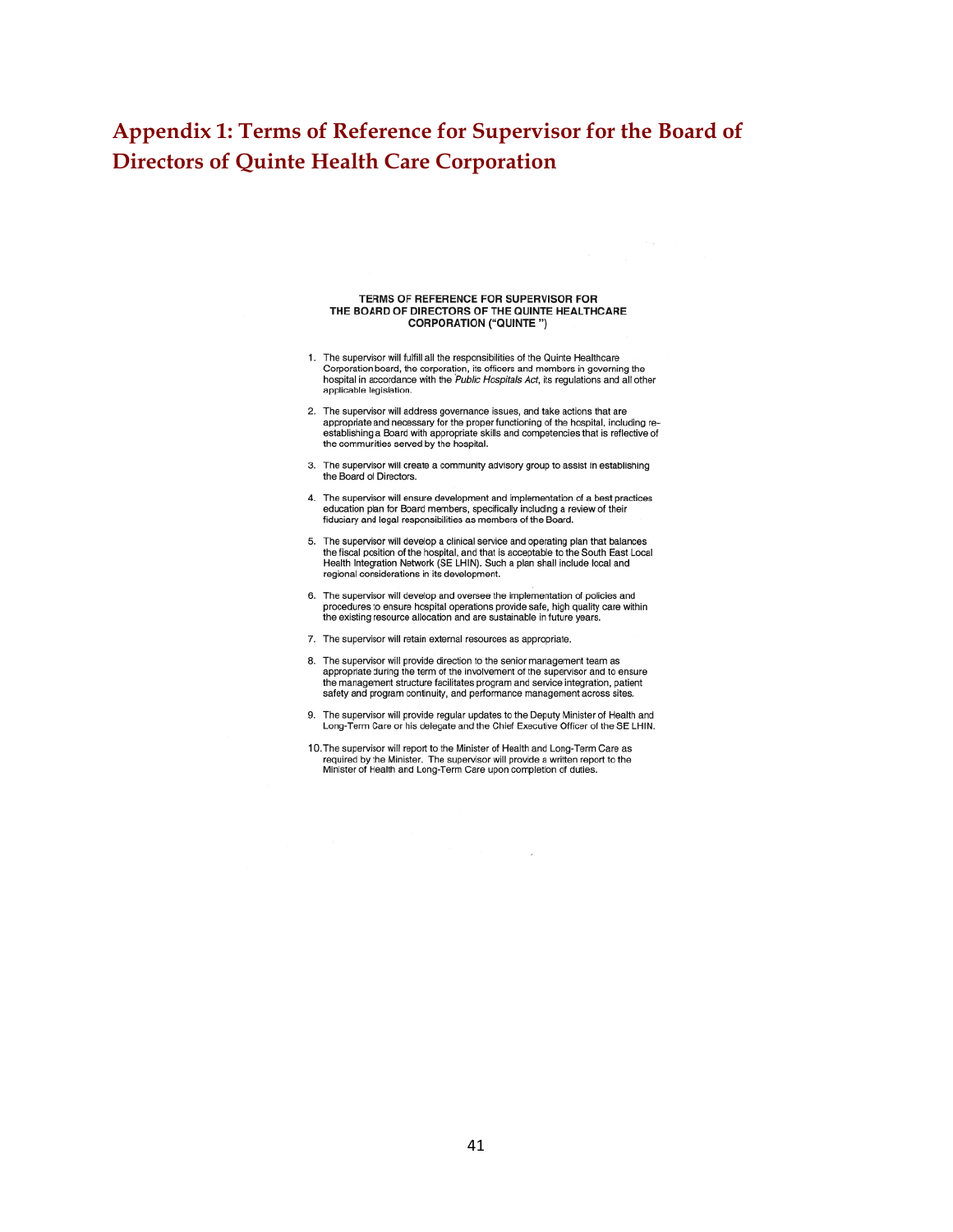## <span id="page-41-0"></span>**Appendix 2: QHC – Administrative and Clinical Accomplishments**

#### **Capital and Operational**

- Tri County campaign, DI Renewal and successful recruitment of Radiologists;
- \$6.3 Million Capital Infrastructure Renewal Grant from the MOHLTC, which helped us significantly revive aging building infrastructure;
- Canada Health Infoway Grant and the development of a regional PACS strategy
- Creation of 3SO in partnership with Ontario Buy
- Implementation of a fully integrated support service model including food preparation and distribution, materials management, housekeeping, portering, engineering and maintenance
- Implementation of a single Call Centre based at Trenton Memorial
- Implementation of an organization wide IT strategic plan
- Implementation of the development of QHC electronic health record including Electronic Nursing documentation and Emergency Department Information System.
- Complete Human Resources Integration
- Complete integration of the finance and business office functions
- **Implementation of "one" medical staff with all credentialing QHC wide**
- Implementation of a QHC wide balanced scorecard
- Implementation of a revised nursing staffing model across all of the sites
- Implementation of a QHC focused capital equipment planning process Implementation of a Strategic Communication Plan
- Implementation of a QHC wide major construction and minor renovation process.
- The implementation of QHC wide support programs has paid off during major incidents and emergencies permitting programs and services to be easily transferred.
- Numerous corporation wide contracts (security, snow removal, occupational health and safety etc., general and medical procurement) achieving economies of scale.

#### **Clinical**

- Establishment of all Inpatient Surgery at QHC- Belleville General
- Rationalization of Colonoscopy Services from three sites to two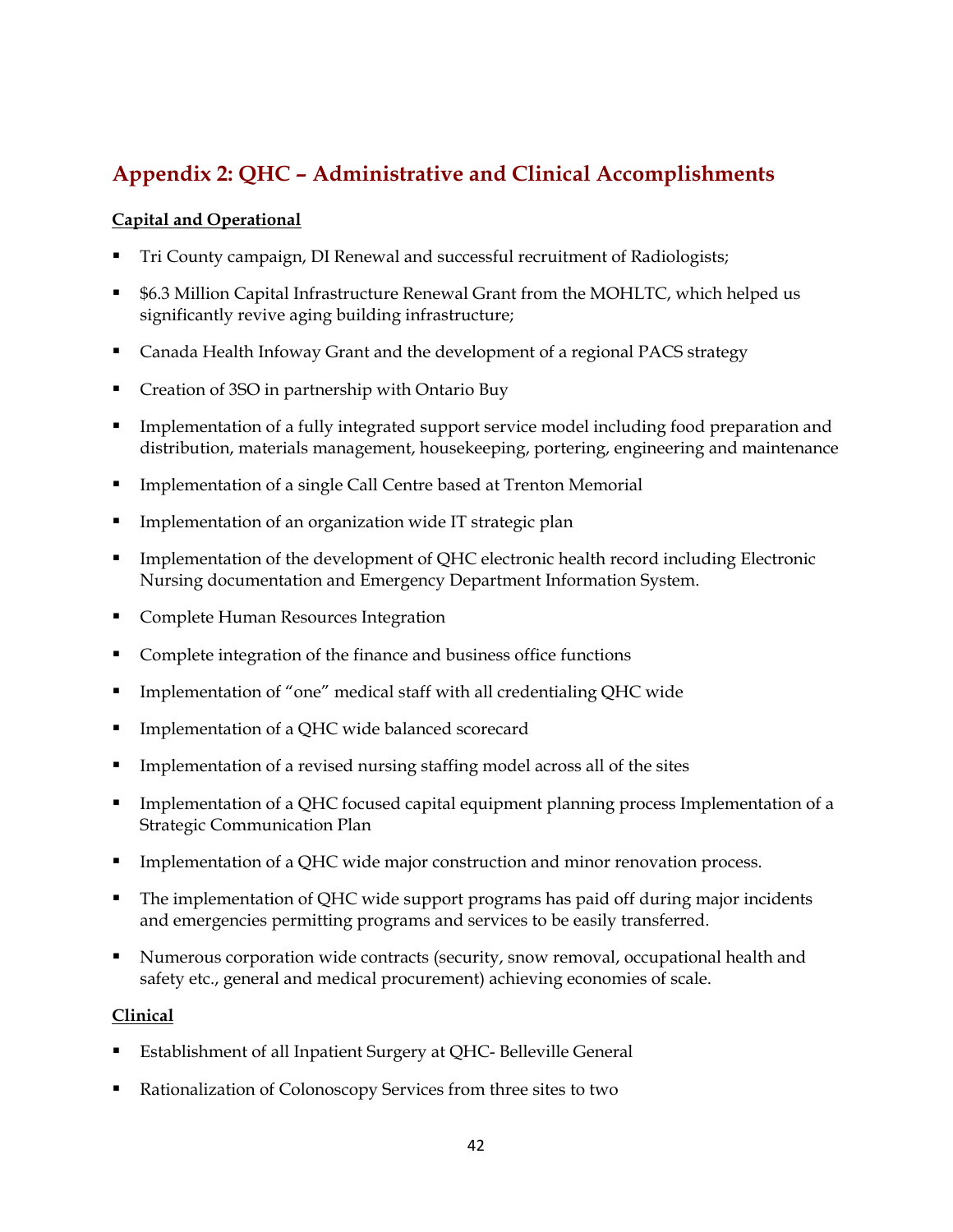- Rationalization of all Critical Care to the QHC- Belleville General Site
- **Plans in place to transfer major QHC wide ambulatory programs to the QHC=TM Site**
- **Progressive organization wide Infection Prevention & Control service**
- QHC wide Decision Support Service
- **Progressive Pharmacy Service- implemented Omnicell technology very early on in all sites**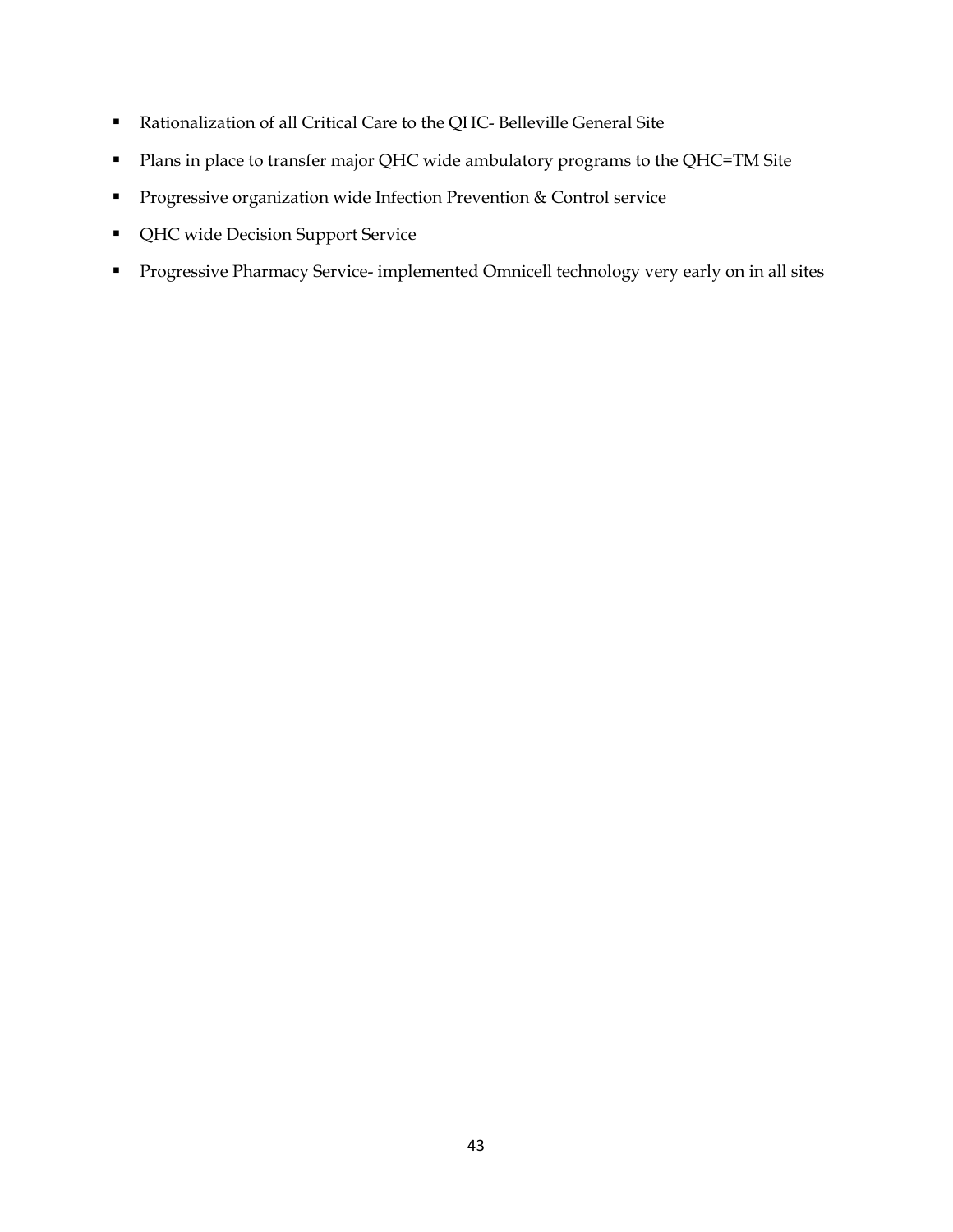## <span id="page-43-0"></span>**Appendix 3: Community Advisory Council (CAC)**

#### **Terms of Reference**

- 1. To advise the Supervisor on the following:
- *-* the optimal size and composition of the Board of Directors
- *-* guidelines for selection of the new Board of Directors including generic qualities of all Directors and specific skills and expertise of individual Directors
- *-* the approach to a systematic, open and transparent process for recruitment and selection of the new Board of Directors
- 2. To assist the Supervisor in the selection of candidates for the Board of Directors arising from the recruitment process.

#### **Selection Criteria**

CAC members were selected by the Supervisor based on the following criteria:

- commitment to the future of Quinte Health Care as one corporation with four sites
- **K** knowledge of the communities served by Quinte Health Care
- ability to provide independent and wise counsel to the Supervisor
- understanding of governance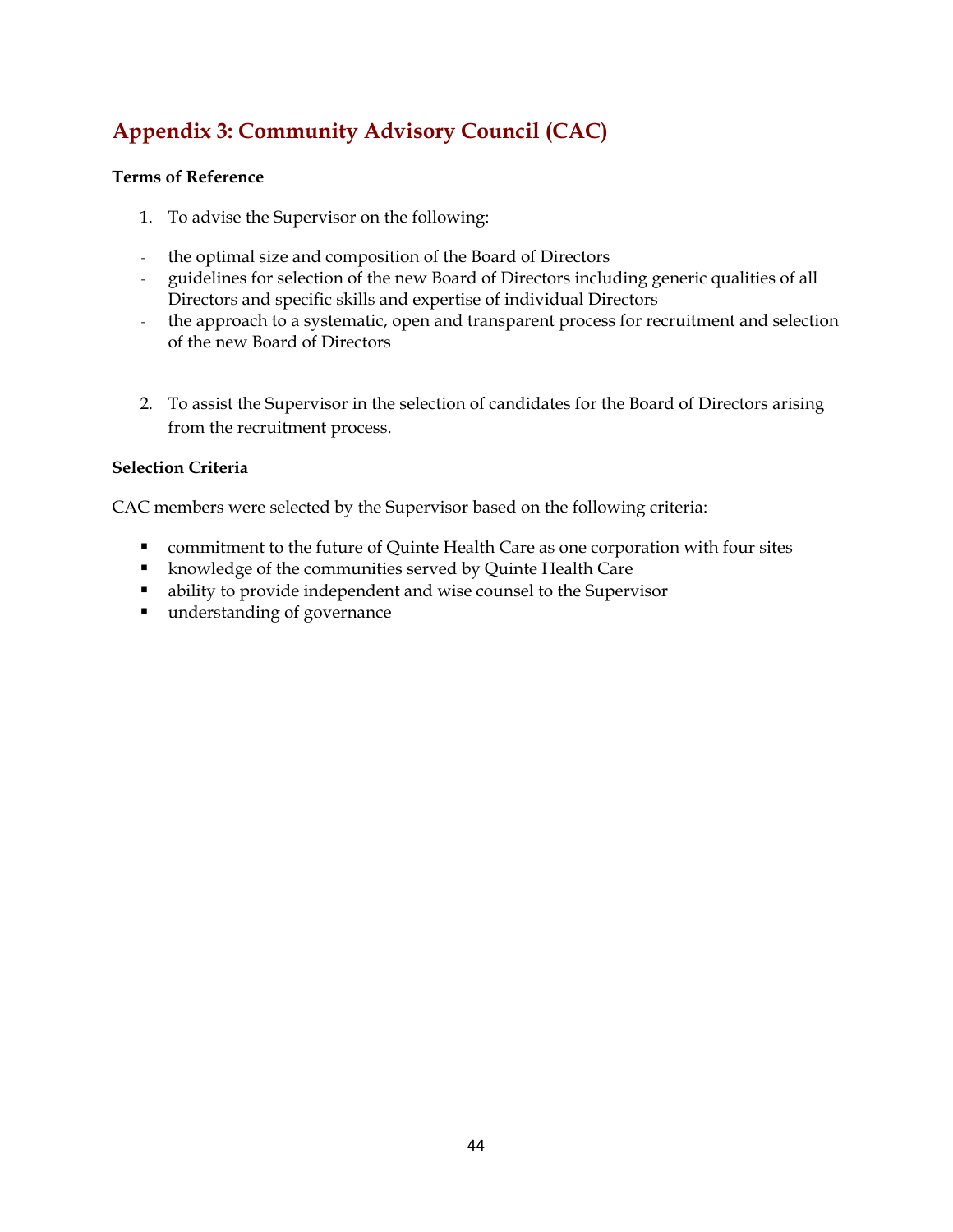## <span id="page-44-0"></span>**Appendix 4: Notes for Remarks to the QHC Board Open Session (January 26, 2010)**

First, I want to thank you for the time and dedication you have given to the Director Orientation Program.

I am sure you appreciated that the position of QHC Director would be demanding when you applied but I suspect you did not know just how much we were going to keep you occupied in the run up to assuming the stewardship of QHC.

I believe that the program has been thorough and that you are well prepared in terms of systems and processes to get the job done.

Indeed, adherence to clearly understood governance principles and practices should guarantee that the fundamentals of good governance are followed.

It is particularly important that you can rely on such processes to maintain a strong, open and collegial environment that will sustain QHC and maintain and enhance it's credibility when you face the inevitable tough decisions and even the decisions that are easy to make from a patient care perspective but are not so easily communicated to vocal interest groups who claim to speak on behalf of a public.

You are for the most part knowledgeable in leadership and management and well positioned to oversee, challenge and hold management accountable to provide the highest quality advice and leadership to the operation of the hospital but I want to take a moment to address some of the major issues that lie ahead.

#### Communication

The Community Advisory Council underlined the need for you to communicate effectively. In your interviews and subsequently you all repeated the mantra of the importance of good communication.

The CAC wisely did not attempt to spell out your communication strategy beyond establishing the need for you to meet annually with the Municipal councils of Quinte West, Brighton, Prince Edward County, Belleville, and Bancroft and meeting a least twice with the Advisory members of the corporation. That is a minimum of seven meetings a year! Exactly how you do it and when you do it is your decision but it is important you have something to say.

You should use the opportunity to engage them in both the educational and advisory roles so as to encourage a constructive perspective that will guide you in the difficult decisions that lie ahead.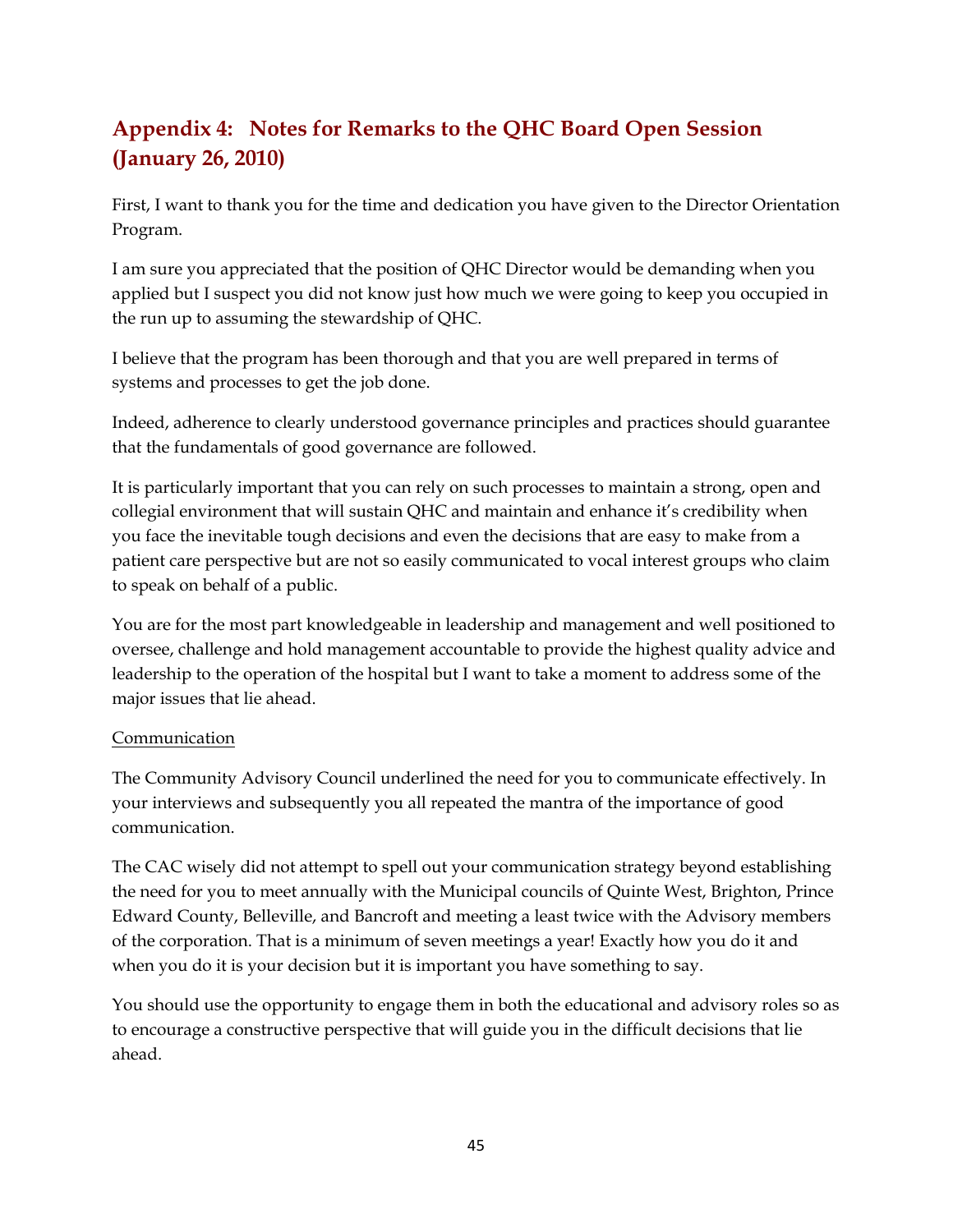It is important to keep the community informed through these meetings and to make sure you don't just engage them when you have nothing to offer but difficult, controversial decisions.

Probably the most immediate constructive opportunity will arise to engage them when you begin your strategic planning process with your new CEO. While that is some months away you will need to take some initiatives in the meantime to engage and get the communication process underway.

In the above context I have a few thoughts that I will share with you for your consideration.

#### Patient Care

Your Chair has been working with the importance of looking at all the issues from the perspective of patient care. This is a common pledge heard in the system and as Brian knows it is forgotten more often than remembered. It is a wonderful starting point and I wish you well in truly making it your mantra.

The welfare of patients provides an important backdrop for guiding decision making in the utilization of scarce resources.

It will be important for you to bear in mind that doing the best for patients and their families also means being strong stewards of your financial resources.

Ultimately a bad financial position will breed diminished quality.

#### The Financial Position

I regret that I am unable to provide you with detail as to the financial position of QHC as we must await formal communication from the SELHIN. I can however say that QHC will be in a secure financial position as a result of the Ministry and the LHIN thoroughly reviewing our success in pursuing the recovery plan and responding positively to some needed enhancement of existing programs.

#### Beds

I want to say something about "beds" as the word too often defines in the public mind what hospitals are all about. Beds are a crucial part of the hospital but they do not define the hospital in 2010.

Beds are important professional tools for physicians to do their jobs whether they are for medicine patients or for recovery from surgery.

It will be no small part of your oversight responsibility to understand the importance of beds, their distribution and use and also the need to design hospital care to address those growing needs that are independent of beds.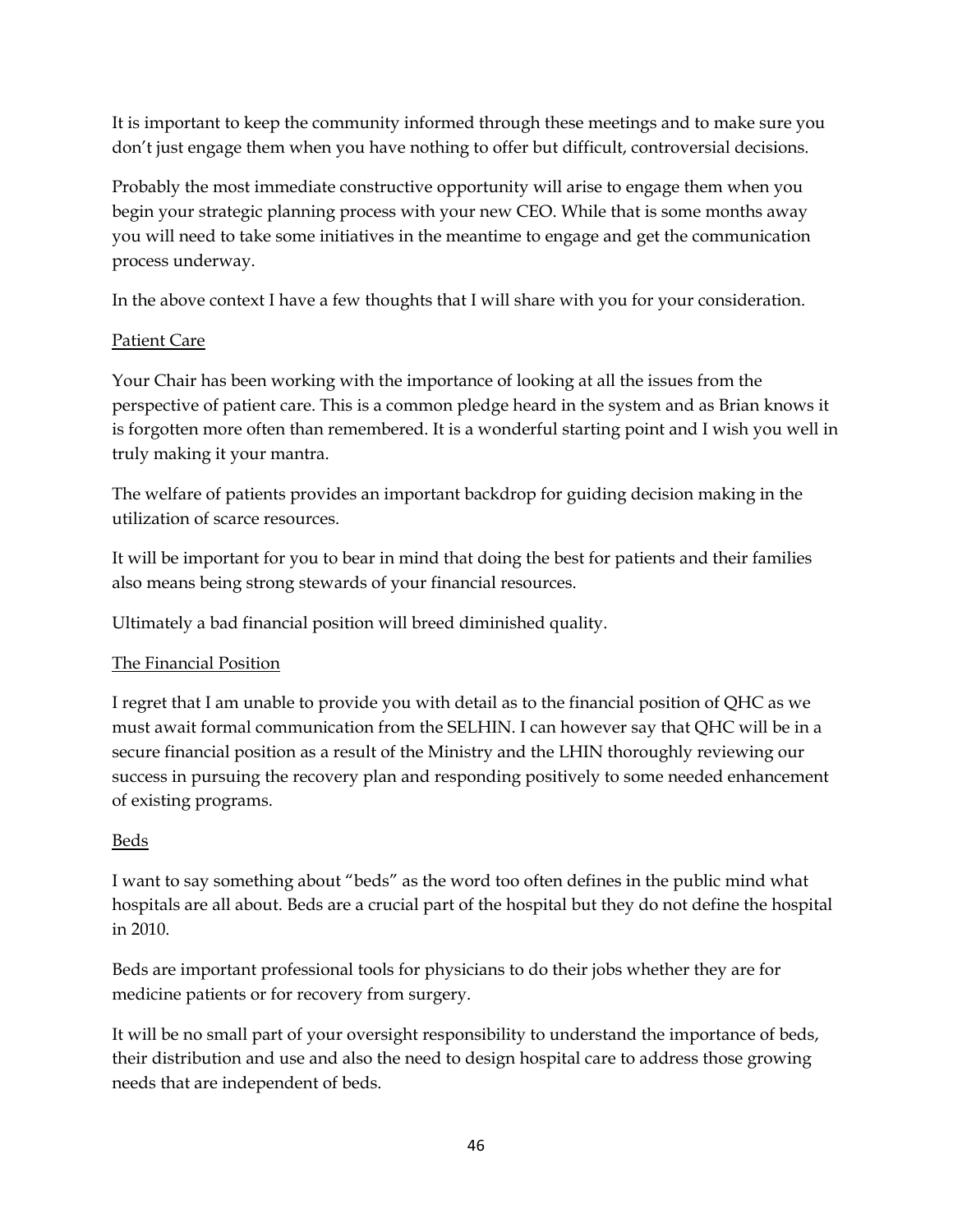Beds are important to the high profile role of acute care but QHC is about a lot more. In the current context of hospital care beds are a resource much the same as equipment, technology and human resources.

You would never in any enterprise, most of all a hospital, expect to leave all resources the same regardless of shifts in patient demands and care. So you will have to shift resources, including beds, as this dynamic environment in the Southeast and in Ontario evolves.

It is also the reality that there has been a sharp decline in Beds across the western world and that hospitals and their work have become more and more ambulatory and much more focused on chronic illness, and illness prevention management that does not require as many beds.

If you become captured by measuring success by the number of beds and succumb to the bias that hospital care is synonymous with beds then you will not be serving the community in too many areas of quality health care. This goes against the grain of much public perception and will be a challenge but it should be an ongoing part of your education/communication to the public.

#### LHINs and the SE LHIN

You as a board, in partnership with your CEO have an obligation to your patients, your staff and your communities to support the LHIN Integrated Health Services Plan. But support is not blind obedience and support in my mind is also constructive and informed criticism and debate.

I am a strong supporter of the need for well defined integration.

This about partnership and I was gratified to see the report of the last SE LHIN Chairs meeting.

You as a board should be an advocate for integration and support the SE LHIN to achieve their vision but at the same time hold them responsible to take unequivocal responsibility for their chosen directions.

That leads me to the matter of community engagement. It is an expectation of boards and LHINs under legislation. To say it is misunderstood is an understatement. Back to my previous comments around communication there is no substitute for strong ongoing communication. Issue specific or HSAA specific community engagement will not suffice in the absence of regular substantive communication.

#### The Mayors and Municipalities

There has been an unfortunate degree of controversy with regard to the past relationship between the Municipalities and QHC. Hopefully that is behind us as there is so much that can be accomplished going forward.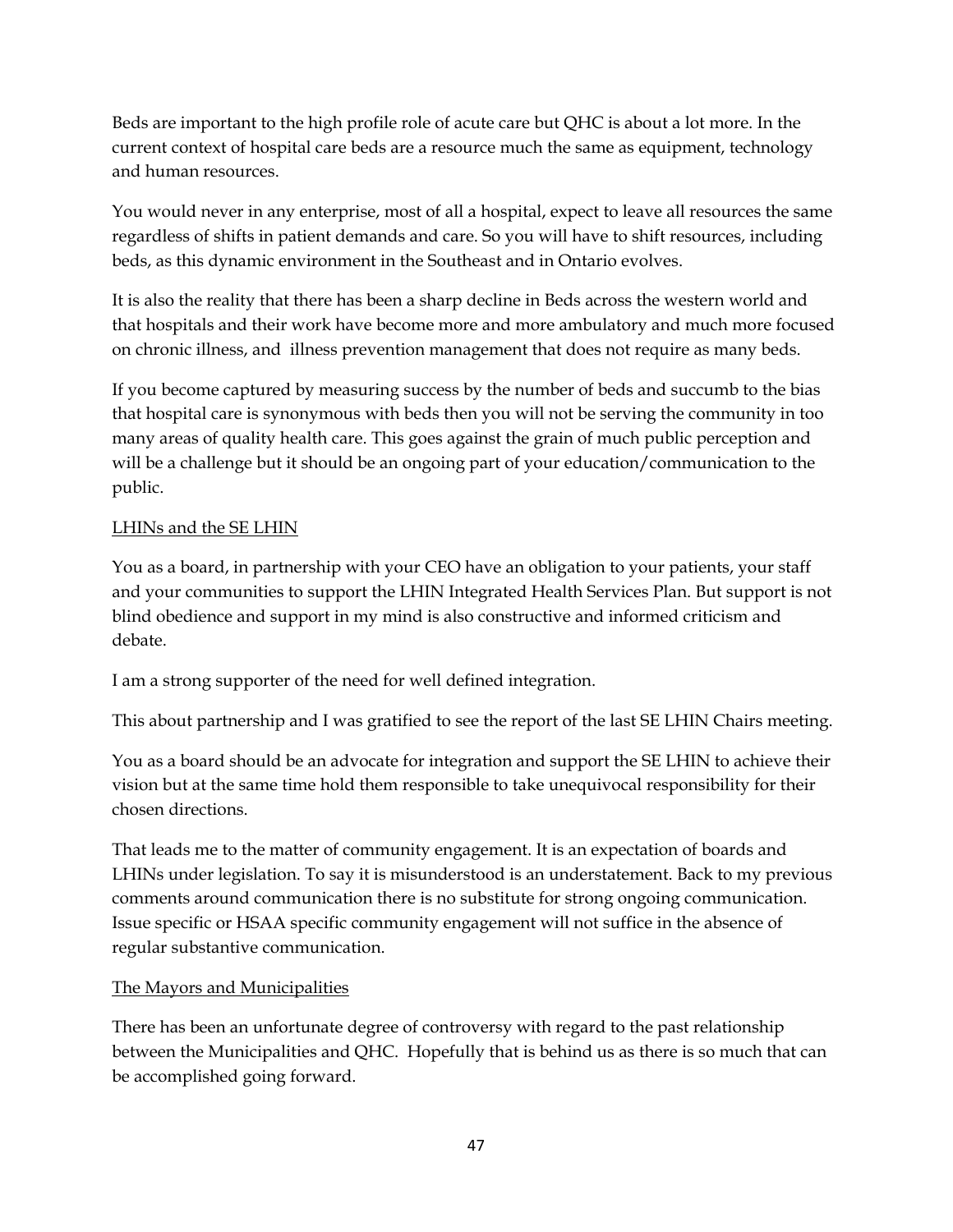There has been a great deal of cooperation between the Municipality of Prince Edward County and QHC in advancing Community and Family health care and between Quinte West and QHC both with regard to expansion at the Trenton site and in advancing community and family health planning.

In both cases the personal involvement of the Mayors and their councils was crucial. There will, of course be differences on some issues but I believe that close communication and cooperation will result in better care for Quinte residents.

#### Community and Family Health Care

The single most positive thing I feel I have advanced while Supervisor is to have advanced potential for the delivery of a strong Community and Family health care program in both Prince Edward County and in Quinte West/Brighton.

The future vision for health care in Prince Edward lies not in more acute beds and resident specialists, if for no other reason than it is not possible. There is however a tremendous opportunity to develop a real community health campus at the PECM site which will be much more relevant to quality care and could provide a base for 90% of the health needs of the residents of PE.

The establishment of the PEHA and our enthusiastic participation, particularly through community involvement in our planning grant, has launched a process that should see the eventual development of a model of coordinated community care that could well be the envy of small community rural health in Ontario.

The unique alignment of the QHCPEM, Family Health team, allied community health services and the Municipality provides the special ingredients for success.

I have authorized the full commitment of QHC and believe that your ongoing support is not only crucial but it could be the initiative that will make you most proud of your service on this board.

In the same vein to address concerns in Quinte West/Brighton I established the Quinte West/Brighton Health Care Integration Committee. The objective was twofold first to address the concern in the area that the future of the TMH site was in doubt.

Although not widely recognized the future of the site was already well secure and plans were being worked on to advance the services on the site.

The object was to gain a broader understanding not only that the site was safe from closing but it was in an expansion mode particularly with regard to ambulatory care and women's health.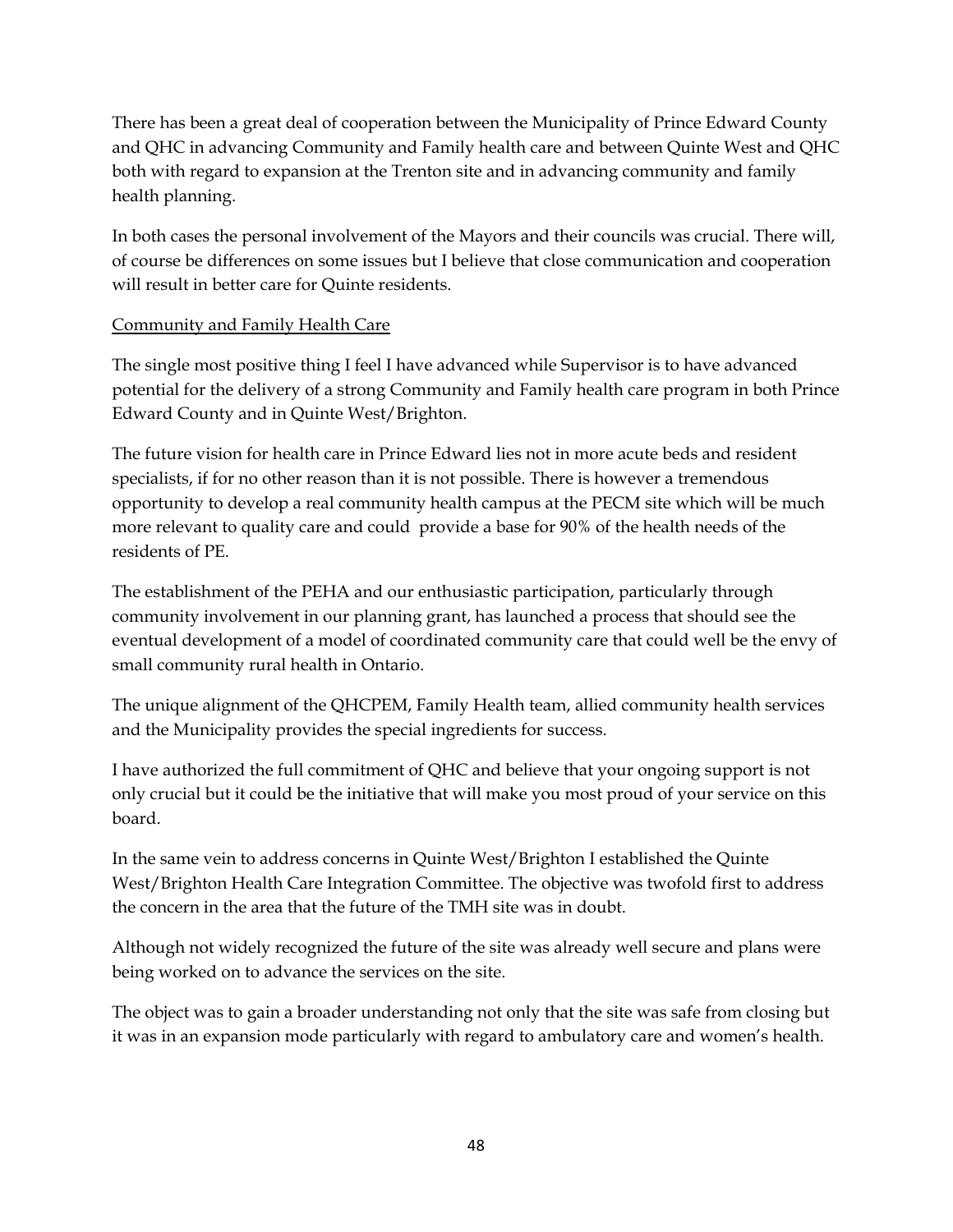I have authorized the expansion of health programs at the TMH site which have the full support of the committee and now await the completion of our discussions with the Trenton Foundation to support capital requirements.

The second objective was to assist in the development of family and community health care. Family physicians in the Trenton area are on average older, maintaining full practices and without hospital privileges.

This results in too many orphan patients, exacerbated by the unavoidably transient nature of our forces at CFB Trenton and poor coordination of care.

The committee involving QHC, Quinte West and the Family Health Team has developed a proposal to renovate the empty third floor to serve as an office base for a growing family health team to begin to advance the concept already in progress in PEC. We have developed a charter with the Foundation to guide construction of the 3<sup>rd</sup> floor and currently await a formal request from the FHT for the space and will shortly have a meeting with the Foundation to review the cost estimates.

There is an irony that in both these community based initiatives we are reaching out beyond our normal realm of traditional hospital responsibility. FHTs and family medicine are not direct hospital responsibilities but obviously the better they work the better it is for the hospital in serving our patients.

Our involvement is in the community interest as well as in our interest of providing better care.

I'll now address the members of the media and public in attendance. Firstly, thank you for your continued interest in Quinte Health Care. You heard me earlier confirm this Board's commitment to good communications and we recognize the important role you play in allowing us to easily reach the community we serve. The Board and management team will continue to provide the information you need for accurate coverage about QHC to your readers and listeners.

Secondly, you will notice that future meetings will be in a different format than in the past. For example in keeping with good governance:

- The agendas have been reformatted to allow the Board to focus on their governance responsibilities and ensure adequate time to discuss important issues.
- The Board Chair will endeavour to keep all meetings to two hours, including the closed session
- Board members will openly debate matters at the Board table, but will have a unified voice once they have made a decision
- Although Board Members will speak out during the Board Meetings, the official spokespeople for QHC will normally be the Chair and CEO following the meetings
- **Directly following each Board Meeting there will be an organized media scrum with the** Chair, CEO and any other relevant Committee Chairs where you can ask questions.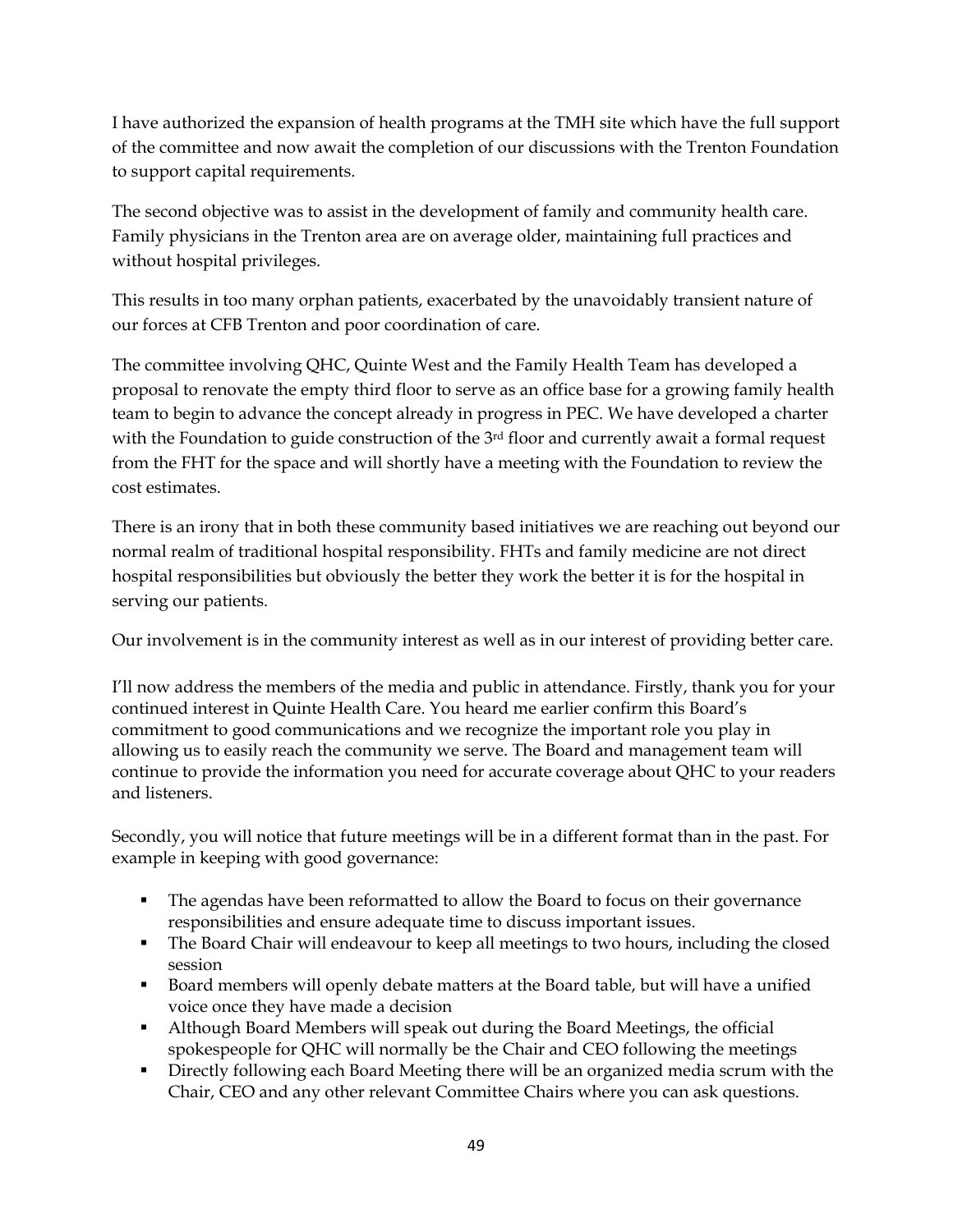Following these media sessions, the elected members of the Board will sometimes hold informal board sessions without ex-officio Directors. There is nothing to read into these sessions, they are simply an opportunity to let the elected Directors assess the effectiveness of the meeting and the quality of information provided. There can be no discussion of specific meeting agenda items and no decisions can be made.

In between Board Meetings, we encourage you to contact the Chair or CEO through Susan Rowe if you have any questions about QHC. Of course you can also expect to receive timely news releases and media advisories on a range of hospital-related matters.

#### Conclusion

As I turn over to you the day to day responsibility for the continued evolution of this fine organization I would make the following points.

- 1. You have a fine medical staff. I have worked with these folks and can tell you that these professionals work relatively well with the management and the board and are deeply concerned for the care they provide to our communities.
- 2. For the nursing, other professional and general staff and management that I have come in contact with I have been nothing short of impressed with their dedication and creativity.
- 3. Based on my experience as an investigator or supervisor I found QHC to be fundamentally well managed and this was confirmed by several external sources. The problems in governance cohesion and between governance and management obscured the fact that QHC was well run.
- 4. The financial recovery plan that we have fully implemented was largely the one developed by management over the last few years. I strengthened the plan, sought validation of the plan and I caused the plan to be implemented. Some of the key elements of this plan are just now being picked up by other hospitals in the province and QHC management clearly was ahead of the curve.
- 5. Now as we move forward with the new board and the new CEO we are well positioned in the short term but as I forecast above change will be the bellwether as the province struggles to deal with regionalization, lack of funds and scarcity of human resources.
- 6. With its four interdependent sites QHC has a bright future and the communities can look forward to a more stable hospital system than many areas of the province.
- 7. Significant change is inevitable and if I have accomplished one thing as supervisor I have hopefully positioned you to manage these forces as they inevitably confront you.

I know I will not be disappointed.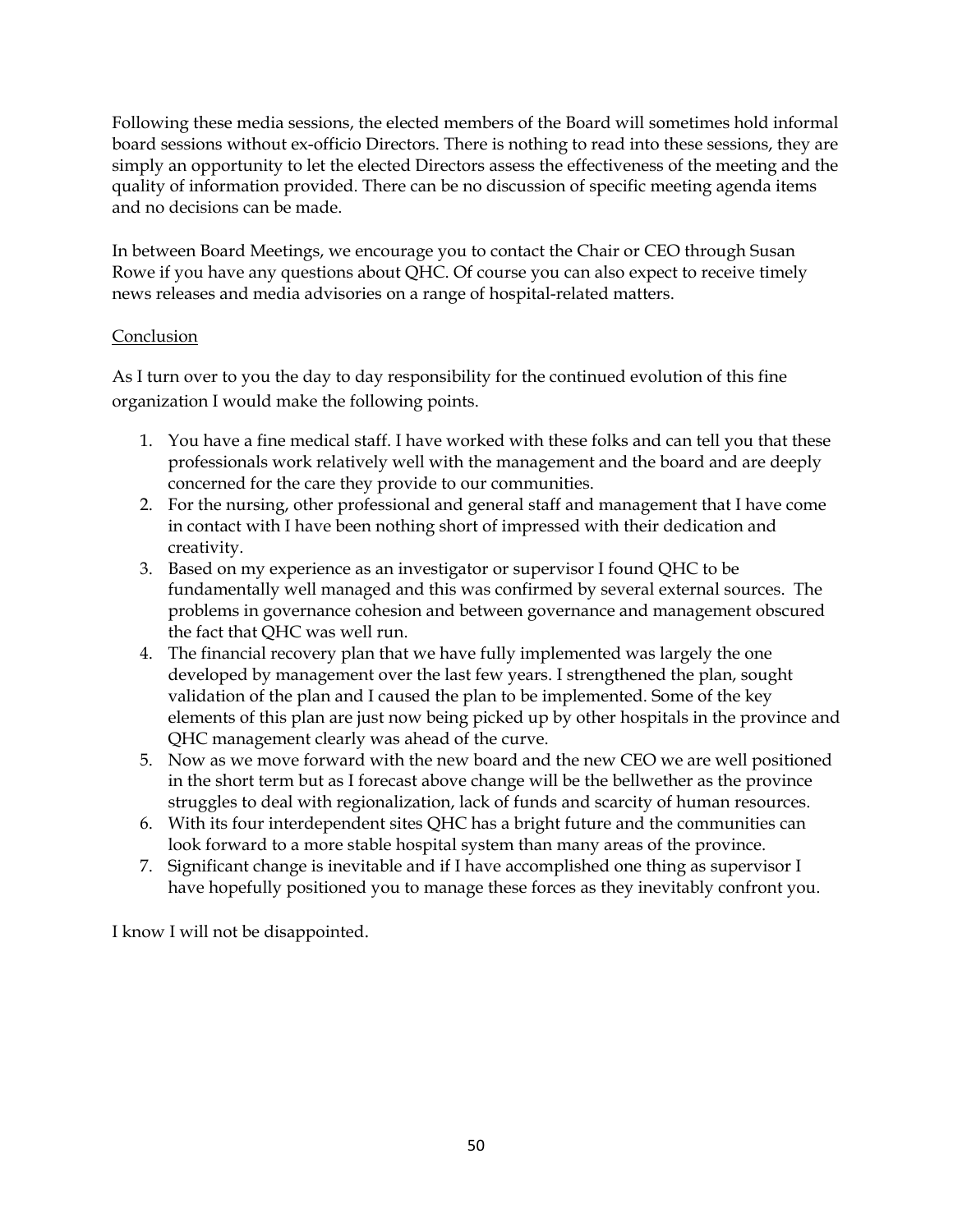## <span id="page-50-0"></span>**Appendix 5: Quinte Health Care – Reflections of the Supervisor on Past and Future: Notes for Presentation by Graham W. S. Scott, C.M; Q.C. Scott to the Rotary Club of Brighton (November 27, 2009)**

Thank you very much for inviting me to speak to you about QHC. I will address aspects of the past but they are primarily to set the stage for the future of QHC.

Let me begin by telling you about what motivates me:

- $\triangleright$  I am a strong believer in Universal health care in Canada
- $\triangleright$  We must focus on continuous improvement to ensure sustainability
- $\triangleright$  I have always been a health policy critic (except during the time I was deputy minister) and believe there remains much to be done to sustain the system
- $\triangleright$  Most politicians support our system and when in government struggle with the same issues
- $\triangleright$  Health care is seen as a local issue but is driven by Universal realities
- $\triangleright$  Some times the emphasis on local access can trump quality and safety in the provision of care
- $\triangleright$  Health care reform is not just about money, often it is about how we use our human and physical resources
- $\triangleright$  We need to better understand our system and what drives it

My perspective comes from being a Supervisor for three hospitals, appointed by two governments, two investigations and fact finding assignments and other special assignments involving three governments

11 years ago I was hired with Maureen Quigley by the committee established by the hospitals, not the government, based in Belleville, Picton and Trenton to co-chair the amalgamation to create what became QHC. (I did not mention Bancroft as it was a subset of the Belleville General)

On returning Quinte in April, I was surprised by many of the negative attitudes to the hospital that I encountered when I returned.

While not unique to Quinte, I believe that much of the negative assessment arises from a lack of understanding of the larger provincial and national forces impacting the delivery of hospital services.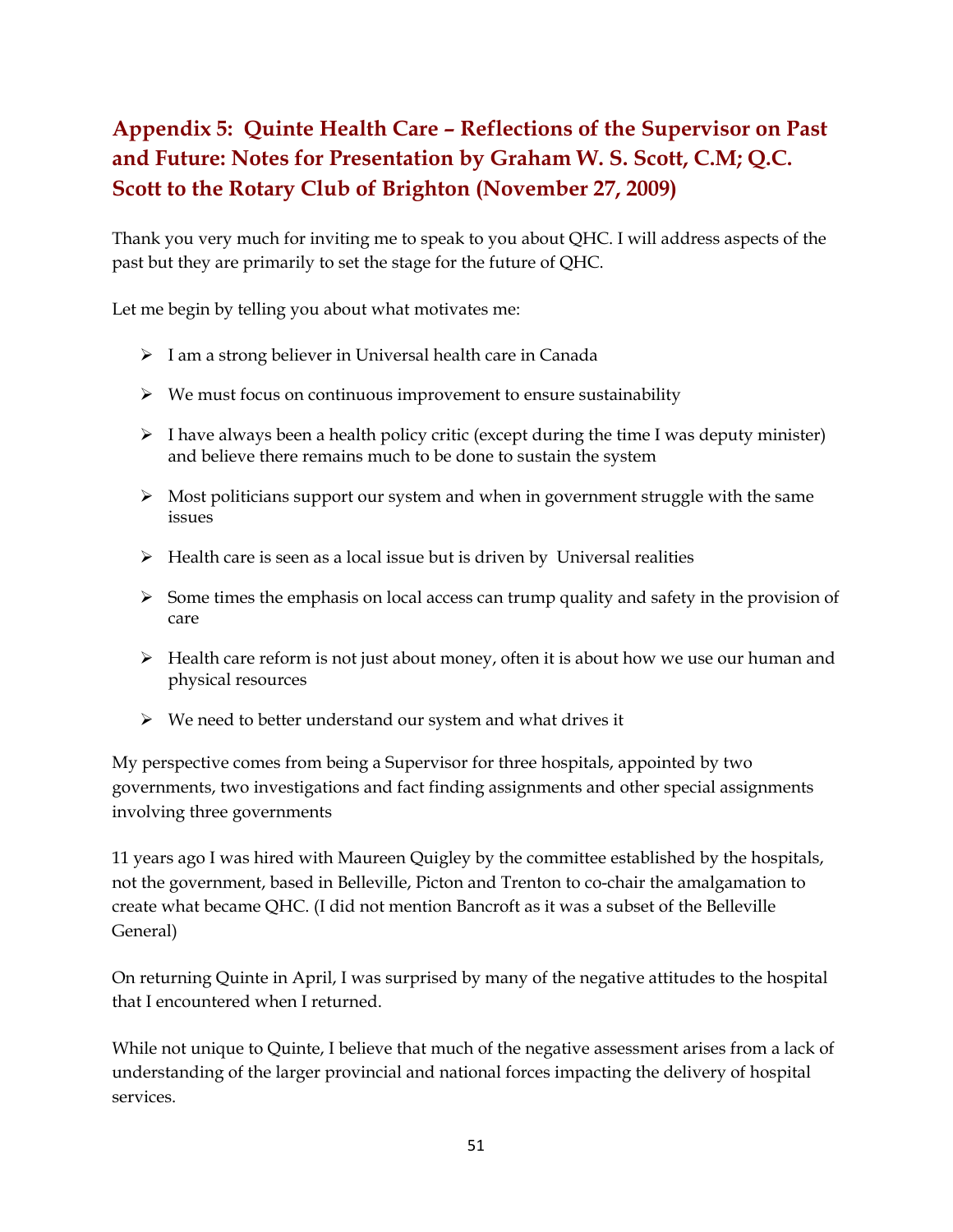Before I address these larger issues, a word about the economic relevance of QHC to the community.

QHC spent \$175m last year in operations and directly employs over 1500 staff. This makes it a very important economic force in Quinte.

Consequently, any shift or change in a service has both health service and financial impacts for the community. While QHC must be sensitive to these financial impacts on the communities our principal concern must be the delivery of quality and safe health care to all of Quinte.

The combined impact of both these financial and health service forces has driven many of the attitudes that have influenced how people react toward QHC.

It is easy to misunderstand and misrepresent the influences behind these forces. And that results in the laying of blame for change on perceived insensitive leadership rather on recognition of the more complex forces at work.

Fear of change in the delivery of services usually translates into criticism of proposed changes and a suspicion that they are driven by motives to save money rather than to maintain or improve quality care.

While I can understand how these misunderstandings grow, much of the criticism I have heard in some quarters is neither justified nor constructive.

QHC is seen by some as one hospital centrally located in Belleville with a hidden objective of stripping down and eventually eliminating the other hospital sites to save money.

These suspicions combined with some rewriting of history and public options that were floated for dealing with deficits early this year, further fuelled the fire. Please allow me to address some misconceptions important to the future, then move to what I believe will provide a positive future for QHC as it enters the next decade.

Much media controversy revolves around the Quinte West site and the suggestion there is an intention to close it. The facts fly in the face of such rumours.

Let me first address historical inaccuracy for a moment. One of the first stories I heard from Quinte West was that QHC had moved paediatrics, obstetrics and orthopaedics to Belleville, thus providing crucial evidence that QHC was in the process of hollowing out the Trenton Memorial site. I am sure many of you have heard that.

Well, it simply isn't true. The decision to move those services was made by the board of the Trenton Memorial Hospital before the amalgamation that created QHC. This was an unhappy,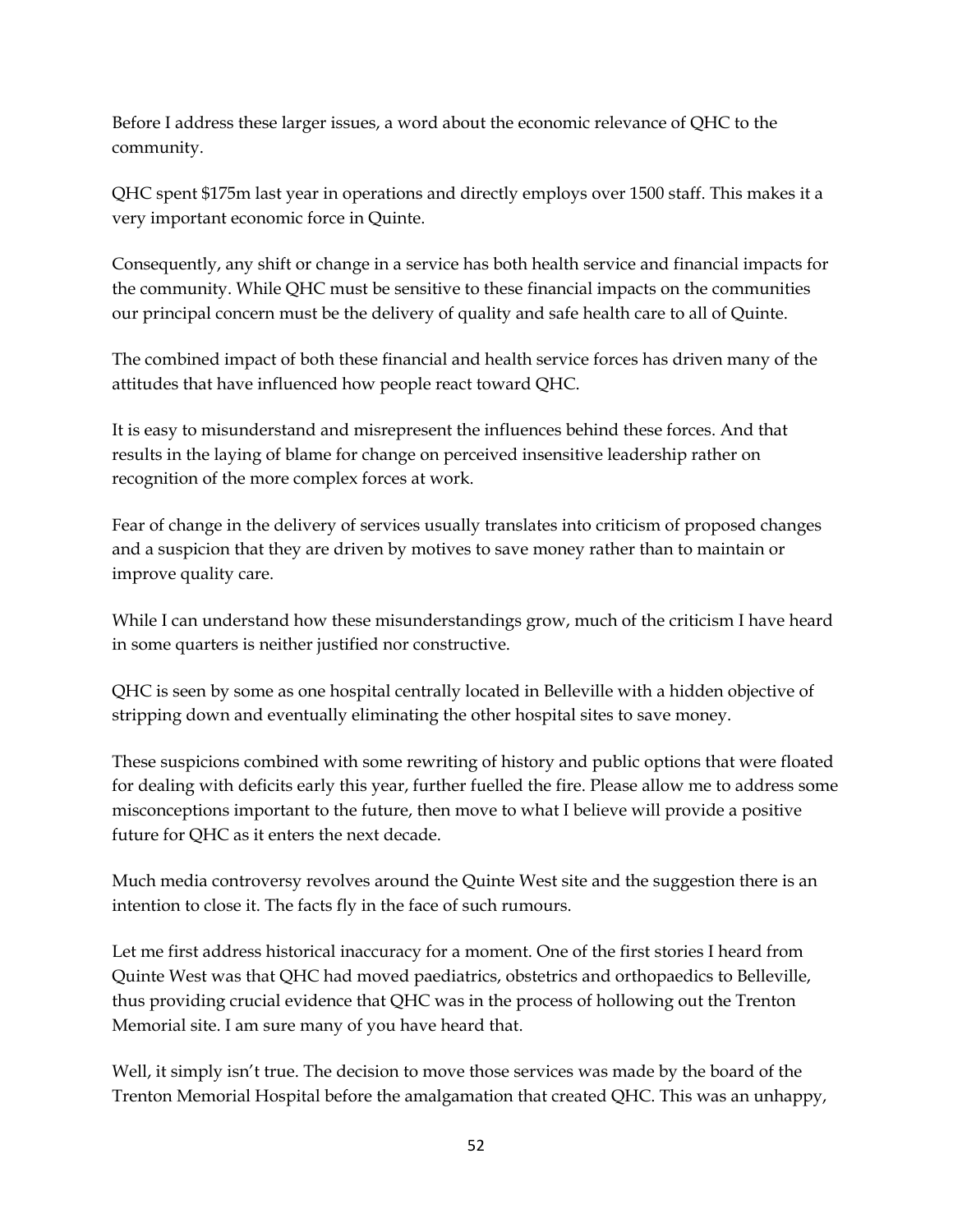but intelligent decision taken by that board no doubt influenced by some of the realities I will discuss that have influenced changes in hospital services. Unfortunately, it has been recast to discredit subsequent appropriate changes undertaken by QHC.

Today far from being in danger of closing, the Quinte West site has a new renovated emergency and is the centre for most QHC day surgery and is growing into the role of the ambulatory surgery centre for Quinte and a centre of excellence for ambulatory care serving the whole Quinte area.

This is a significant role.

Better appreciating the forces influencing the reorganization of hospitals and their services is not about re-debating the past but instead putting past realities in context in laying the groundwork for a positive future for QHC with a new board, a new CEO and sound finances.

To begin with, the face of health care continues to change at a rapid rate. I cannot emphasize enough that:

- $\triangleright$  what is done in hospitals
- $\triangleright$  who does it, and indeed
- $\triangleright$  whether it needs to be done in hospitals

has been and continues to go through a massive transition.

To begin with the number of acute care hospital facilities in Canada has dropped over 20% in a period of 10 years and that in itself requires a realignment of services. In addition there has been considerable realignment of services in sites in provinces that have gone from individual governance to regional health authorities.

Today we have less invasive surgery which results in shorter stays in hospitals and faster recovery which also means we need fewer beds than a few years ago. These new surgery techniques while a boon for patients also often require expensive equipment and very highly trained surgeons.

The growth of day surgery is another example. The Trenton site will be the QHC centre for day surgery and is in the process of becoming the main centre for our ambulatory surgery. This concentration of surgeons is basic to quality care, efficiency and effectiveness.

According to the Canadian Institute for Health Information, 4 of 5 surgeries are now done on an ambulatory basis. In the last 10 years, day surgery has grown 31% while inpatient surgery has dropped 17%. Indeed this is a growth opportunity for the Trenton site.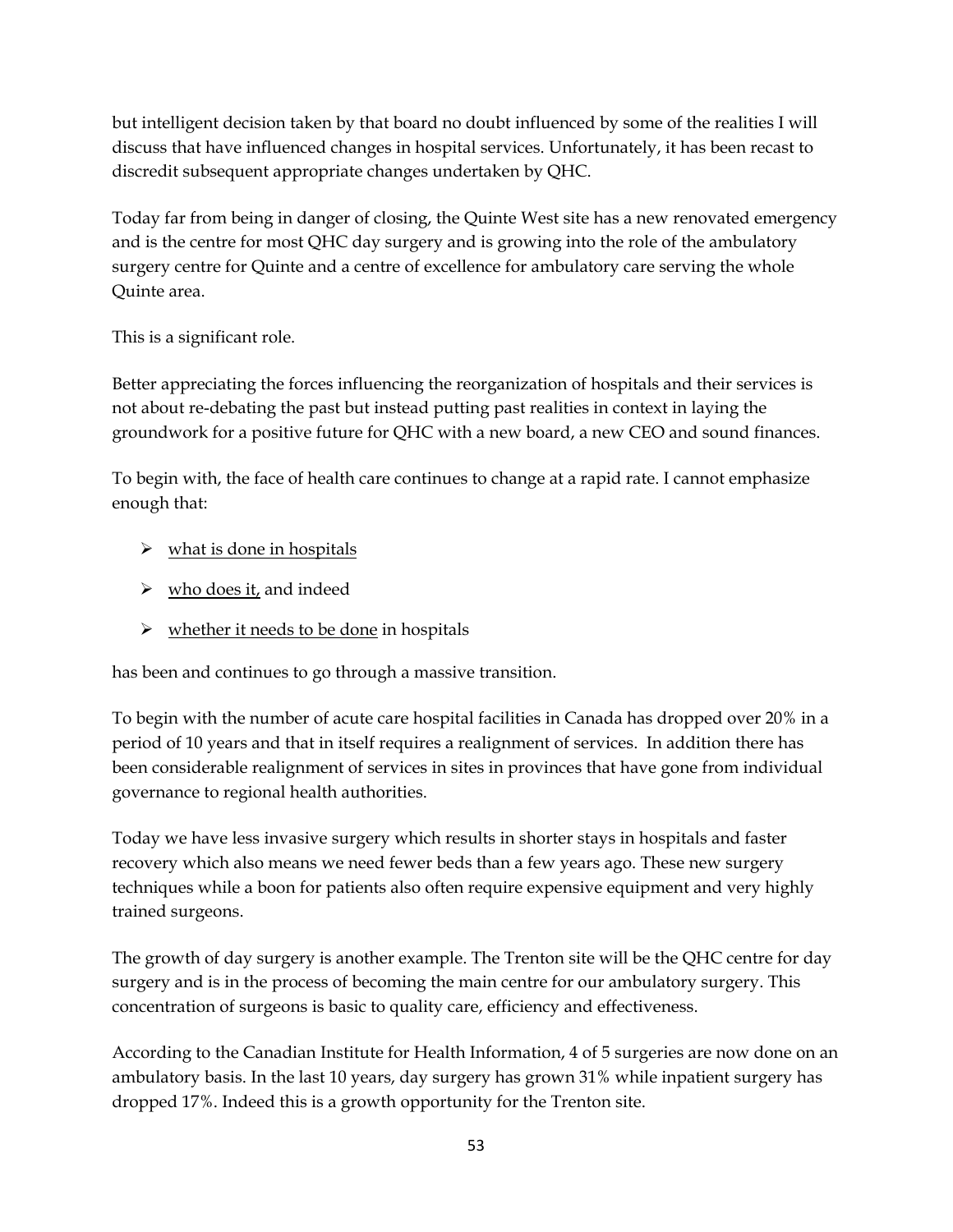e-Health has also had a considerable impact. PACS (Picture archiving and Communications systems) allow clinicians to examine patient images from anywhere in the province by simply logging into a computer network.

We have computerized laboratory work that limits the need for maintaining laboratories at every site while speeding up the results and their accuracy.

This complexity, much of it unknown 20 years ago, has also changed the requirements to run a modern, full service acute care hospital. At a minimum you need:

- $\triangleright$  Sufficient physician coverage
- $\triangleright$  Sufficient allied professional services nursing, diagnostics etc.
- $\triangleright$  Quality equipment
- $\triangleright$  Sufficient patient flow to support physician income
- $\triangleright$  Sufficient patient volume to maintain professional skills and physician coverage.

This also raises considerations other than costs, that cannot be ignored, particularly if we are to continue to have universal health care coverage. It is important to recognize that to run a modern acute care organization a great deal more than cost is at issue.

Consider some of the other non cost issues that impact on health service and coverage:

- $\triangleright$  There is a shortage of physicians
- $\triangleright$  There is a shortage of registered nurses
- $\triangleright$  There is a shortage of highly skilled technicians
- There is an aging professional work force retiring at a faster rate than replacements are being trained
- $\triangleright$  Physicians require an adequate volume of patients to maintain their income and there must be a sufficient number of physicians in the practice area to maintain adequate on call coverage
- $\triangleright$  There is an expectation that specialists must perform a minimum number of procedures in order to ensure and maintain quality.
- $\triangleright$  Rural populations are not growing; attracting and retaining all healthcare professionals in this environment is particularly challenging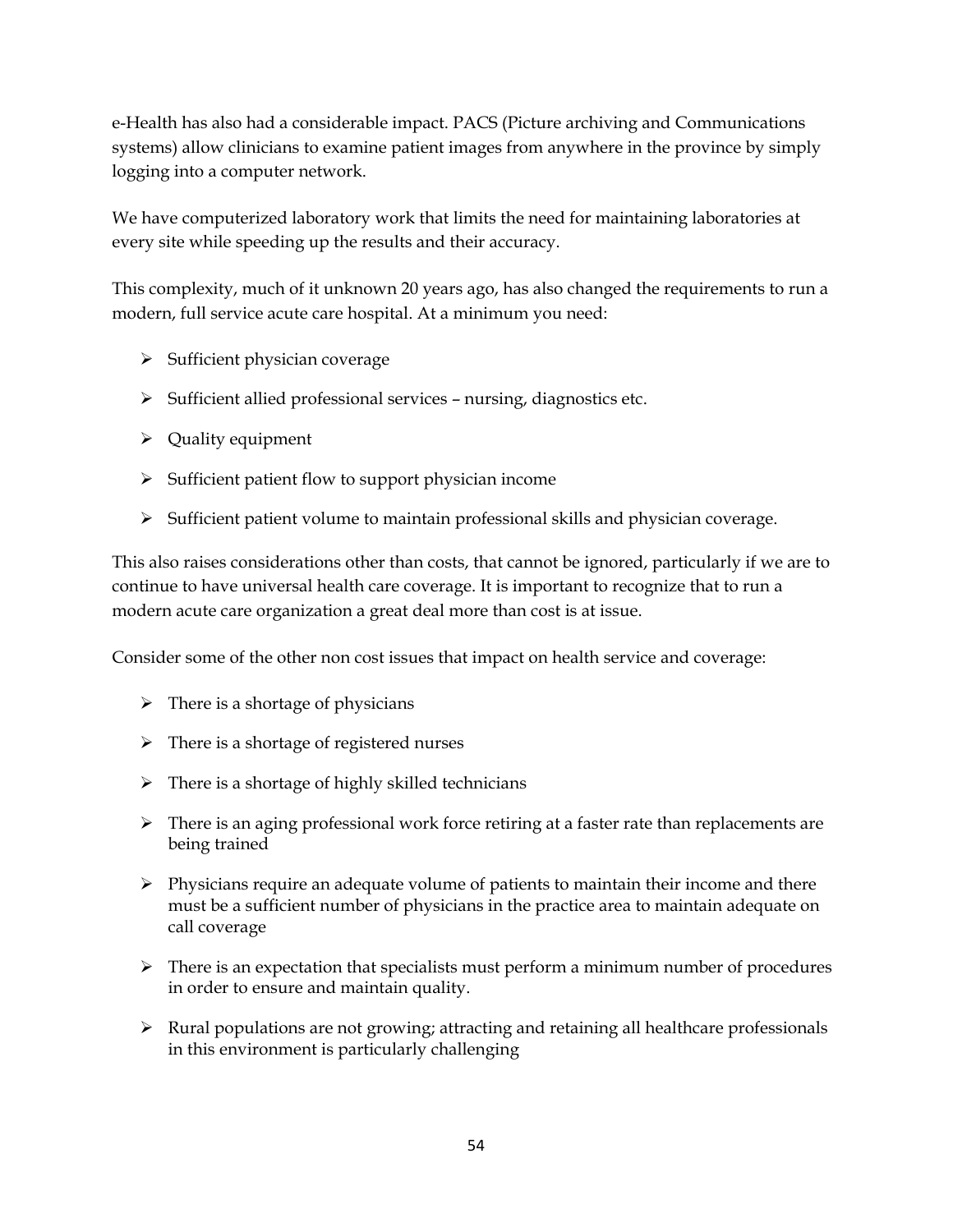$\triangleright$  There are few education institutions preparing healthcare professionals for the diverse practice challenges in rural settings.

So while cost is an important factor, the quality of service, the human resources and the critical mass required to ensure safety, quality and quantity are also paramount factors.

The impact of these changing influences has repositioned how heath care is delivered in Quinte, the province, nationally and internationally.

Depending on the alignment of these forces, some degree of consolidation becomes both desirable and inevitable in the delivery of appropriate patient care and we have seen some of this take place in Quinte.

Clearly, the provision of high quality acute care services in many practice areas requires some degree of consolidation—a move that involves change and therefore the potential for controversy. Let me provide a current example.

Recently, the state-of-the-art Intensive Care Unit that was opened in Belleville. This was preceded by the closure of the Special Care Unit in Trenton. Even though the closure of the special care unit at Trenton was part of the announced cuts in the QHC recovery plan, critics were quick to cite this change as further evidence of QHC's intent to downgrade and possibly close Trenton.

It is important to note that while these changes involved some savings, the principal motive was to better address patient care. Notwithstanding the presence of some able support at the Trenton site, it was not possible to maintain the unit there, as there was insufficient physician and nursing resource depth to continue to provide a proper service or coverage.

Indeed, it is hard to find sufficient professionals period, but at least there is a sufficient volume of patients and cases in the total Quinte region to attract the professionals to one site, in this case of the ICU service, based in this case in Belleville. In the case of Day Surgery, Trenton and in the case of the Prince Edward site as a model service provider for ambulatory and inpatient primary care service offerings.

I understand and admire the great loyalty people have to the community hospitals they helped to build. I also appreciate the natural desire to have all services in the nearest site. But it is not possible and throwing money or rhetoric at QHC for its decisions around unavoidable, consolidation will not solve the issues.

This is not an easy message to convey but it is up to people like me to continue trying to explain why hospitals do what they do.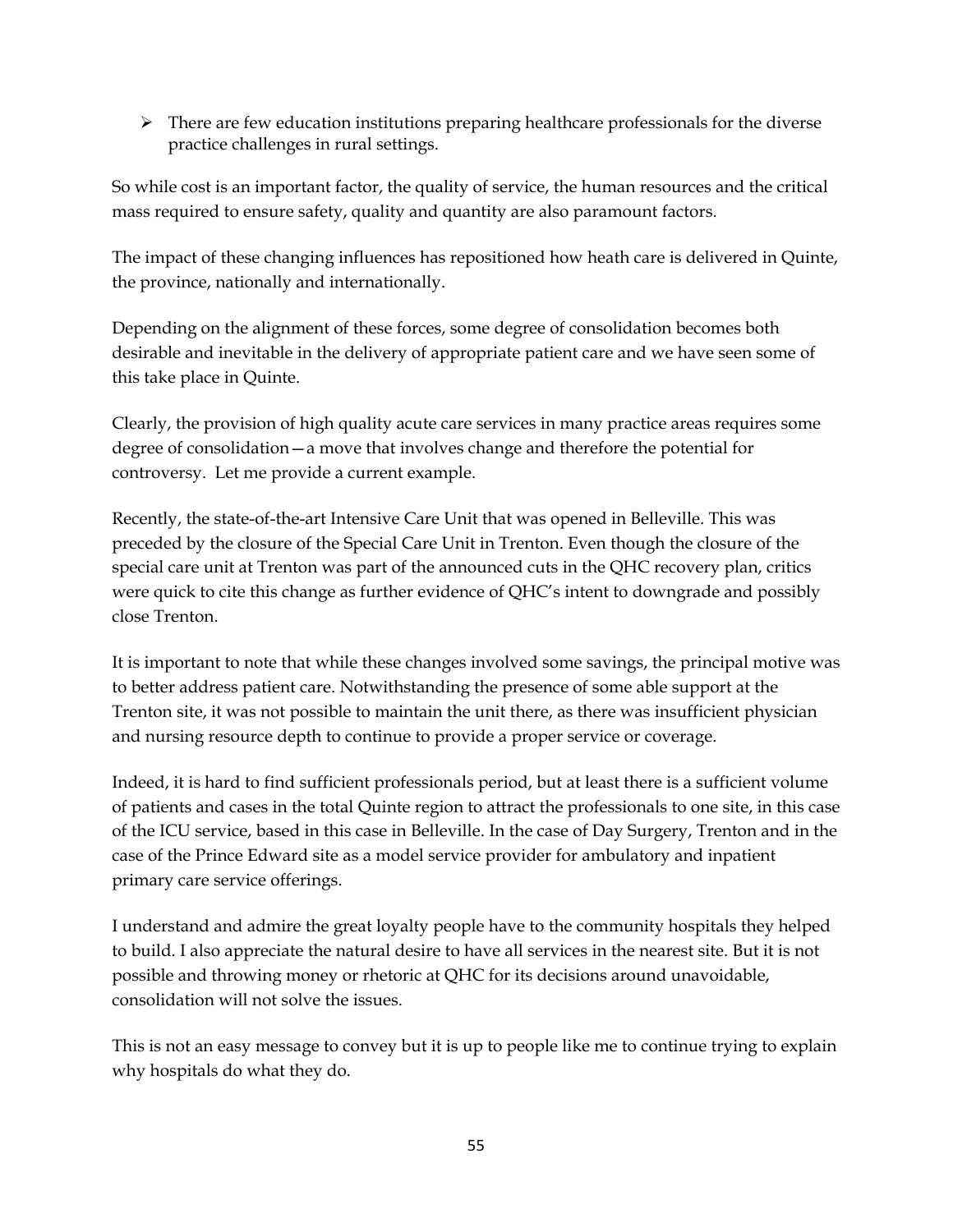Does this suggest that consolidation of all services on one hospital site is the answer and that the other sites have no future role and are living on borrowed time? While it may seem that way as we tend to focus most of our attention on the more dramatic, complex acute care matters the answer is absolutely not!

Those who jump to the conclusion that there is no role for sites other than Belleville are also ignoring other very important considerations and changes in health care delivery that speak to the value of community hospitals as centres for integrated community health care.

In the first instance not all consolidation can or will occur in the same site.

The growth of Day surgery is an example. The Quinte West site is becoming the QHC centre for Day surgery for the region.

All four sites provide good emergency services that ensure local residents can be triaged and stabilized. That local assessment will determine whether further intervention is required beyond the services provided at the site so they can be transported on an urgent or non urgent basis to another QHC site that is equipped to handle the issues or in situations that cannot be handled at QHC, to a tertiary hospital such as KGH in Kingston or UHN in Toronto.

The Quinte West site has the potential for more surgical activity. The proposal for capital equipment to support growth in surgery in orthopedic and urology procedures is under review by the TMH Foundation. Further, minor surgery and urodynamic procedures and the preadmission clinic for all Quinte will be located at the Trenton site. A full Women's Health Centre is in planning stages, beginning with the Domestic Violence and Sexual Abuse Program to be centred at the TMH.

In addition, there is a great deal of community based care that can and should be established around each of our sites in conjunction with our hospital facilities. This is a major consideration in the discussions between the Brighton Family Health Centre, Quinte West and QHC.

These family and community health services properly developed will result in a greater volume of care being provided more efficiently and effectively closer to home and will provide the potential for much greater access for residents. This will be a major growth area in Quinte West. Primary care visits to the physician, specialist appointments, health maintenance, and support for those with chronic disease problems far outnumber the small volumes of inpatient care.

One hundred years ago life expectancy was little better than 50 years and today it is over 80 years. This longevity has resulted in some new trends that speak yet again to how we use our hospitals. More people now survive strokes and heart surgery but require special monitoring and medication, poor diets will have a greater impact on our need for support, and we are seeing growth in diabetes, obesity, blood pressure, dialyses etc. Indeed the growth of the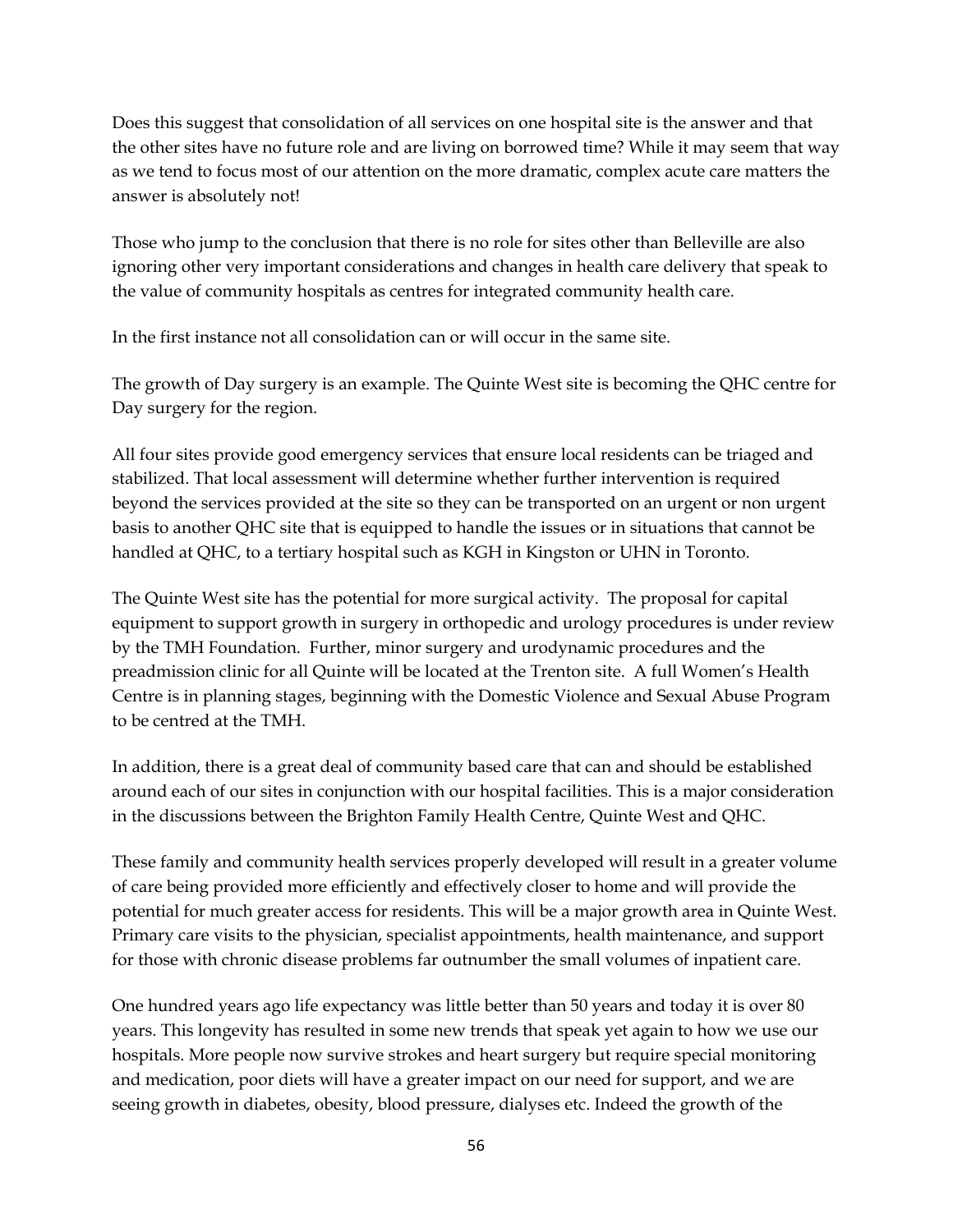obesity problem suggests that the current generation may actually have a life span shorter than their parents!

QHCTM site has a great potential to be developed as a strong community medicine centre and this is being advanced by the Quinte West/Brighton/QHC Health Integration Committee made up of local politicians (Councilor Sally Freeman from Quinte West, Mayor Herrington from Brighton and when possible Mayor Williams also attends), physicians, administrators, and QHC. This initiative should help the city in its struggle to recruit adequate numbers of family physicians and see the Memorial site strengthened as a centre for strong community health services. A recent discussion at the Quinte West Healthcare Advisory Committee confirmed the mutual benefit to the Brighton Family Health Team and QHCTMH to locate the FHT at the Trenton site. Support for necessary renovations are being presented to the TMH Foundation for their consideration.

Beyond the services located in QHCTM, QHC offers stronger and better support to the residents of the Quinte Region at other sites. The Belleville site which is the largest and provides the most complex acute care will shortly be opening the new Sills Wing.

This new wing will house complex continuing care to serve all of QHC, rehabilitation, a much overdue Children's Treatment Centre and several allied health services. Its design makes it very adaptable to meeting future needs in serving patients in Quinte.

Under the leadership of Lyle Vanclief and Dr. Matt Downey, QHC embarked on the Imagine Campaign and the Diagnostic imaging Renewal strategy. QHC has installed both a 64 slice CT in Belleville and 16 slice CT in Trenton, an MRI and substantial other new equipment. This has truly been a "build it and they will come". The department is now fully staffed by a team of energetic young radiologists and is the envy of other hospitals in the region and the province.

- $\triangleright$  QHC is one of 22 hospitals that partnered in the Diagnostic Imaging Repository strategy (for people like me a big computer that stores of all of the digital images) which will allow us to share images with all of the other 22 hospitals. This it makes easy the transfer of images from referring hospitals or from teaching centres back to the referring hospital. It permits images that can be read by a radiologist and reported on from a multitude of locations.
- QHC has just signed an affiliation agreement with the Psychiatry Department at Queen's University whereby this hospital will work closely with the Kingston psychiatrists to ensure adequate coverage for mental health patients based at Belleville General.
- $\triangleright$  QHC is actively working with the provincial government and the SE LHIN to advance the last phase of the Belleville site redevelopment which will include the new emergency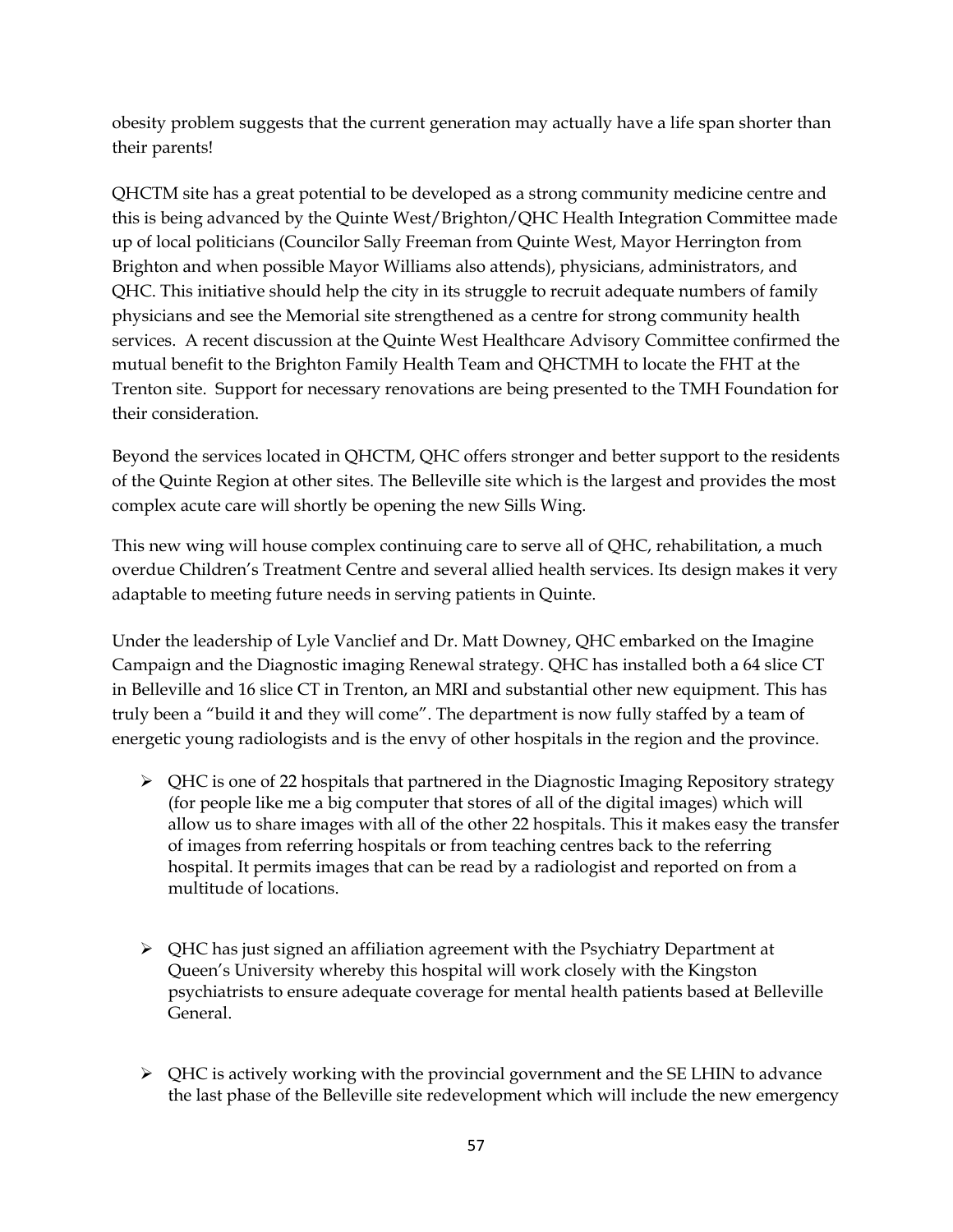$\triangleright$  QHC continues to perform with the best in surgical wait times, which is a huge priority with the provincial government.

It should come as no surprise that these kinds of positive accomplishments often get lost in controversy. Controversy is natural to all hospitals where:

- $\triangleright$  different professional groups guard their turf and complain to the public that services will suffer if any part of their turf is occupied by another profession
- $\triangleright$  the most influential and important group in the hospital consists of independent contractors with their own financial and relationship issues
- $\triangleright$  life and death decisions are made every day
- $\triangleright$  finite resources are up against heightened expectations and demands for new technology and drugs
- $\triangleright$  changes in technology or new learning about quality and safety dictate instant changes in cultural behaviours that have been entrenched over the years

That is just the beginning of a list that makes it very hard to manage modern hospitals and poses communications challenges to hospital boards here or elsewhere. It is therefore crucial that communities have confidence that they have a hospital board that is up to the job.

So there are a lot of positive initiatives in QHC but of course it is crucial that you be assured of good governance of QHC going forward.

The decision to establish a new board at QHC, particularly against the history of controversy that has dogged the development of the corporation, called for the creation of a highly skilled and respected board. A board that could concentrate its energy on ensuring that QHC with its four interdependent sites could meet the reasonable expectations of the residents of the Quinte region.

The first step was to appoint an advisory committee of prominent citizens who, without any reward other than undertaking a controversial public service, would work to devise a strong new board. Based on consultations locally, I was blessed with such a committee:

- $\triangleright$  Gord Allan
- Glenn Rainbird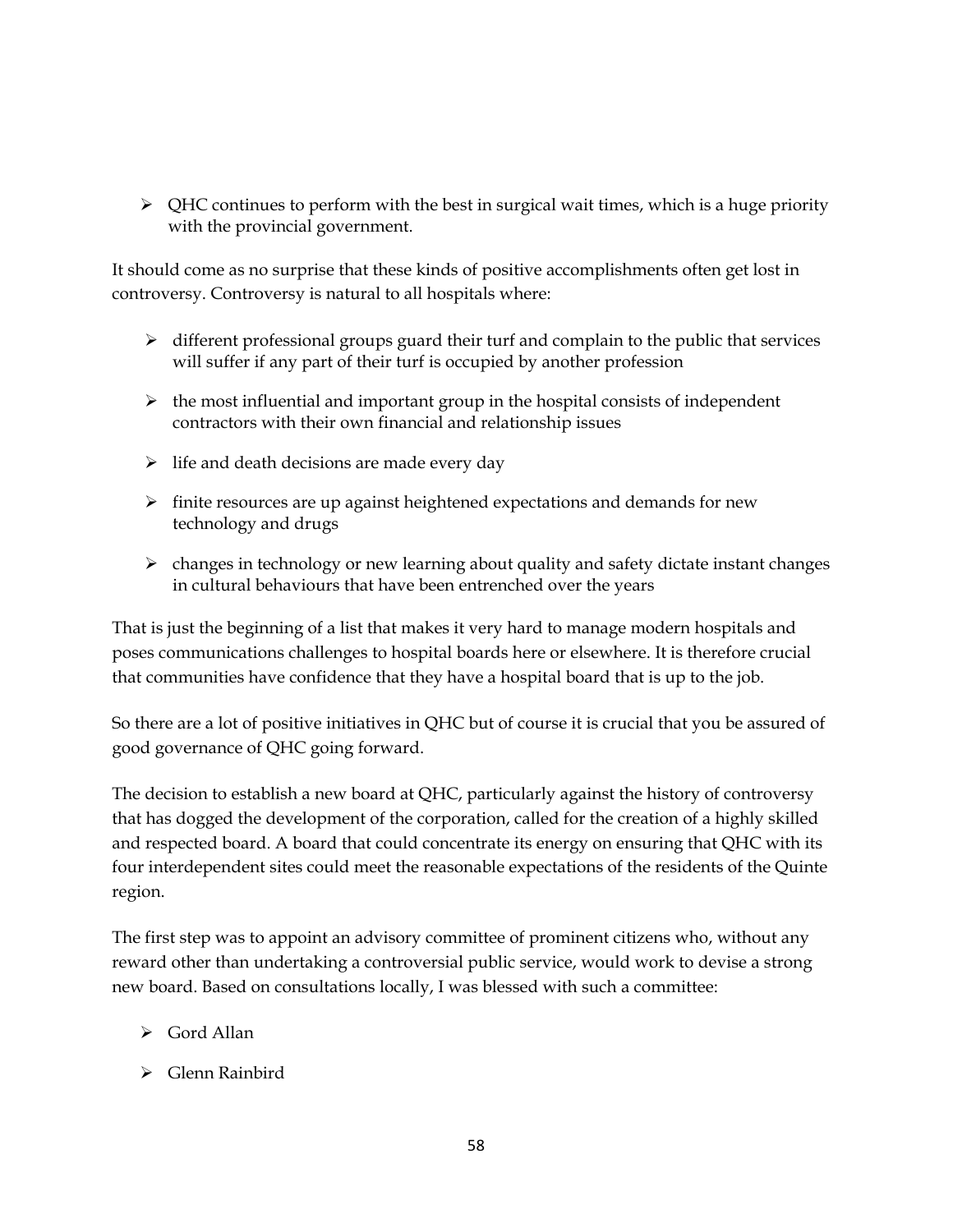- Ross McDougall
- Maureen Piercy
- Dr. Michael Shannon, and
- Lyle Vanclief

Their meetings were facilitated by Maureen Quigley, with expert credentials in hospital and health care governance.

Following a number of meetings, the Committee made a series of unanimous recommendations that will result in more open and accountable governance of QHC.

There will be substantially greater opportunity for the community to scrutinize the policies and practices of the board while at the same time the board will be able to focus its efforts on building a strong vision for the future while overseeing the effective operation of the hospital.

The highlights of the report are:

- $\triangleright$  A 12 person board joined by the three statutory members and the CEO for a total of 16.
- $\triangleright$  The process for the selection of Board Directors remains open and transparent
- $\triangleright$  The membership of the corporation will consist of the Directors who are voting members and 54 non voting members consisting of:
	- 18 appointed by the 6 Municipal/county councils
	- 10 appointed by the Foundations
	- 8 appointed by the Auxiliaries/Volunteer Associations, and
	- 18 at large selected by the 36 other appointed members in an open process
	- Corporate non-voting members may serve on board committees where they will have a vote and will have a voting majority on the board nomination committee

The board will no longer simply meet with the membership once a year at a set piece annual meeting but will meet more often to hear the advice of the membership and take advantage of their knowledge.

Further, the board will be expected to meet with the Municipal and County Councils at least annually. This will ensure that there is effective communication and feedback.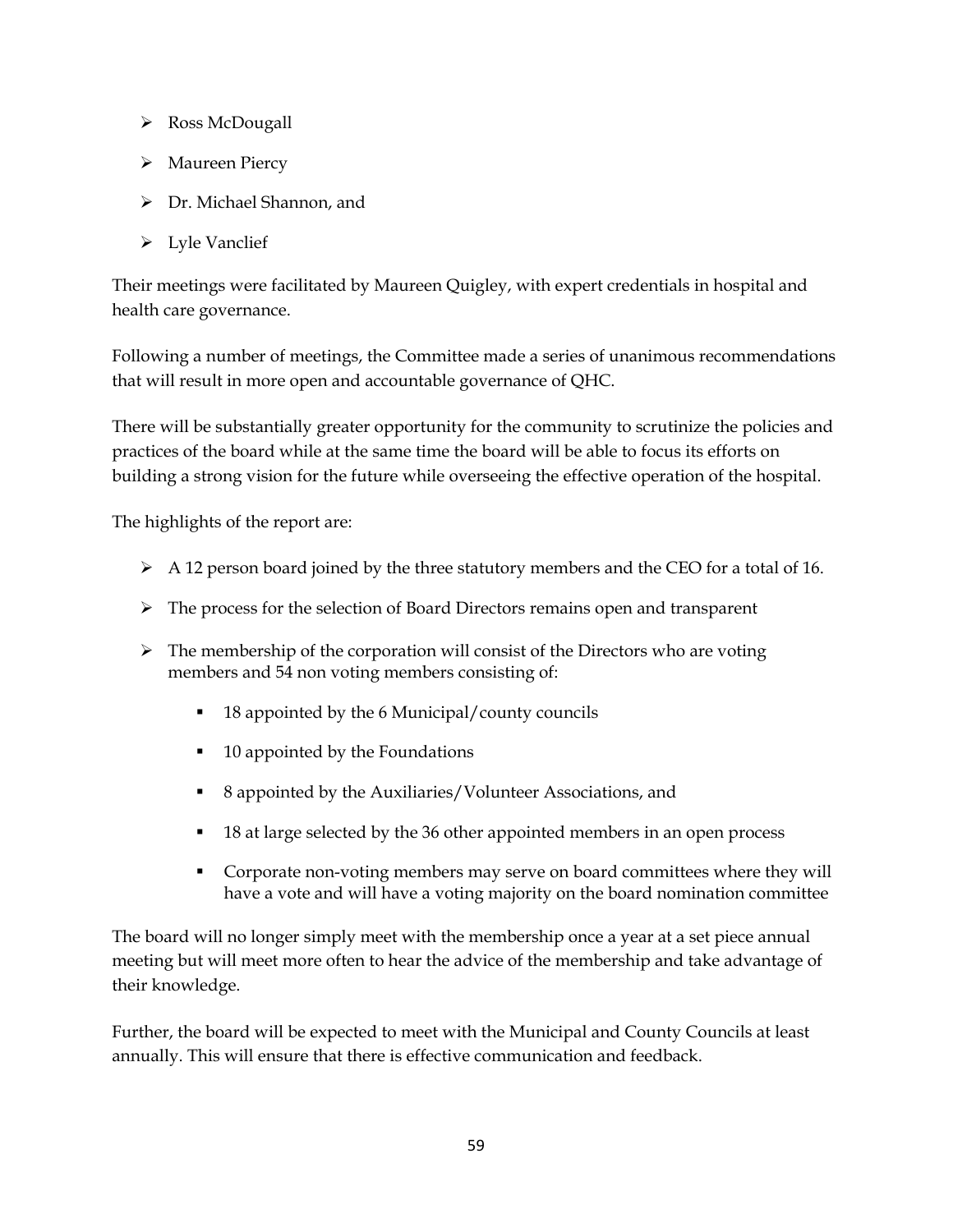This process of open meetings should meet the expectations of the Local Health Integration legislation and ensure that residents of Quinte will have the opportunity to be well informed on hospital matters.

The work of the Community Advisory Council was more than vindicated by the large number of strong Director applications. The Community Advisory Council had to choose the 12 directors from 43 impressive applications. It is a tribute to the Quinte region that so many qualified applicants are prepared to volunteer for the onerous and usually thankless task of overseeing the management and operations of QHC.

Last week many of the new board members met with the Quinte West City Council and I announced that I had accepted the CAC recommendations that Brian Smith be appointed Chair, Steve Blakely, Vice Chair and John Embregts as Treasurer. The Board has been involved in substantial orientation and has commenced the process for selection of the new CEO.

All this should result in the new board undertaking its full responsibility and selecting the new CEO early in the New Year.

This is an exciting time here in Quinte. I believe it is important that Quinte embrace the potential of the vision of one hospital with four interdependent sites.

However strong that vision may be, it will be tested.

Future investments will continue and other new innovative developments will occur in the future. The new board will certainly see these as opportunities to improve the care but they will also see in such changes the need to reconfigure QHC to meet the service and fiscal accountability obligations. They cannot be expected to make their decisions simply to avoid controversy.

All change is marked with some controversy.

Constructive criticism is both necessary and desirable but destructive and uninformed criticism channels energy away from urgent priorities and in the end it diverts attention from the fundamentals of your health care. For example, it dampens the enthusiasm required to help foundations raise the funds necessary to ensure the provision of equipment and support so necessary to acquire quality, modern technology essential to acute car the end it diverts attention from the fundamentals of your health care.

2010 will see a number of changes in QHC:

- $\triangleright$  A new board
- $\triangleright$  A new CEO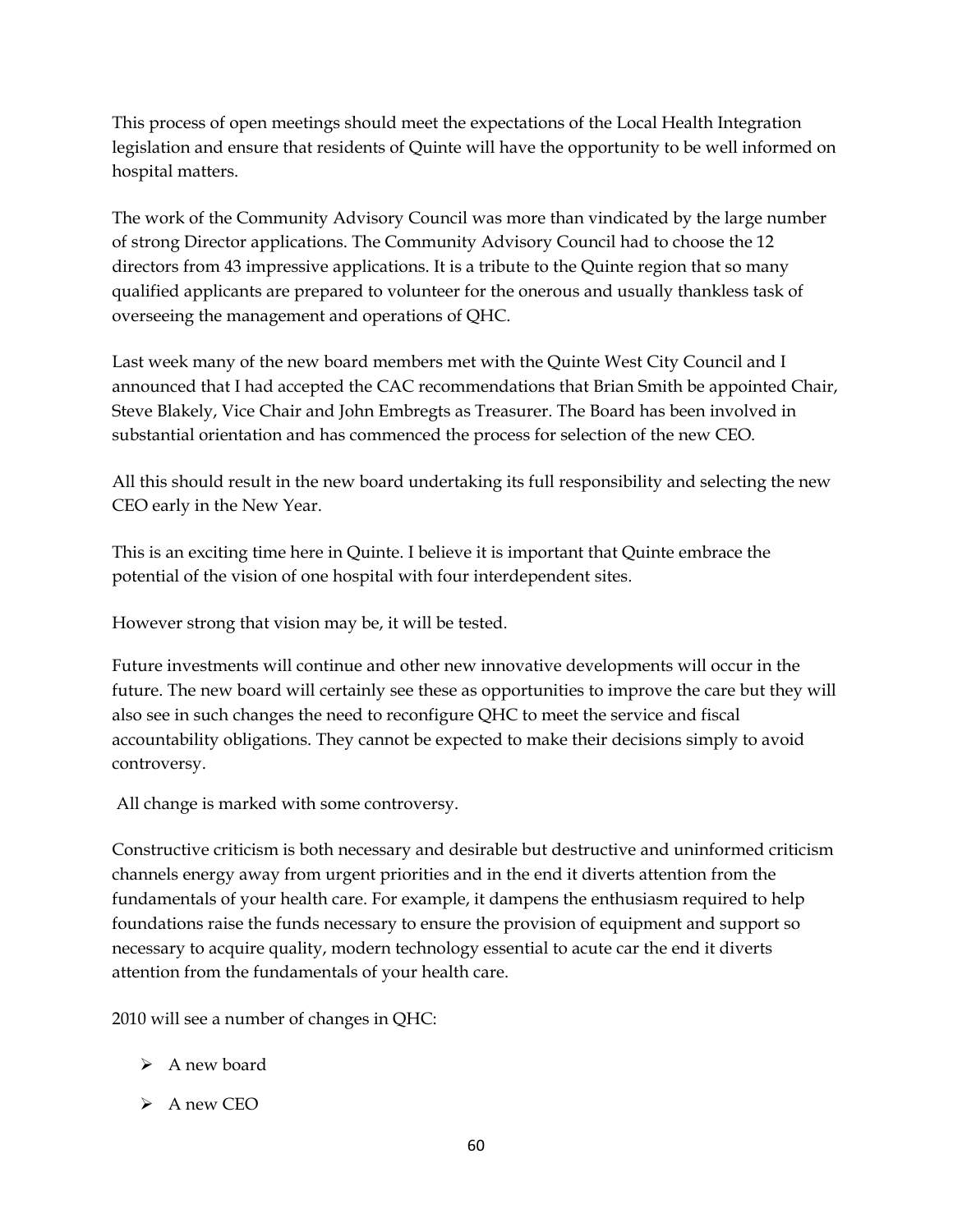- $\triangleright$  A much stronger financial base
- $\triangleright$  A strong community based corporate membership

QHC will see growth in the number, quality, and coordination of health services. This will include the high quality hospital based care, deeper partnership with family health teams and other health providers to deliver better community and coordinated care to the region.

The residents of Quinte also have a role to play. They must embrace QHC as their hospital, provide constructive advice, support the foundations and understand that, notwithstanding the traditional rivalries in the region, that all sites have important integrated roles to play in QHC and, most importantly, that together they provide the resource to residents for better and more sophisticated services than would otherwise be available.

Being proud and supportive of QHC will make it stronger and help it continually enhance its services to meet the current and future needs of the people of Quinte.

Thank you for the opportunity to speak with you today.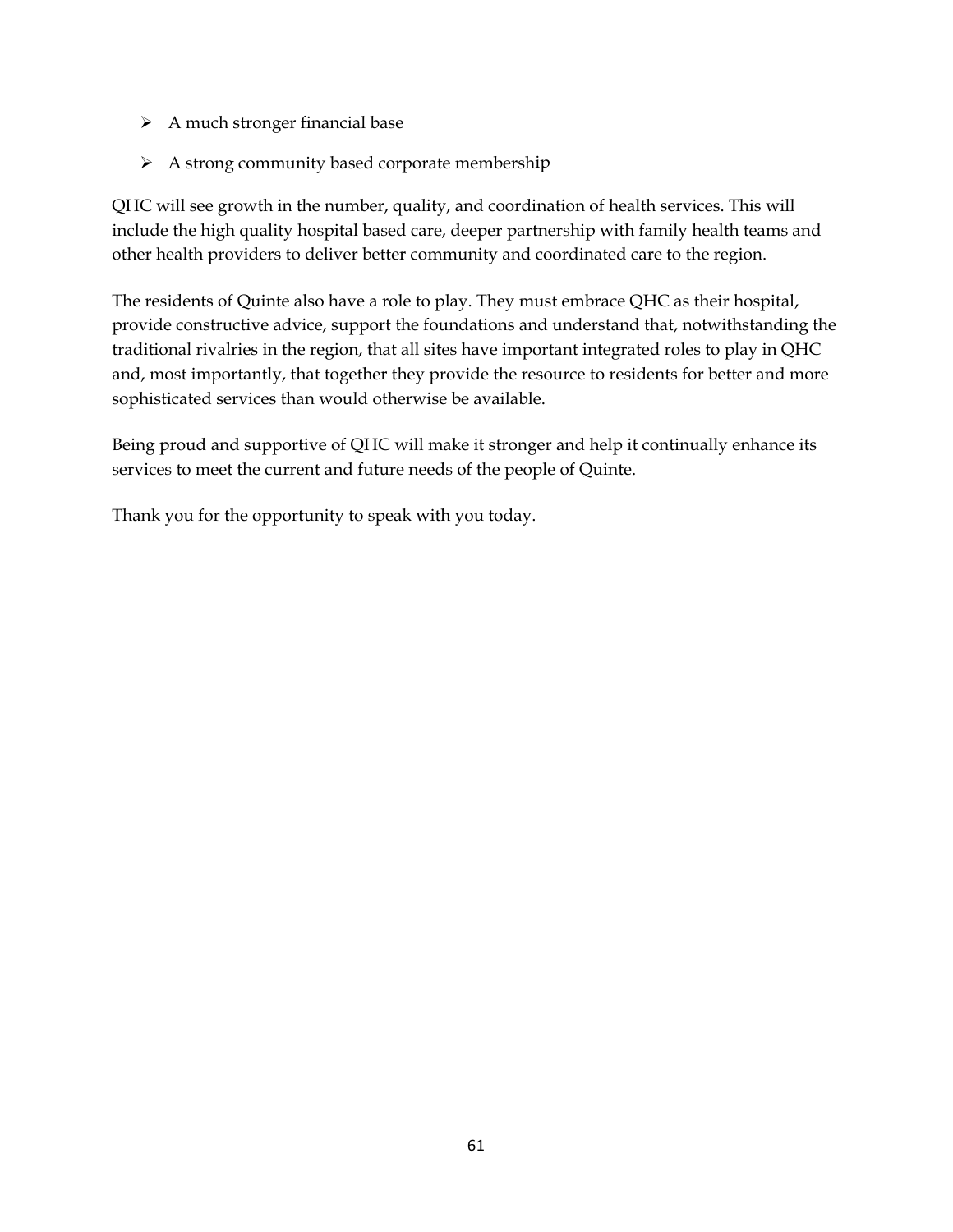## <span id="page-61-0"></span>**Acknowledgements & Thanks**

Supervision is not a one person task. Being successful requires the active input and involvement of many, people who are committed to work together in the interest of building a stronger hospital in their community. It is with sincere appreciation that I acknowledge the special efforts of the many individuals who were of considerable assistance in advancing various aspects of my work:

#### **Volunteers**

- Members of the Community Advisory Council: Gord Allen, Ross McDougall, Maureen Piercy, Glenn Rainbird, Michael Shannon, and Lyle Vanclief not only for the wise advice and assistance they provided to me purely on a voluntary basis but also for ongoing and consistent efforts to put the needs of their community first.
- The Chair and Members of the Prince Edward Health Alliance
- Members of the Quinte West/Brighton Health Integration Committee
- The Rotary Clubs of Belleville, Trenton, Picton, Brighton and the Rotary Sunrise Club which provided me with a forum to discuss the changes unfolding in the broader health sector and the impact of these changes on the role of QHC.

#### **QHC Management and Staff**

- Members of the QHC management team including Bruce Laughton, CEO, Dr. Mohammad Gaber, Chief of Staff, Mike Prociw, Vice-President, Informatics & Diagnostic Services, Finance & Chief Financial Officer, Jan Richardson, Vice-President, Human Resources, Medical Affairs & Support Services, Katherine Stansfield, Vice-President, Patient Care Services & Chief Nursing Executive. All of these individuals worked tirelessly to meet and, in fact, exceed my expectations.
- Professional Staff who were open and helpful in addressing complex clinical issues
- The members of the Medical Advisory Committee
- Dr. Sylvain Duchaine, President, Dr. Dan Stinitz, Vice-President and the Members of the Professional Staff Association Executive
- Senior staff at all sites. Thanks to each and every one of you for going out of your way to ensure that I was well prepared for all meetings and for providing me with you ideas on how to make things better.
- Susan Rowe, Director of Communications who provided valuable advice on communication issues
- Kathryn Noxon, Executive Assistant to the CEO who generously and tirelessly provided important and invaluable administrative support to the Supervisor and team throughout the supervision process